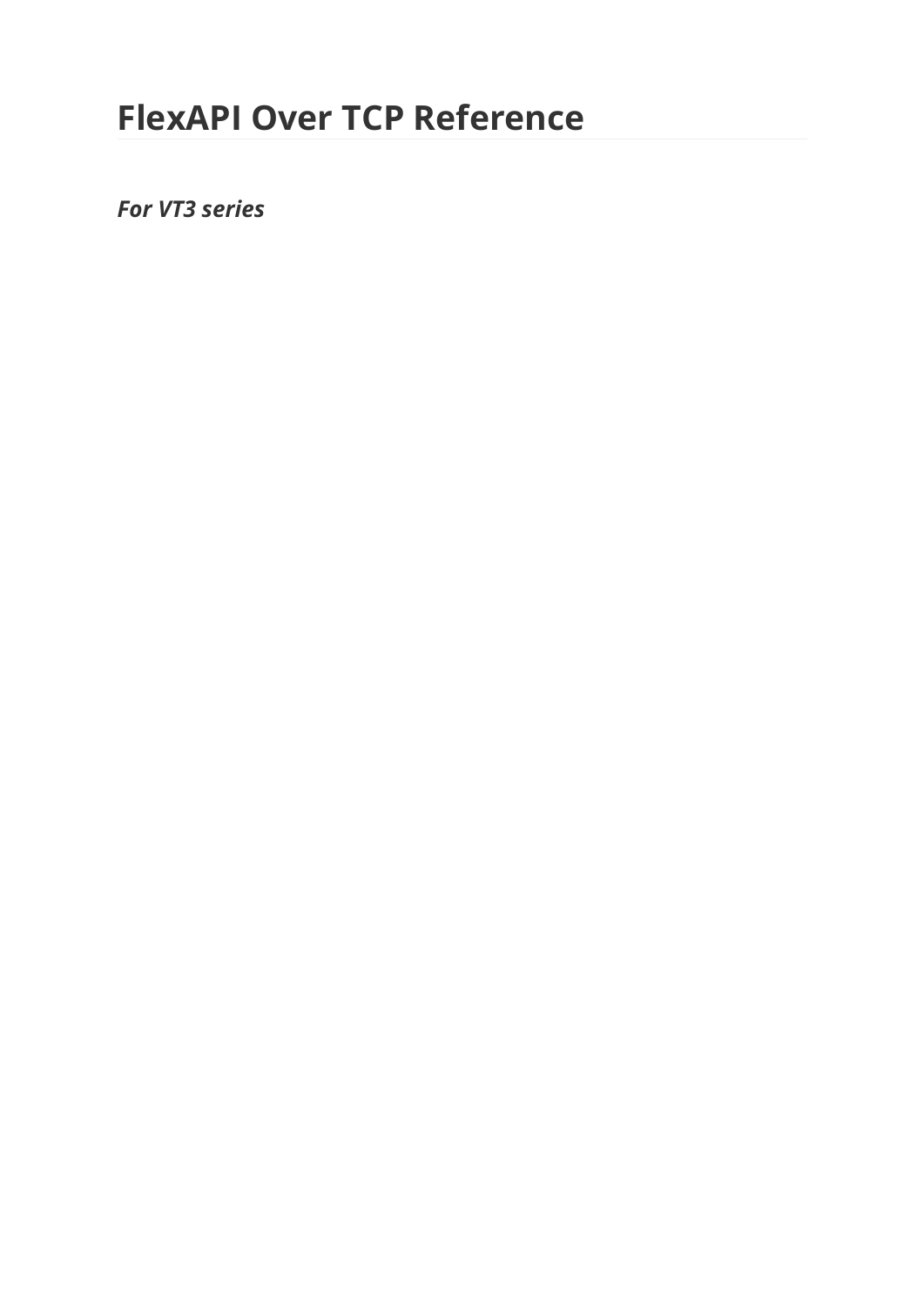# **Revision History**

| <b>Revision</b> | <b>Date</b> | Author | Item(s) changed                                                                                                         | <b>Note</b> |
|-----------------|-------------|--------|-------------------------------------------------------------------------------------------------------------------------|-------------|
| 1.0.1           | 12/7/2021   | liyb   | Created this document based on<br><flexapi_reference_for_3rd_party_platform></flexapi_reference_for_3rd_party_platform> |             |
|                 |             |        |                                                                                                                         |             |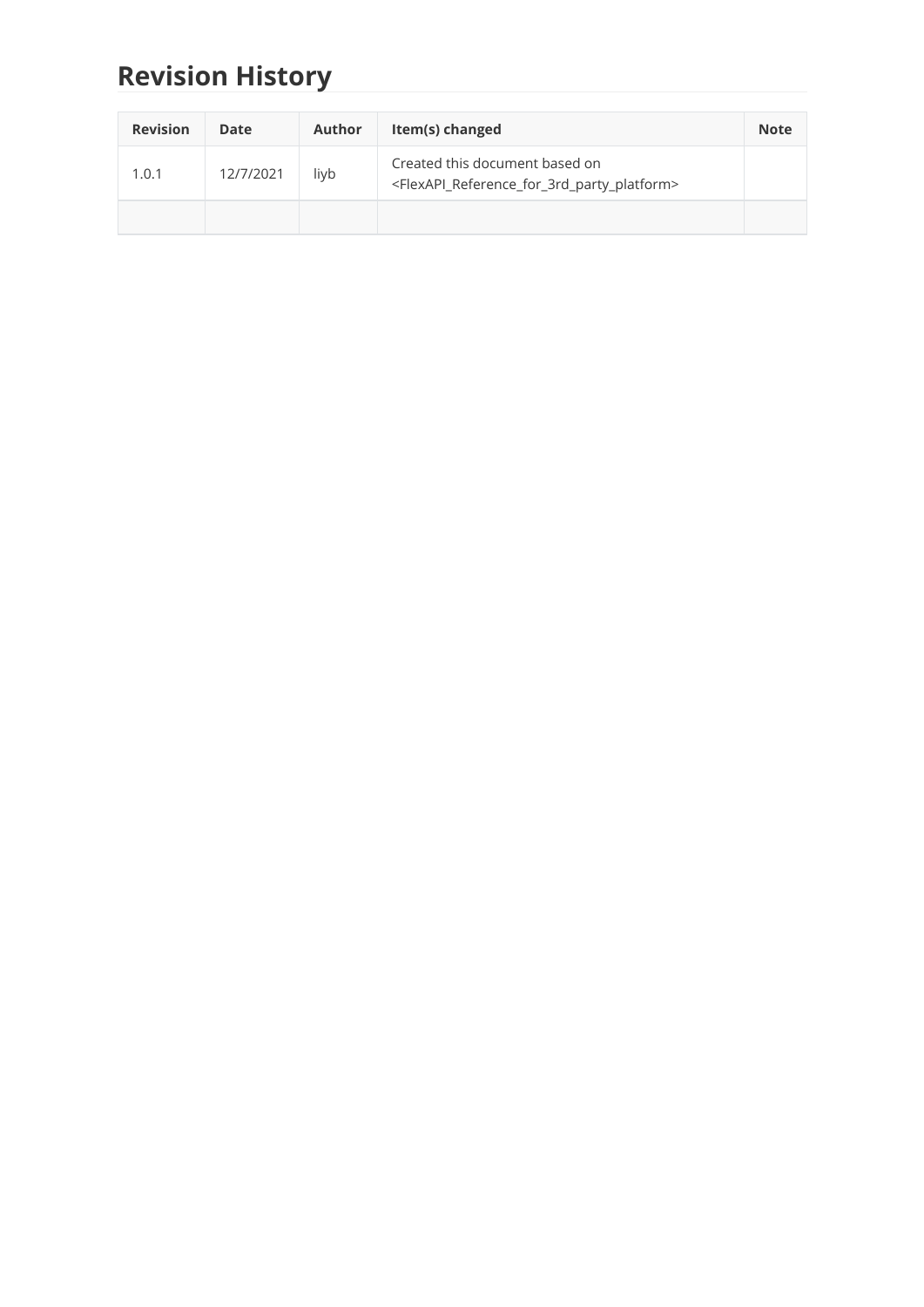# **1. Introduction**

We introduced FlexAPI for the fast evolving IoT applications, which highly value easy integration, openness, flexibility, extensibility and programmability.

FlexAPI is designed to be efficient, clean and ready to use. It's network oriented and programming language independent, and is ideal for cloud platform integration.

FlexAPI provides unified data and control services via TCP messages for 3rd party platforms.

For data service, each topic corresponds to a group of data, and we have ready to use reserved groups such as: GNSS, OBD, Motion, IO ,cellular.

Besides, user can use sysinfo group to obtain device basic information.

In general, reserved groups are enough for user's need.

For advanced users, they can even define their interested groups and set their uploading intervals.

We employ a request & response scheme for user initiated service requests.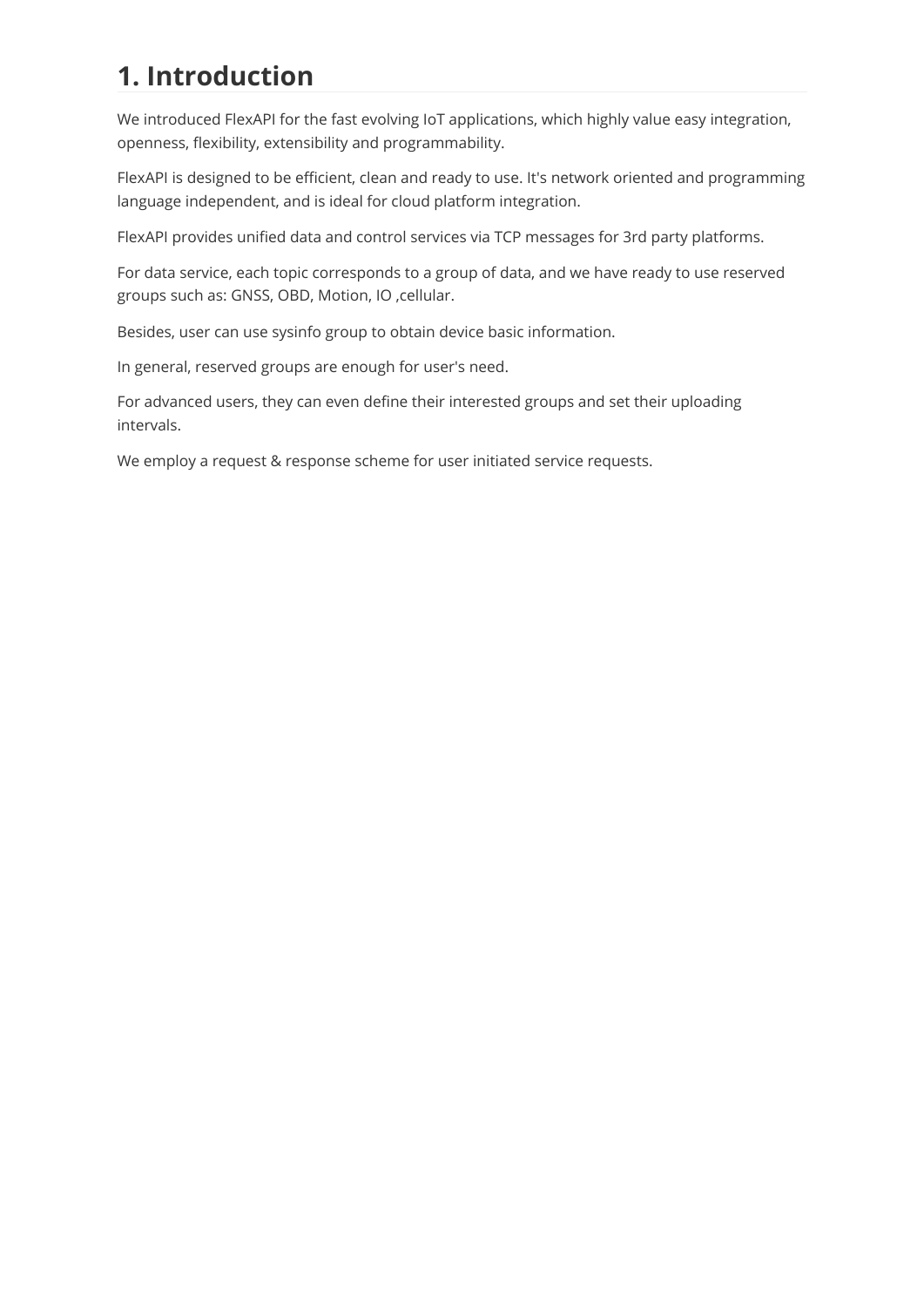## **1.1 Architecture**



## **2 FlexAPI Overview**

FlexAPI organizes data as groups and provides ready to use reserved groups for users to develop their applications.

FlexAPI allow users to change reserved and custom group settings.

Users can get timer triggered group data periodically and event triggered data. Besides, FlexAPI also allow users to actively get group data on demand.

For user initiated service requests we employ a request & response scheme.

Request & response scheme means users need to subscribe to the response topics, and they request service by publishing a message to the request topics.

This overview part gives summary on: FlexAPI general information, error codes and supported topics.

For Basic Usage, see [3. Basic usage.](#page-7-0)

For Advanced Usage, see [4. Advanced usage.](#page-27-0)

For FlexAPI supported Parameters, see [Appendix A. FlexAPI supported Parameters](#page-37-0).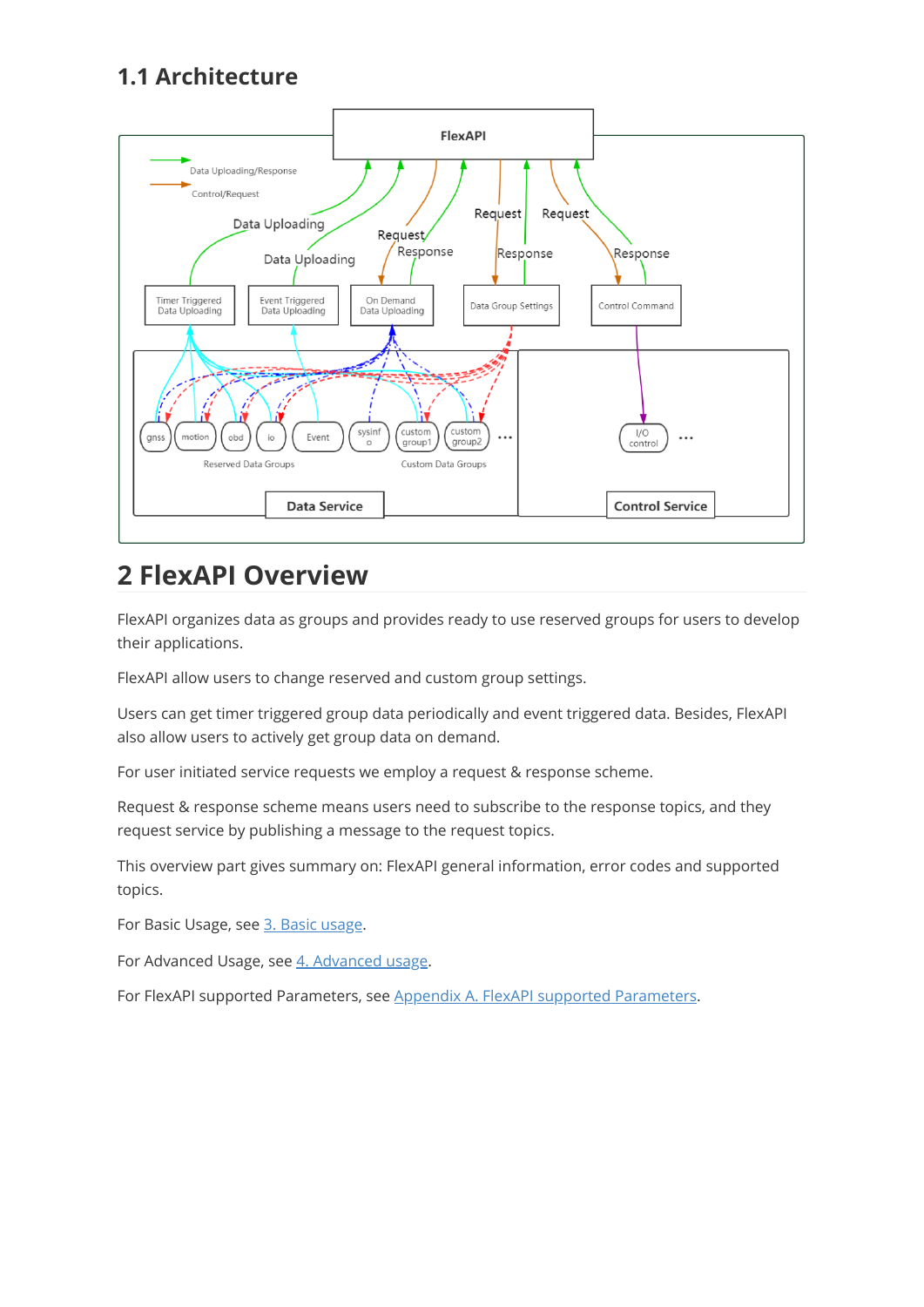## **2.1 FlexAPI Return Information and Errors**

## **2.1.0 FlexAPI Message Format.**

| Data        | (0x24) | $\{\cdots$ ""key": "value" $\cdots$ "} |       | $<$ CR $>$ $<$ LF $>$<br>(0x0D 0x0A) |
|-------------|--------|----------------------------------------|-------|--------------------------------------|
| Section     | Head   | <b>JSON Data</b>                       | CRC16 | End                                  |
| Size(Bytes) |        |                                        |       |                                      |

**Head**: The start character of packet.

**JSON Data**: The message in JSON format in packet.

**CRC16**: Checksum, Only the JSON data part is calculated. CRC parameter: POLY: 0x8005 (x^16 + x^15 + x^2 + 1), INIT: 0x0000, XOROUT: 0x0000.

**End**: The end sequence of packet.

## <span id="page-4-1"></span>**2.1.1 General Information**

| <b>Parameter</b><br><b>Name</b> | <b>Description</b>   | <b>Type</b> | <b>Note</b>                                                                                                                                                                                                               |
|---------------------------------|----------------------|-------------|---------------------------------------------------------------------------------------------------------------------------------------------------------------------------------------------------------------------------|
| client_token                    | client token         | string      | A unique string for users to match responses<br>with the corresponding requests.                                                                                                                                          |
| result                          | result               | object      | When the request succeeds, there will be result<br>field in response message body.<br>API callers should check the content of the<br>result field to<br>determine whether the request has been<br>successfully processed. |
| error                           | error code           | string      | When the request fails, it is added to the<br>response message body.<br>For more information, see General Error Codes                                                                                                     |
| error_desc                      | error<br>description | string      | When the request fails, it is added to the<br>response message body.<br>For more information, see General Error Codes                                                                                                     |
| ts                              | time stamp           | number      | UNIX timestamp since Epoch. Indicates when<br>the message was transmitted by device.                                                                                                                                      |

## <span id="page-4-0"></span>**2.1.2 General Error Codes**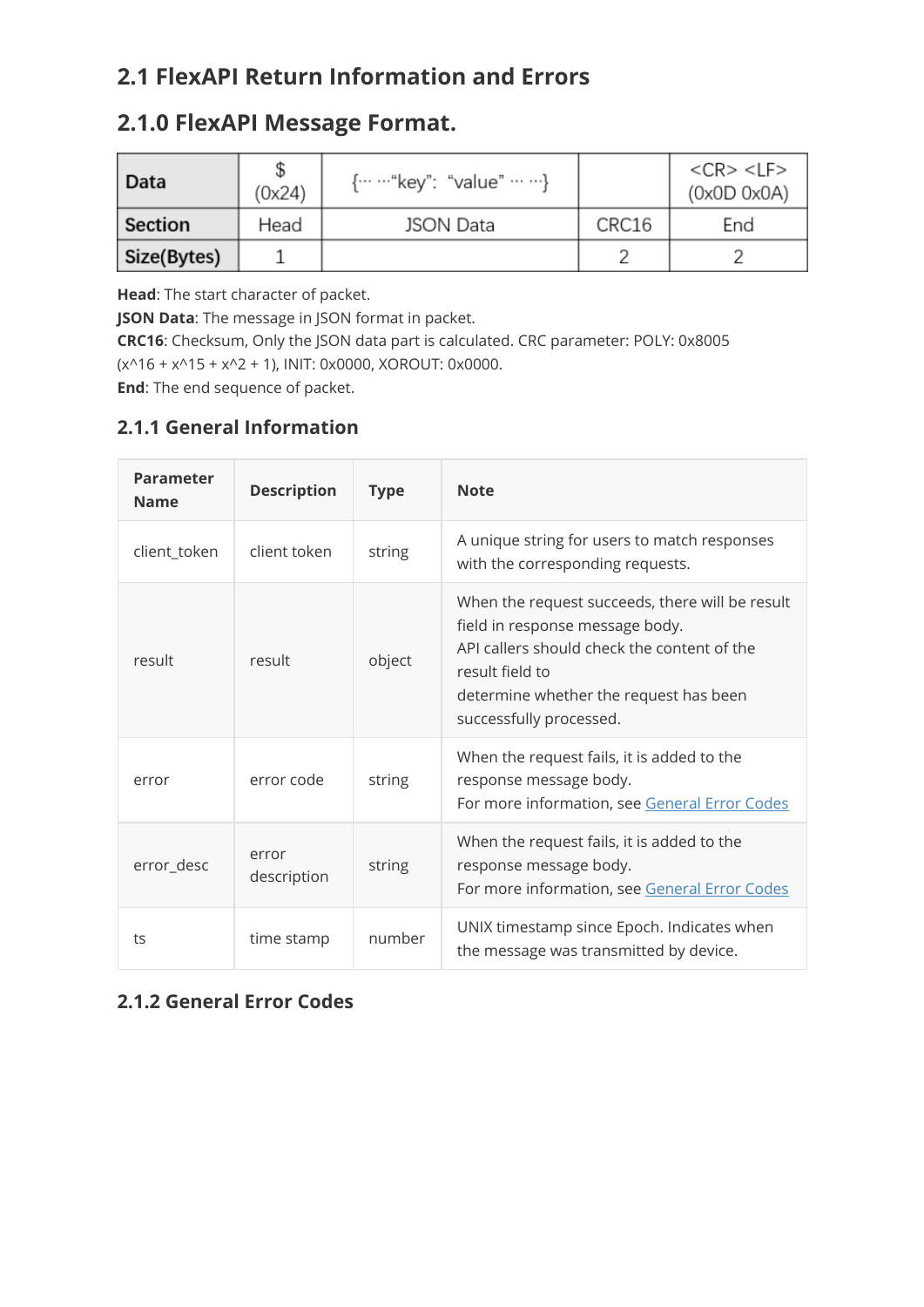| <b>Error Code</b> | <b>Description</b>       | <b>Error Handling</b>                               |
|-------------------|--------------------------|-----------------------------------------------------|
| auth_failed       | authentication<br>failed | check username and password                         |
| invalid_parameter | invalid parameter        | check request parameter                             |
| not_found         | resource not exist       | make sure related service is enabled and<br>running |
| device_busy       | device busy              | retry request                                       |
| device_error      | device internal<br>error | retry request                                       |
| data invalid      | resource invalid         | retry request                                       |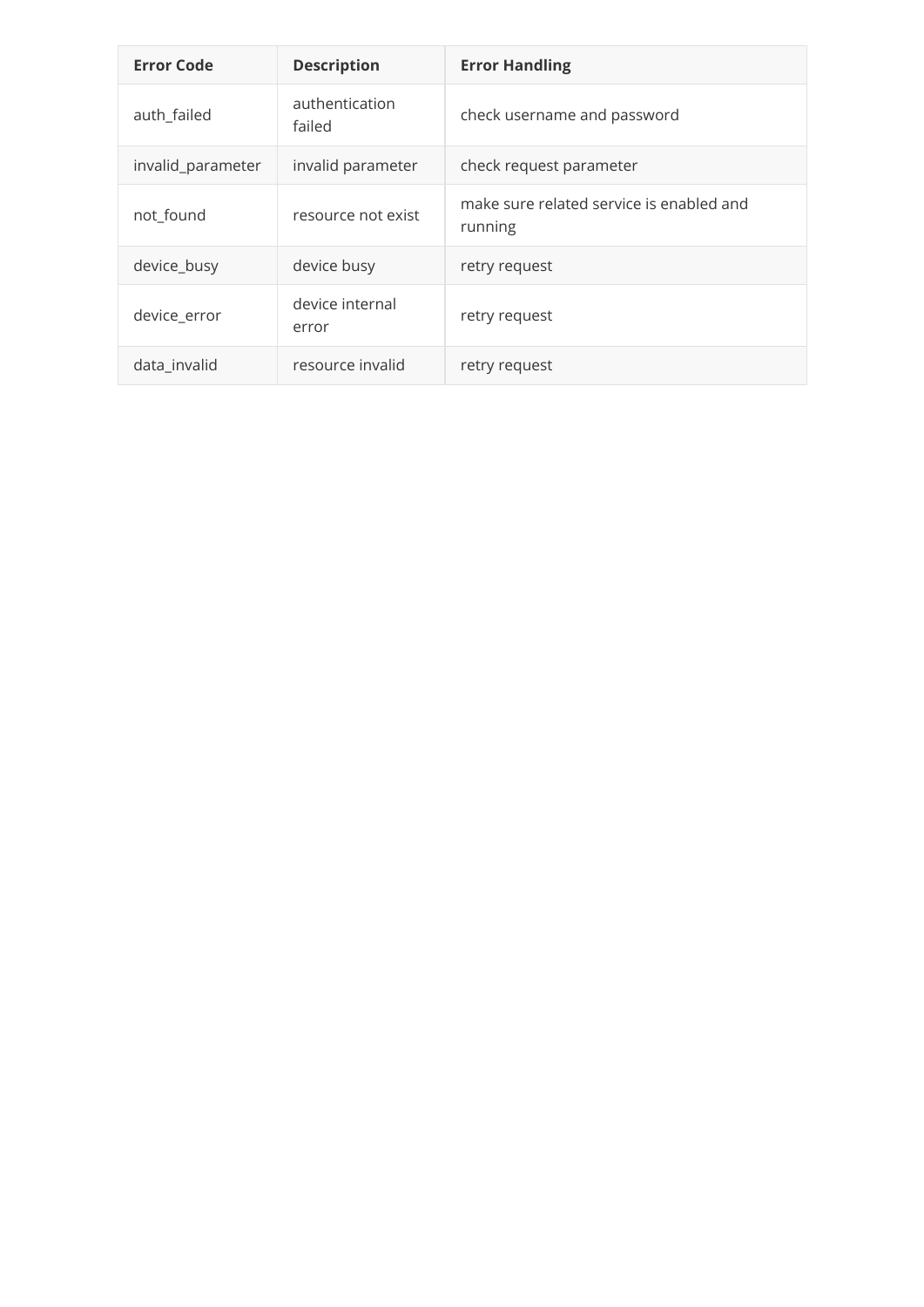## **2.3 FlexAPI Limits**

| <b>Resource</b>                                              | Limit                                 |
|--------------------------------------------------------------|---------------------------------------|
| Minimum retry interval of settings, refresh, get<br>requests | 3s                                    |
| Minimum retry interval of io control request                 | 5 <sub>s</sub>                        |
| client_id size                                               | SN of VT3 series                      |
| client token size                                            | up to 32 bytes of arbitrary<br>string |
| Available custom groups                                      | up to 8                               |
| Maximum data items per group                                 | 32                                    |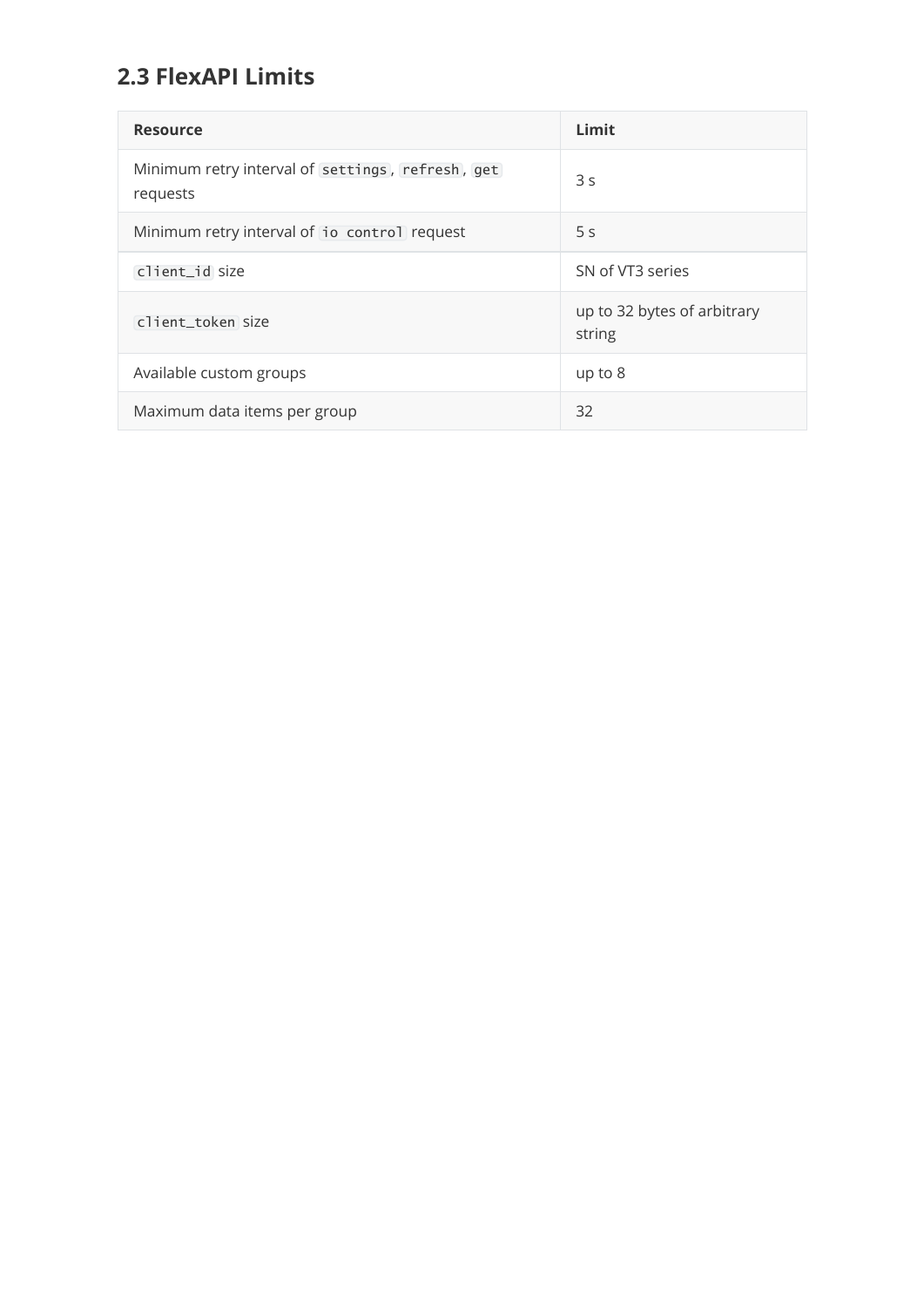## <span id="page-7-0"></span>**3. Basic Usage**

## **3.1 Timer Triggered Reserved Group Data Get**

## **3.1.1 OBD Data**

**JSON data**:

```
{
    "topic":"v1/{client_id}/obd/info",
    "payload":{
        "obd.ts" : 1592820539,
        "obd.rpm" : 1234,
        "obd.speed" : 20
}
```
Parameter description, See [General Information](#page-4-1) & [OBD Parameters](#page-40-0).

Use [OBD settings](#page-15-0) to modify group setting (interval & interest).

## **3.1.2 GNSS Data**

You will periodically receive the related data by default.

### **JSON data**

```
{
    "topic":"v1/{client_id}/gnss/info",
    "payload":{
        "gnss.ts" : 1592820539,
        "gnss.latitude": 40.232213,
        "gnss.longitude": 116.34366,
        "gnss.altitude": 346.0,
        "gnss.speed": 87.6,
        "gnss.heading": 234.0,
        "gnss.hdop": 1.2,
        "gnss.fix": 3,
        "gnss.num_sv": 7
   }
}
```
Parameter description, See [General Information](#page-4-1) & [GNSS Parameters](#page-37-1).

Use [GNSS settings](#page-16-0) to modify group setting (interval & interest).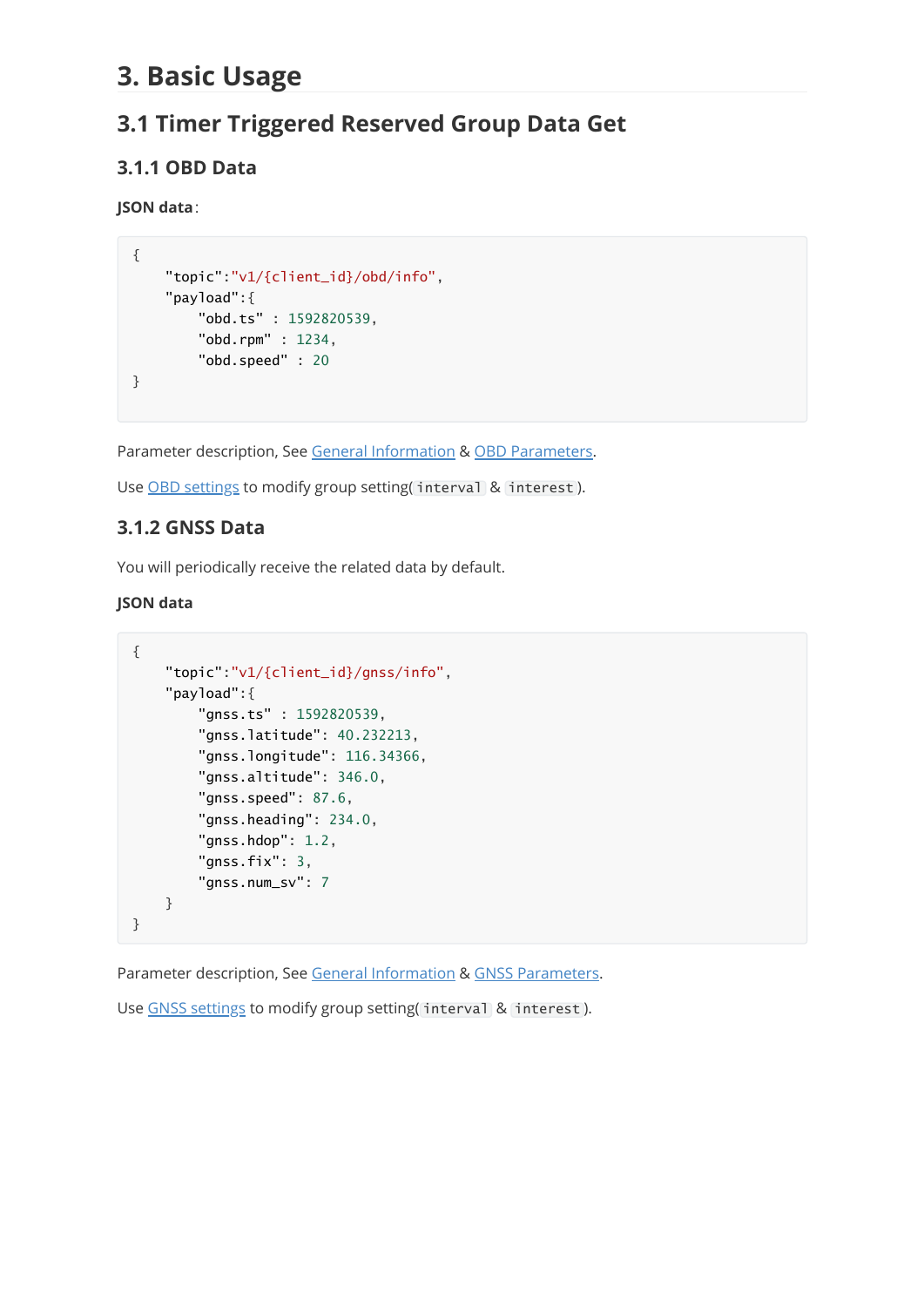## **3.1.3 Motion Data**

You will periodically receive the related data by default.

### **JSON data**:

```
{
    "topic":"v1/{client_id}/motion/info",
   "payload":{
        "motion.ts": 1592820539,
        "motion.ax": 0.08,
        "motion.ay": 0.0,
        "motion.az": 0.0,
        "motion.gx": 0.15,
        "motion.gy": 0.03,
        "motion.gz": -0.47
    }
}
```
Parameter description, See [General Information](#page-4-1) & [Motion Parameters.](#page-38-0)

Use **Motion settings** to modify group setting(interval & interest).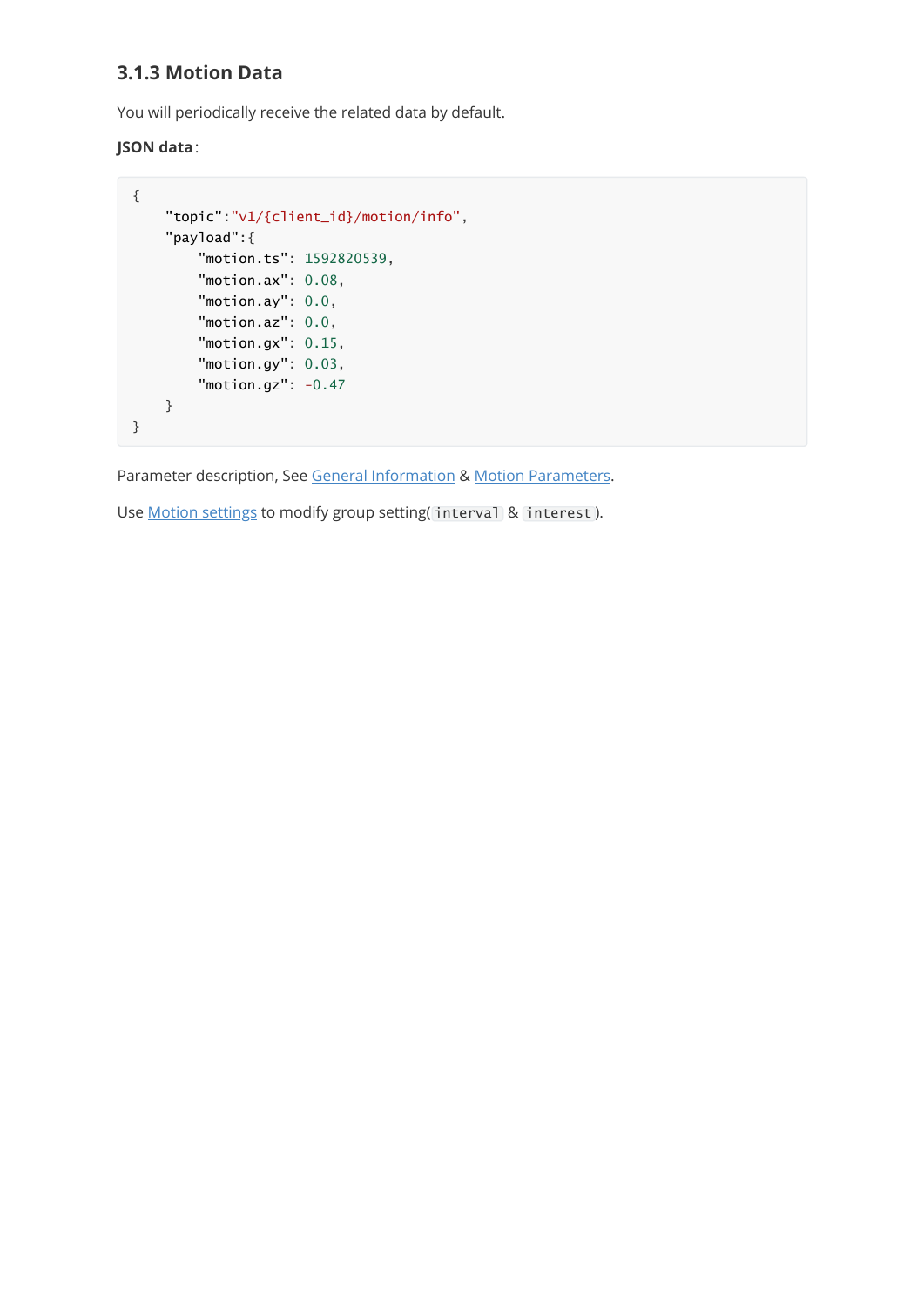## **3.1.4 IO Data**

You will periodically receive the related data by default.

### **JSON data**:

```
{
    "topic":"v1/{client_id}/io/info",
   "payload":{
       "io.ts": 1592820539,
        "io.AI1": 0.0,
        "io.DI1": 0,
        "io.DI1_pullup": 0,
        "io.DI2": 0,
        "io.DI2_pullup": 0,
        "io.DI3": 0,
        "io.DI3_pullup": 0,
        "io.DI4": 0,
        "io.DI4_pullup": 0,
        "io.DO1": 0,
        "io.DO2": 0,
        "io.DO3": 0,
        "io.IGT": 0
   }
}
```
Parameter description, See [General Information](#page-4-1) & [IO Parameters](#page-39-0).

Use **IO** settings to modify group setting( interval & interest).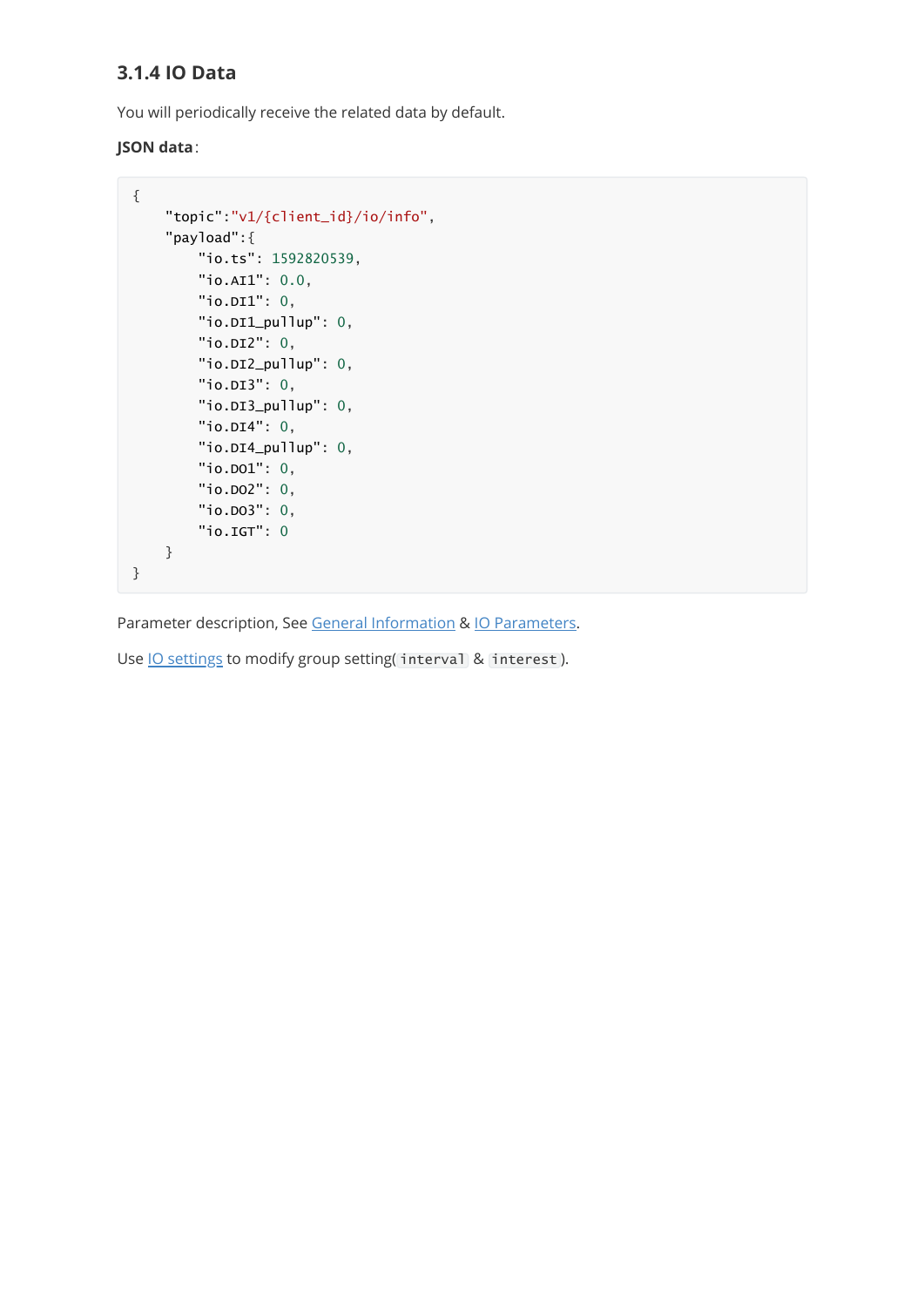## **3.1.5 Cellular1 Data**

You will periodically receive the related data by default.

### **JSON data** :

```
{
    "topic":"v1/{client_id}/modem1/info",
    "payload":{
        "modem1.ts": 1598425365,
        "modem1.imei": "862104021247207",
        "modem1.imsi": "460013231603009",
        "modem1.iccid": "89860118802836799717",
        "modem1.signal_lvl": 28,
        "modem1.reg_status": 1,
        "modem1.operator": "46001",
        "modem1.network": 3,
        "modem1.lac": "EA00",
        "modem1.cell_id": "71CF520",
        "cellular1.status": 3,
        "cellular1.ip": "10.210.255.168",
        "cellular1.netmask": "255.255.255.255",
        "cellular1.gateway": "1.1.1.3",
        "cellular1.dns1": "119.7.7.7",
        "cellular1.up_at": 1598424985
   }
}
```
Parameter description, See [General Information](#page-4-1) & [Cellular Parameters](#page-43-0).

Use [Cellular settings](#page-19-0) to modify group setting( interval & interest).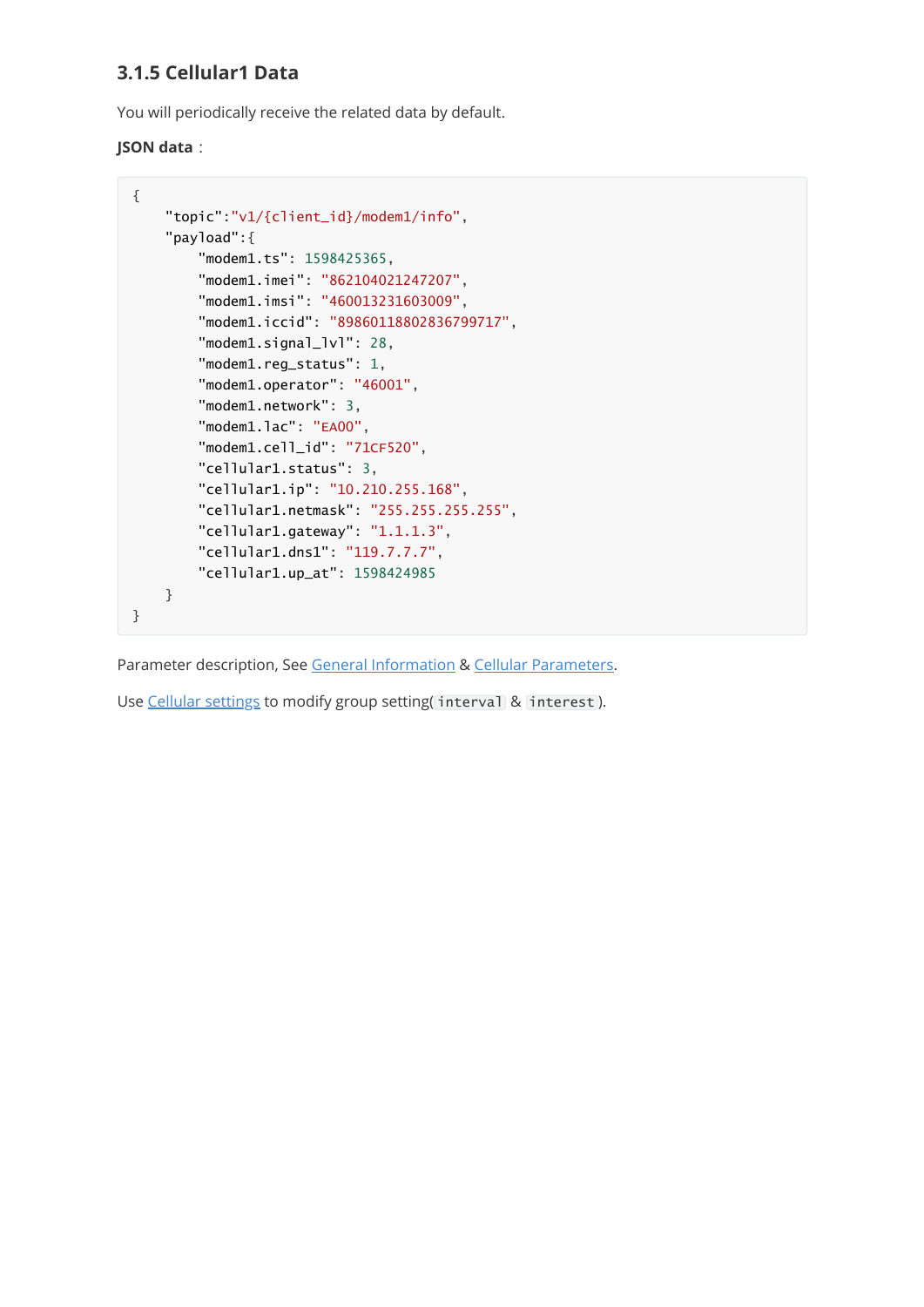# **3.2 Reserved Group Settings**

## **3.2.1 General Settings**

<span id="page-11-0"></span>

| <b>Parameter</b><br><b>Name</b> | <b>Description</b>                                                                                                                                                                                                                                                                                                                                                                                                                                                               | <b>Type</b> | Range     | <b>Units</b> | <b>Optional</b> | <b>Note</b>                                                                                                                                                                                                                                                                                      |
|---------------------------------|----------------------------------------------------------------------------------------------------------------------------------------------------------------------------------------------------------------------------------------------------------------------------------------------------------------------------------------------------------------------------------------------------------------------------------------------------------------------------------|-------------|-----------|--------------|-----------------|--------------------------------------------------------------------------------------------------------------------------------------------------------------------------------------------------------------------------------------------------------------------------------------------------|
| client_token                    | A unique string for<br>users to match<br>responses with the<br>corresponding<br>requests.                                                                                                                                                                                                                                                                                                                                                                                        | string      |           |              | mandatory       |                                                                                                                                                                                                                                                                                                  |
| interval                        | uploading interval                                                                                                                                                                                                                                                                                                                                                                                                                                                               | int         | [0, 3600] | S            | optional        | 0: disable<br>timer<br>upload                                                                                                                                                                                                                                                                    |
| interest                        | interest parameter<br>List of interested<br>item, each item is<br>represented as key:<br>alias.<br>alias is used in<br>reported messages<br>to rewrite key,<br>a value of "" means<br>no alias.<br>For example,<br>set interest with<br>alias: {"obd.mil":<br>"MIL", "obd.dtcs":<br>"dtcNum"}<br>reported data:<br>{"MIL": "1",<br>"dtcNum": "3"}<br>set interest without<br>alias: {"obd.mil": "",<br>"obd.dtcs": ""}<br>reported data:<br>{"obd.mil": "1",<br>"obd.dtcs": "3"} | object      |           |              | optional        | 'key':<br>FlexAPI<br>Supported<br>parameters<br>'alias':<br>parameter<br>alias<br>OBD group,<br>see OBD<br><b>Parameters</b><br><b>GNSS</b><br>group, see<br><b>GNSS</b><br><b>Parameters</b><br>Motion<br>group, see<br><b>Motion</b><br>Parameters<br>IO group,<br>see lo<br><b>Parameters</b> |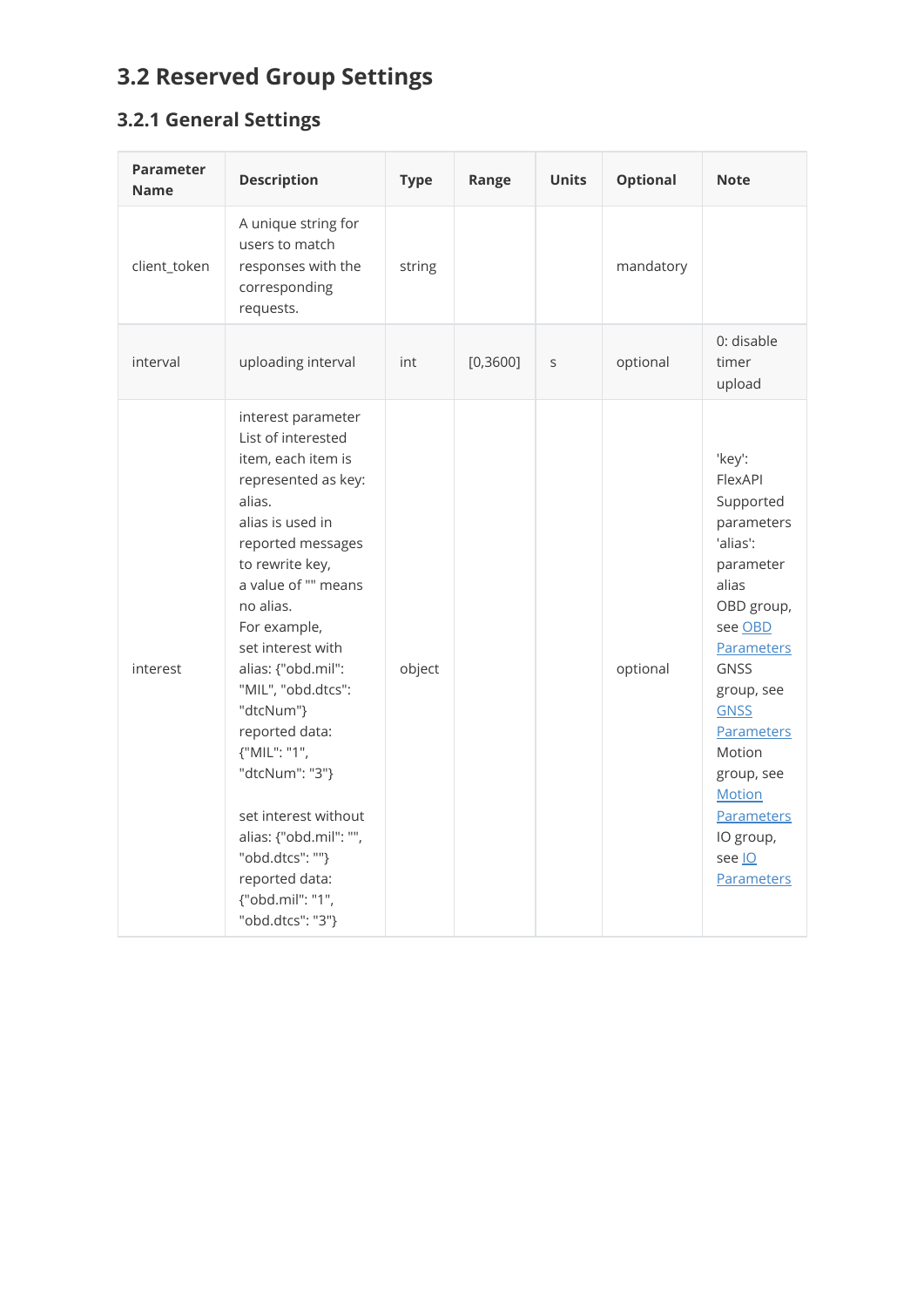**For** interval **and** interest **parameters, there are four use cases which apply to both reserved and custom groups.**

#### **Case 1. Disable Group Data Uploading**

Specify only interval field and set its value to 0 in message body.

**Note**: group\_name is obd, gnss, motion, io, summary, or custom group name.

#### **Request JSON data**:

```
{
   "topic":"v1/{client_id}/{group_name}/set",
  "payload":{
    "interval": 0
   }
}
```
### **Response JSON data**:

Success:

```
{
   "topic":"v1/{client_id}/{group_name}/set/resp",
   "result": {
      "interval": 0
   }
}
```
Failure:

```
{
    "topic":"v1/{client_id}/{group_name}/set/resp",
    "result":{
         "error": "invalid_parameter",
         "error_desc": "Invalid request parameter"
    }
}
```
Parameter description, see [General Information.](#page-4-1)

### **Case 2. Change Only Group Data Uploading Interval**

Specify only interval field in message body.

```
 Request JSON data:
```

```
{
    "topic":"v1/{client_id}/{group_name}/set",
   "payload":{
        "interval": 60
   }
}
```
**Response Topic**: v1/{client\_id}/{group\_name}/set/resp

**Response JSON data**: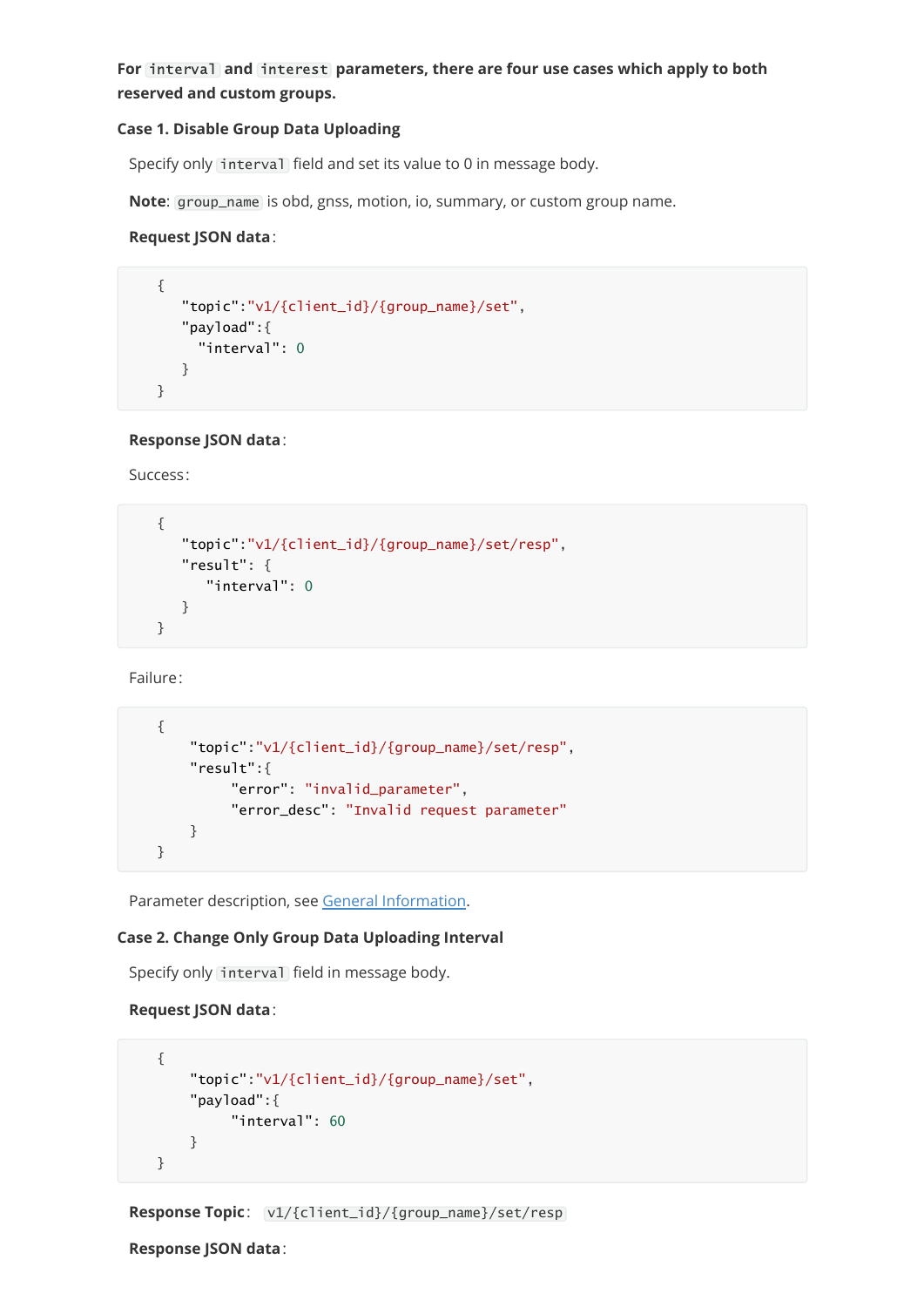Success:

```
{
    "topic":"v1/{client_id}/{group_name}/set/resp",
    "result": {
        "interval": 60
    }
}
```
Failure:

```
{
    "topic":"v1/{client_id}/{group_name}/set/resp",
    "result": {
         "error": "invalid_parameter",
         "error_desc": "Invalid request parameter"
    }
}
```
Parameter description, see [General Information.](#page-4-1)

### **Case 3. Change only group data interest**

Specify only interest field in message body.

### **Request JSON data**:

```
{
       "topic":"v1/{client_id}/{group_name}/set",
      "payload":{
            "interest": {"gnss.latitude": "lat", "gnss.longitude": "lon",
"obd.speed": "speed", "obd.odo": ""}
      }
  }
```
### **Response JSON data**:

Success:

```
{
      "topic":"v1/{client_id}/{group_name}/set/resp",
      "result": {
          "interest": {"gnss.latitude": "lat", "gnss.longitude": "lon",
"obd.speed": "speed", "obd.odo": ""}
      }
  }
```
Failure: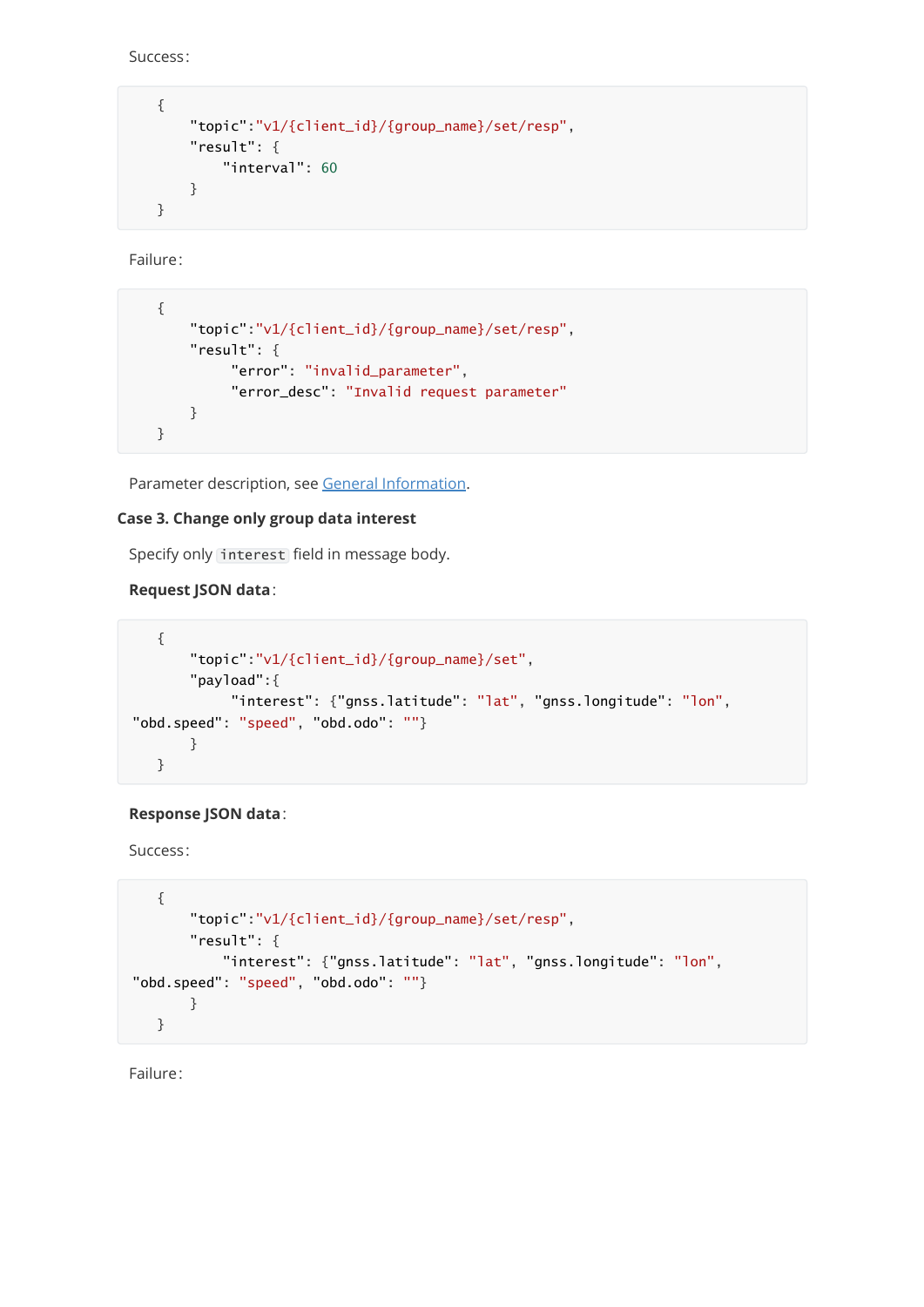```
{
    "topic":"v1/{client_id}/{group_name}/set/resp",
    "result":{
         "error": "invalid_parameter",
         "error_desc": "Invalid request parameter"
    }
}
```
Parameter description, see [General Information.](#page-4-1)

#### **Case 4. Change Both Interest and Uploading Interval**

Specify both interest and interval fields in message body.

#### **Request JSON data**:

```
{
      "topic":"v1/{client_id}/{group_name}/set",
      "payload":{
            "interval": 60,
            "interest": {"gnss.latitude": "lat", "gnss.longitude": "lon",
"obd.speed": "speed", "obd.odo": ""}
      }
  }
```
#### **Response JSON data**:

Success:

```
{
       "topic":"v1/{client_id}/{group_name}/set/resp",
      "result": {
         "interval": 60,
         "interest": {"gnss.latitude": "lat", "gnss.longitude": "lon",
"obd.speed": "speed", "obd.odo": ""}
      }
  }
```
Failure:

```
{
    "topic":"v1/{client_id}/{group_name}/set/resp",
   "result":{
         "error": "invalid_parameter",
         "error_desc": "Invalid request parameter"
   }
}
```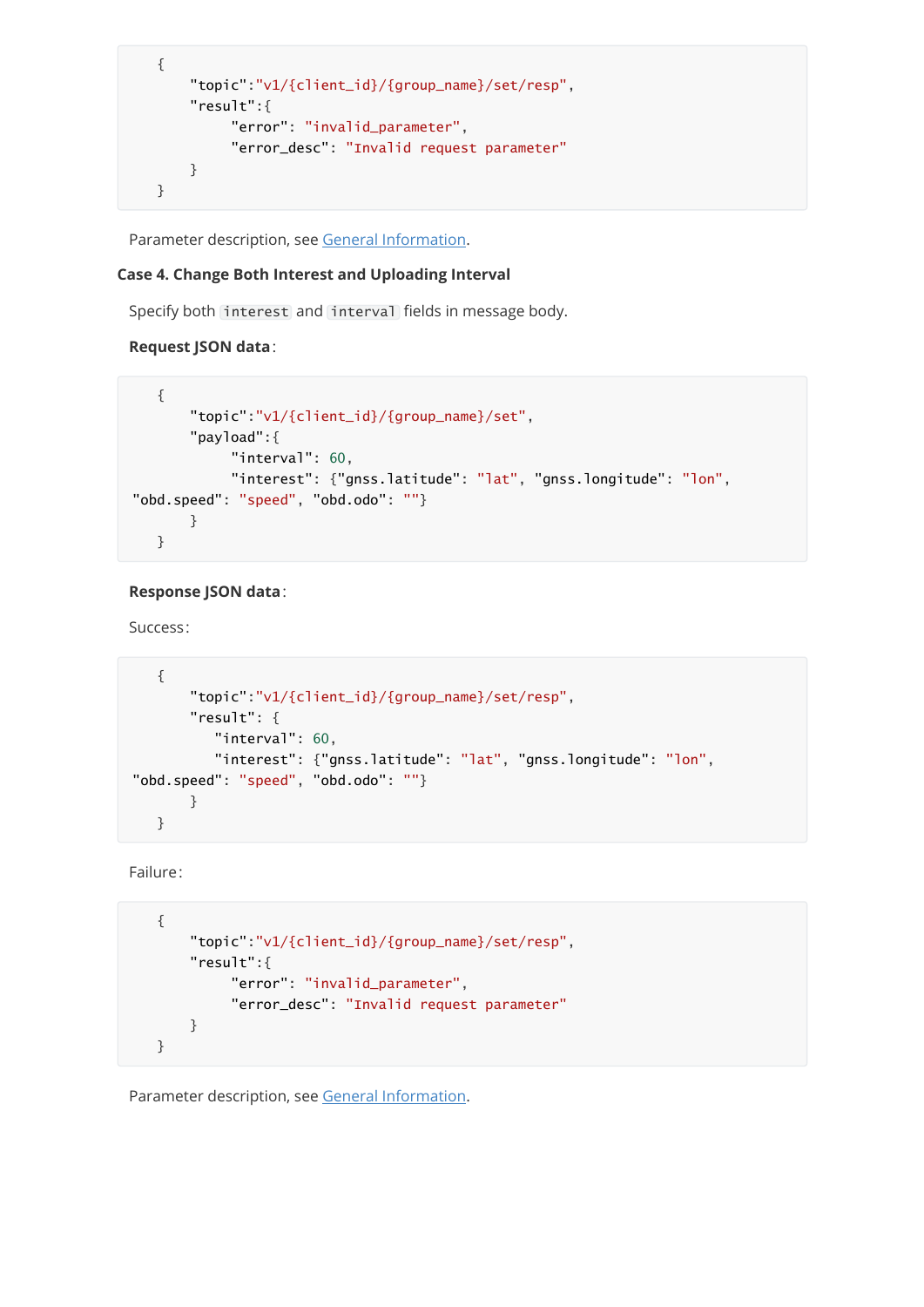## <span id="page-15-0"></span>**3.2.3 OBD Settings**

Publish a message to this topic to set your interested data and uploading interval.

Default interval is 10s. Default interest is available parameters from the [OBD Parameters.](#page-40-0)

#### **Request JSON data**:

```
{
   "topic": "v1/{client_id}/obd/set",
   "payload":{
       "interval": 60,
        "interest": {"obd.mil": "MIL", "obd.dtcs": "dtcNum", "obd.rpm":
"engineSpeed"}
   }
}
```
### **Response JSON data**:

Success:

```
{
   "topic":"v1/{client_id}/obd/set/resp",
   "result": {
        "interval": 60,
        "interest": {"obd.mil": "MIL", "obd.dtcs": "dtcNum", "obd.rpm":
"engineSpeed"}
   }
}
```
Failure:

```
{
   "topic":"v1/{client_id}/obd/set/resp",
   "result":{
        "error": "invalid_parameter",
       "error_desc": "Invalid request parameter"
   }
}
```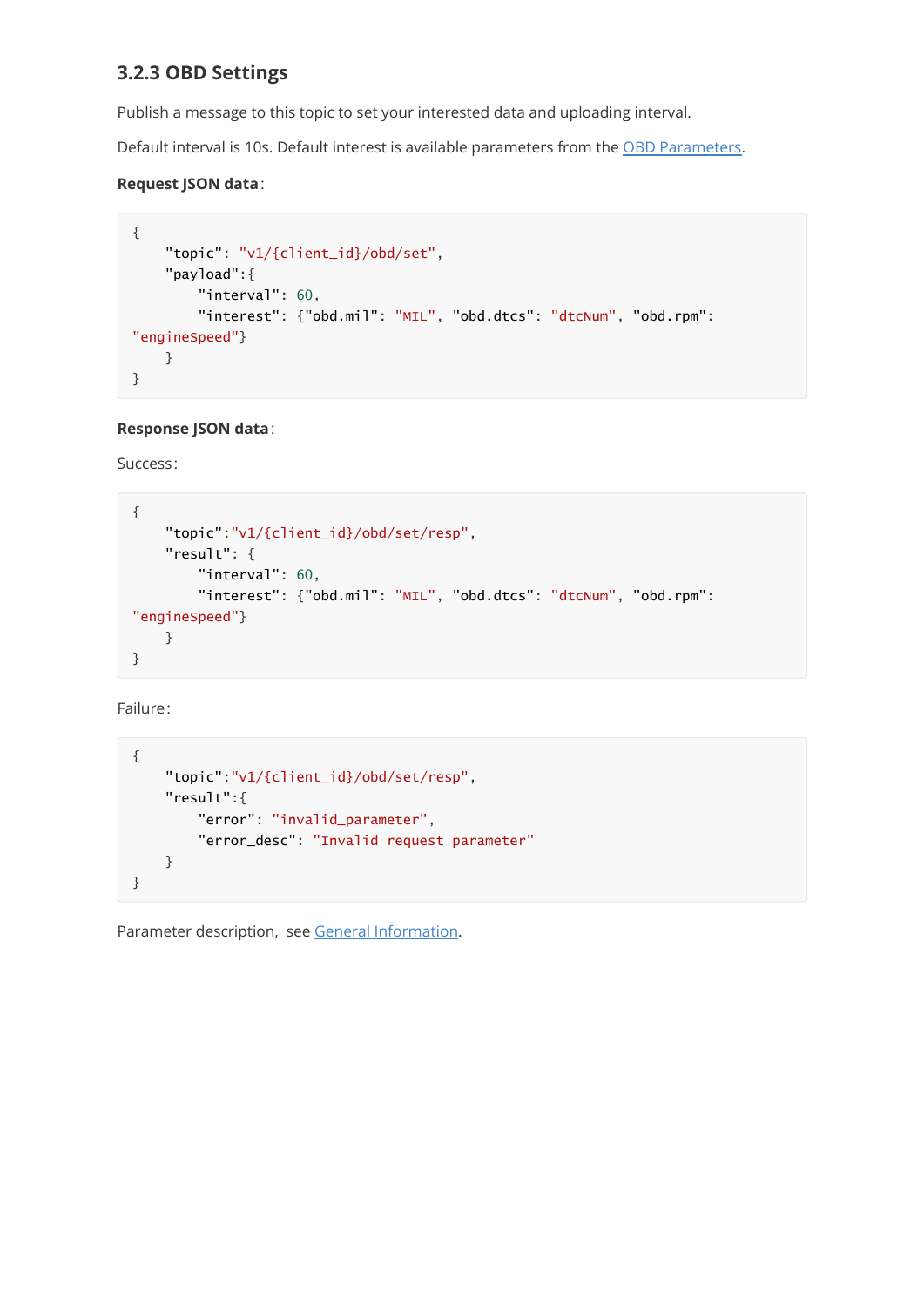## <span id="page-16-0"></span>**3.2.4 GNSS Settings**

Publish a message to this topic to set your interested data and uploading interval.

default interval is 10s. default interest is available parameters from the [GNSS Parameters.](#page-37-1)

**Request Topic**: v1/{client\_id}/gnss/set

### **Request JSON data**:

```
{
   "topic": "v1/{client_id}/gnss/set",
   "payload":{
        "interval": 60,
        "interest": {"gnss.latitude": "lat", "gnss.longitude": "lon",
"gnss.altitude": "alt"}
   }
}
```
**Response Topic**: v1/{client\_id}/gnss/set/resp

#### **Response JSON data**:

Success:

```
{
   "topic":"v1/{client_id}/gnss/set/resp",
    "result": {
       "interval": 60,
        "interest": {"gnss.latitude": "lat", "gnss.longitude": "lon",
"gnss.altitude": "alt"}
   }
}
```
Failure:

```
{
    "topic":"v1/{client_id}/gnss/set/resp",
    "result":{
        "error": "invalid_parameter",
        "error_desc": "Invalid request parameter"
    }
}
```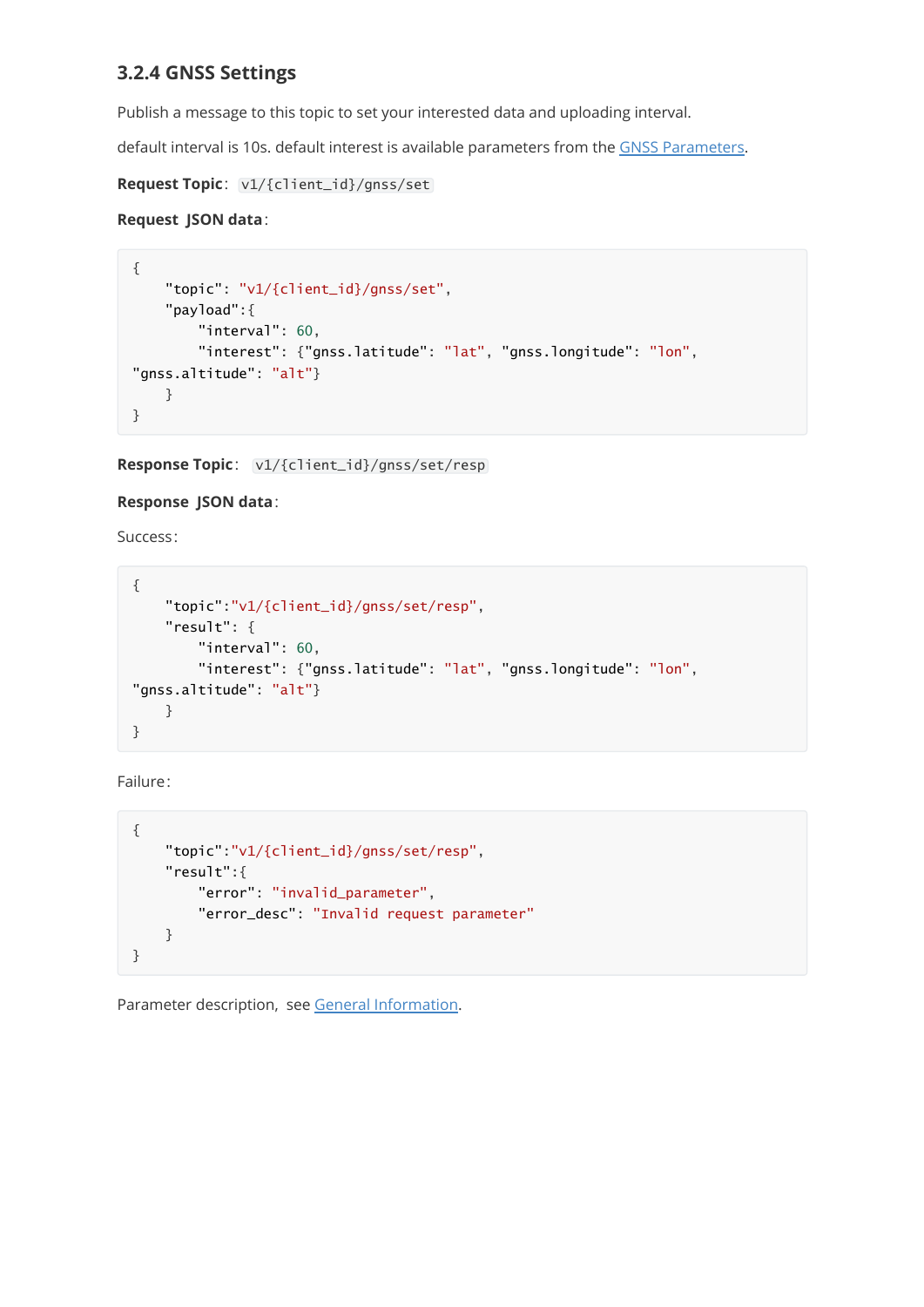## <span id="page-17-0"></span>**3.2.5 Motion Settings**

Publish a message to this topic to set your interested data and uploading interval.

default interval is 10s. default interest is available parameters from the [Motion Parameters](#page-38-0).

**Request Topic**: v1/{client\_id}/motion/set

### **Request JSON data**:

```
{
   "topic": "v1/{client_id}/motion/set",
   "payload":{
        "interval": 60,
        "interest": {"motion.ax": "acceleration_x", "motion.ay":
"acceleration_y", "motion.az": "acceleration_z"}
   }
}
```
**Response Topic**: v1/{client\_id}/motion/set/resp

### **Response JSON data**:

Success:

```
{
   "topic":"v1/{client_id}/motion/set/resp",
    "result": {
       "interval": 60,
        "interest": {"motion.ax": "acceleration_x", "motion.ay":
"acceleration_y", "motion.az": "acceleration_z"}
   }
}
```
Failure:

```
{
    "topic":"v1/{client_id}/motion/set/resp",
    "result":{
        "error": "invalid_parameter",
        "error_desc": "Invalid request parameter"
    }
}
```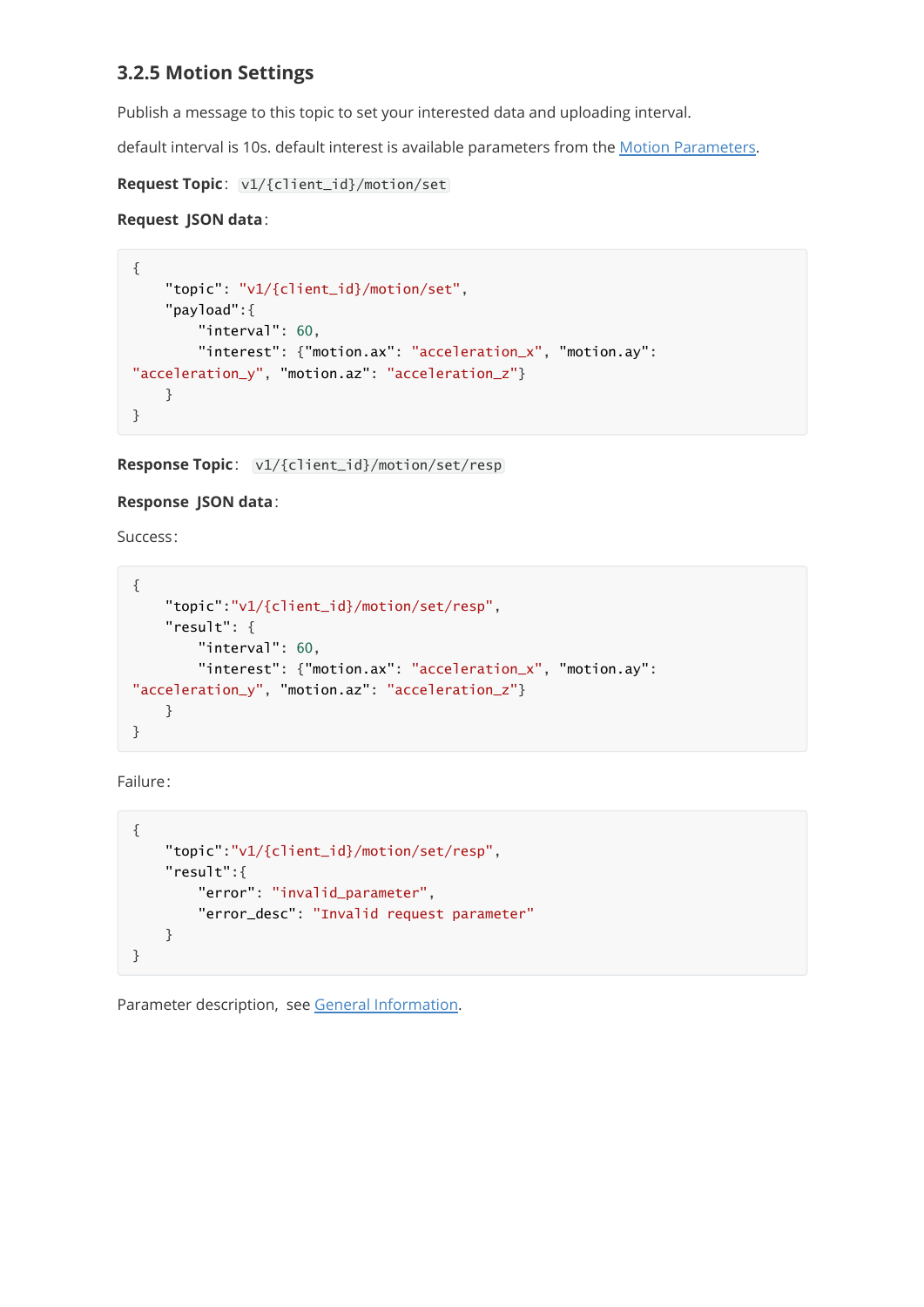## <span id="page-18-0"></span>**3.2.6 IO Settings**

Publish a message to this topic to set your interested data and uploading interval.

default interval is 10s. default interest is available parameters from the [IO Parameters.](#page-39-0)

### **Request JSON data**:

```
{
    "topic": "v1/{client_id}/io/set",
    "payload":{
        "interval": 60,
        "interest": {"io.AI1": "ai1", "io.AI2": "ai2", "io.AI3": "ai3"}
    }
}
```
### **Response JSON data**:

Success:

```
{
    "topic":"v1/{client_id}/io/set/resp",
    "result": {
        "interval": 60,
        "interest": {"io.AI1": "ai1", "io.AI2": "ai2", "io.AI3": "ai3"}
    }
}
```
Failure:

```
{
    "topic":"v1/{client_id}/io/set/resp",
    "result":{
        "error": "invalid_parameter",
        "error_desc": "Invalid request parameter"
    }
}
```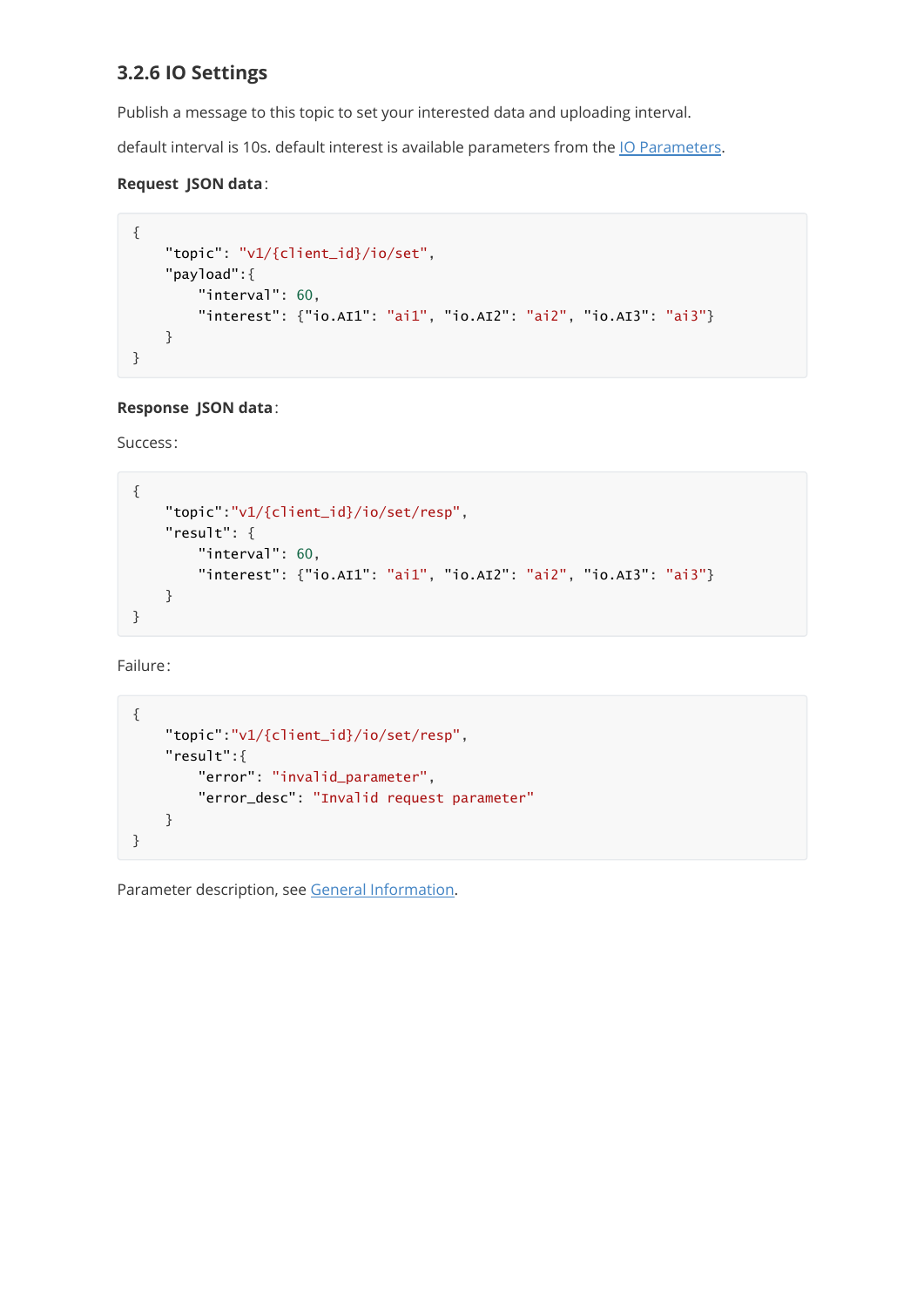## <span id="page-19-0"></span>**3.2.7 Cellular1 Settings**

Publish a message to this topic to set your interested data and uploading interval.

default interval is 30s. default interest is available parameters from the [Cellular Parameters](#page-43-0).

### **Request JSON data**:

```
{
    "topic": "v1/{client_id}/cellular1/set",
   "payload":{
        "interval": 60,
        "interest": {"modem1.active_sim": "active_sim", "modem1.signal_lvl":
"signal_lvl", "cellular1.status": "status"}
   }
}
```
### **Response JSON data**:

Success:

```
{
   "topic":"v1/{client_id}/cellular1/set/resp",
   "result": {
        "interval": 60,
        "interest": {"modem1.active_sim": "active_sim", "modem1.signal_lvl":
"signal_lvl", "cellular1.status": "status"}
   }
}
```
Failure:

```
{
    "topic":"v1/{client_id}/cellular1/set/resp",
   "result":{
        "error": "invalid_parameter",
       "error_desc": "Invalid request parameter"
   }
}
```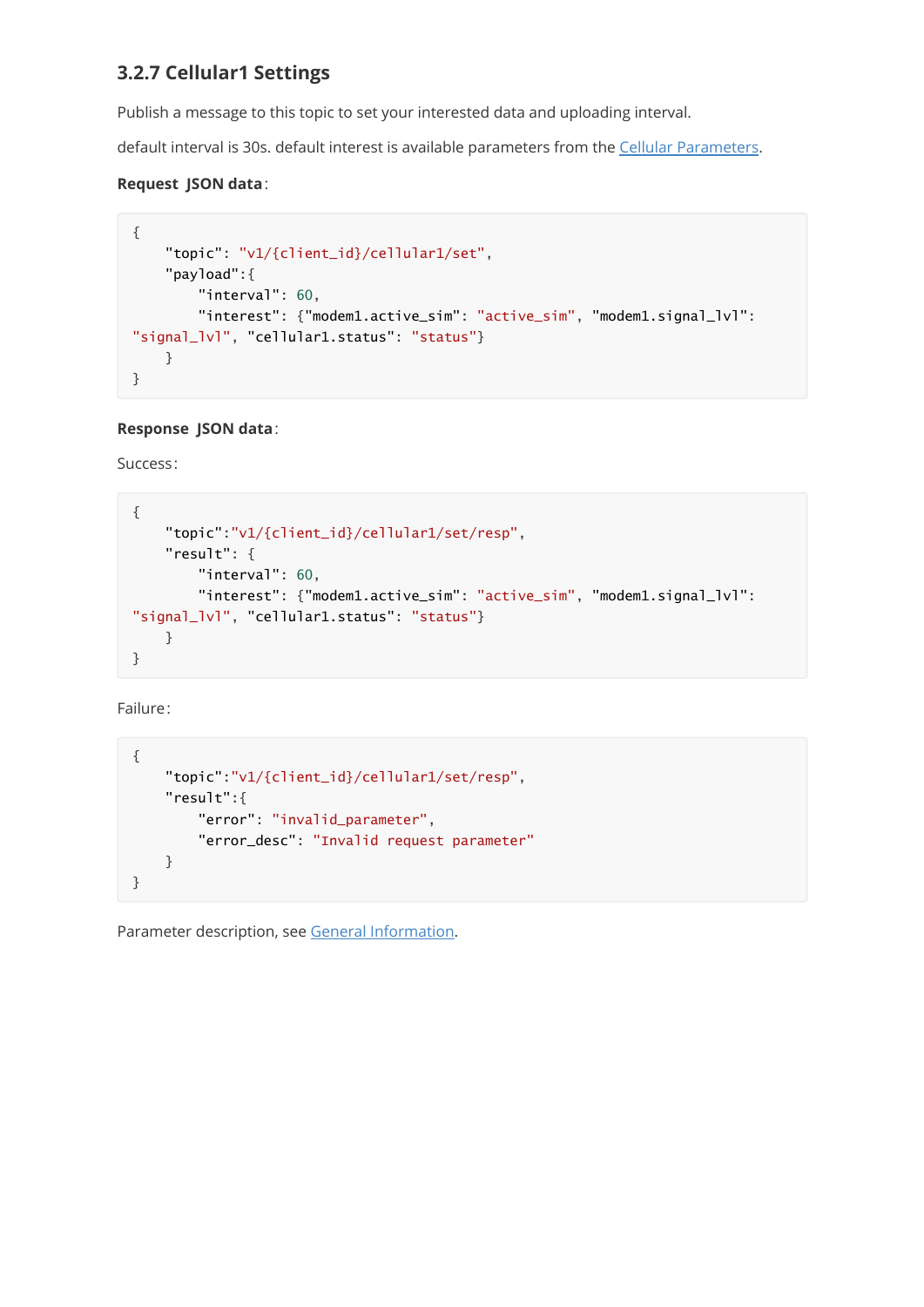## **3.3 On Demand Reserved Group Information Get**

## **3.3.1 OBD Data**

**Request JSON data**:

```
{
    "topic": "v1/{client_id}/obd/refresh"
}
```
\*\*Response JSON data:

Success:

```
{
    "topic":"v1/{client_id}/obd/refresh/resp",
    "result": {
        "obd.rpm": 34245,
        "obd.speed": 53255
   }
}
```
Failure:

```
{
   "topic":"v1/{client_id}/obd/refresh/resp",
   "result":{
       "error": "invalid_parameter",
        "error_desc": "Invalid request parameter"
   }
}
```
Parameter description, reference [General Information](#page-4-1) & [OBD Parameters](#page-40-0).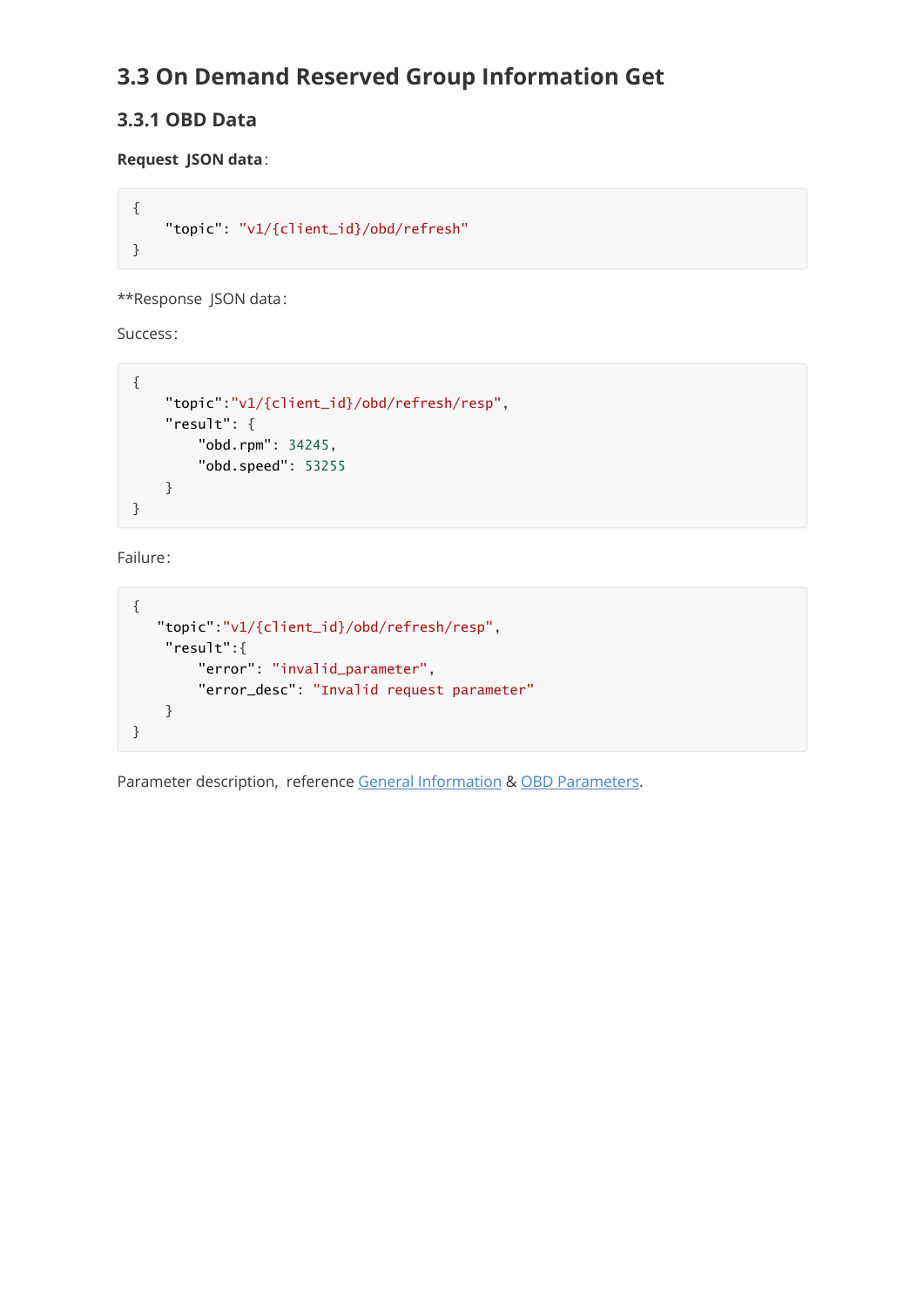## **3.3.3 GNSS Data**

Publish a message to get GNSS data on demand.

#### **Request JSON data**:

```
{
    "topic": "v1/{client_id}/gnss/refresh"
}
```
**Response Topic**: v1/{client\_id}/gnss/refresh/resp

#### **Response JSON data**:

Success:

```
{
    "topic":"v1/{client_id}/gnss/refresh/resp",
    "result": {
        "gnss.latitude": 40.232213,
        "gnss.longitude": 116.34366,
        "gnss.altitude": 346.0,
        "gnss.speed": 87.6,
        "gnss.heading": 234.0,
        "gnss.hdop": 1.2,
        "gnss.pdop": 2.1,
        "gnss.hacc": 1.0,
        "gnss.fix": 3,
        "gnss.num_sv": 7,
        "gnss.date": "2020-4-17",
        "gnss.time": "10:16:21"
    }
}
```
Failure:

```
{
    "topic":"v1/{client_id}/gnss/refresh/resp",
   "result":{
        "error": "invalid_parameter",
        "error_desc": "Invalid request parameter"
   }
}
```
Parameter description, reference [General Information](#page-4-1) & [GNSS Parameters](#page-37-1).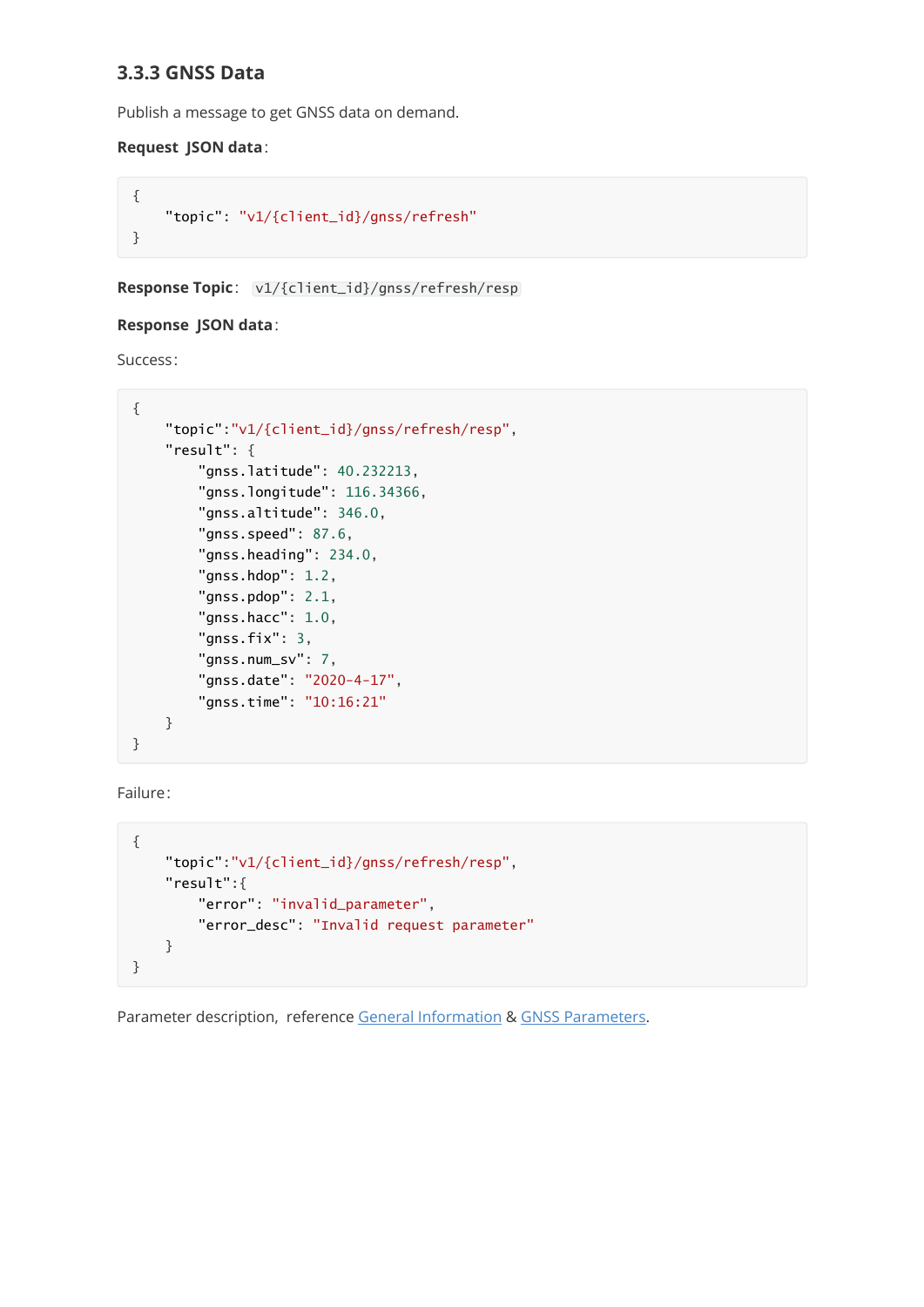## **3.3.4 Motion Data**

Publish a message to get motion data on demand.

\*\*Request JSON data:

```
{
   "topic": "v1/{client_id}/motion/refresh"
}
```
#### **Response JSON data**:

Success:

```
{
    "topic":"v1/{client_id}/motion/refresh/resp",
    "result": {
        "motion.ax": 0.08,
        "motion.ay": 0.0,
        "motion.az": 0.0,
        "motion.gx": 0.15,
        "motion.gy": 0.03,
        "motion.gz": -0.47,
        "motion.roll": -0.65,
        "motion.pitch": 1.03,
        "motion.yaw": 302.49
   }
}
```
Failure:

```
{
    "topic":"v1/{client_id}/motion/refresh/resp",
    "result":{
        "error": "invalid_parameter",
        "error_desc": "Invalid request parameter"
    }
}
```
Parameter description, reference [General Information](#page-4-1) & [Motion Parameters.](#page-38-0)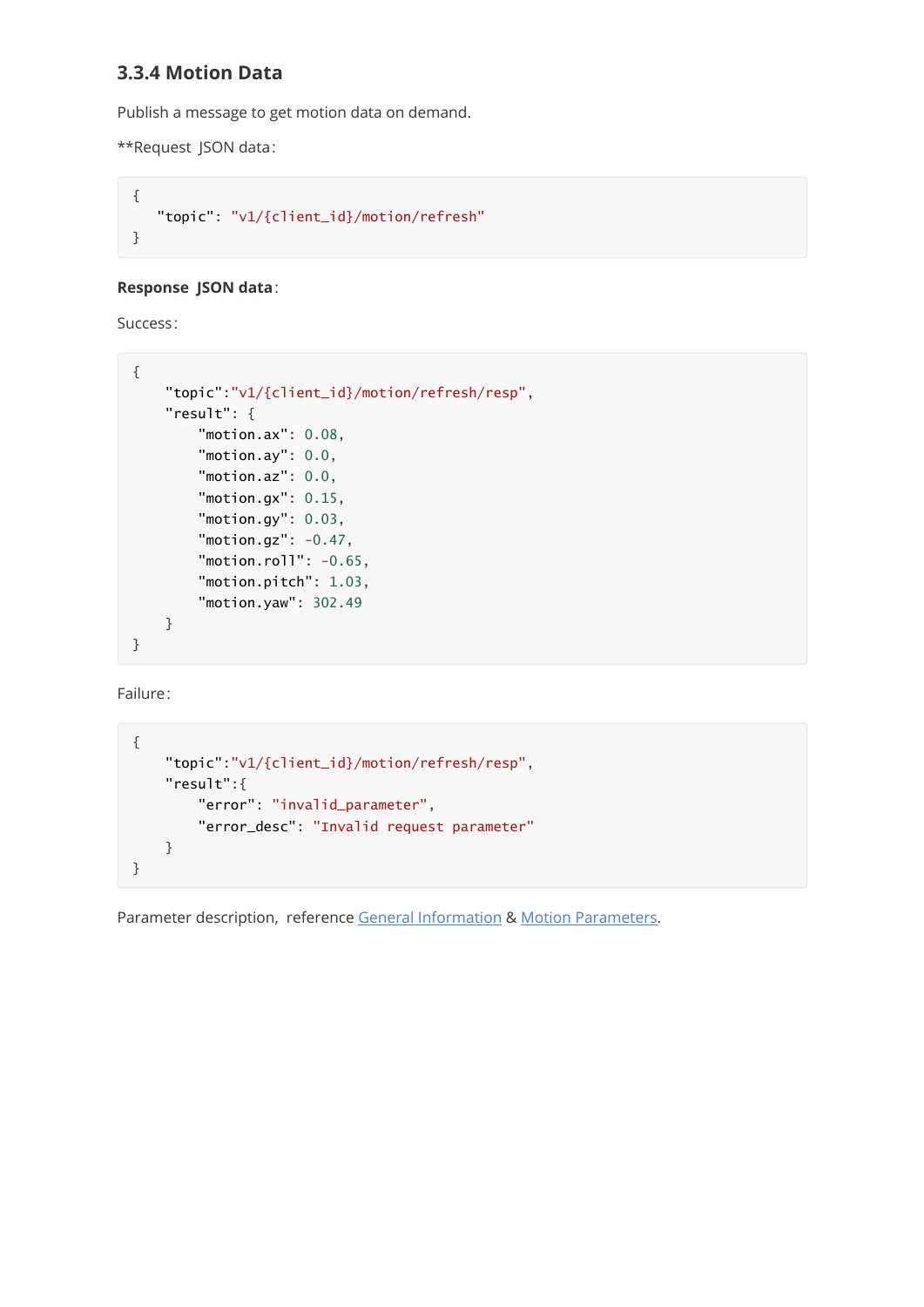## **3.3.5 IO Data**

Publish a message to get IO data on demand.

#### **Request JSON data**:

```
{
    "topic": "v1/{client_id}/io/refresh"
}
```
**Response Topic**: v1/{client\_id}/io/refresh/resp

#### **Response JSON data**:

Success:

```
{
    "topic":"v1/{client_id}/io/refresh/resp",
    "result": {
        "io.AI1": 0.0,
        "io.DI1": 0,
        "io.DI1_pullup": 0,
        "io.DI2": 0,
        "io.DI2_pullup": 0,
        "io.DI3": 0,
        "io.DI3_pullup": 0,
        "io.DI4": 0,
        "io.DI4_pullup": 0,
        "io.DO1": 0,
        "io.DO2": 0,
        "io.DO3": 0
    }
}
```
Failure:

```
{
    "topic":"v1/{client_id}/io/refresh/resp",
   "result":{
        "error": "invalid_parameter",
        "error_desc": "Invalid request parameter"
   }
}
```
Parameter description, reference [General Information](#page-4-1) & [IO Parameters](#page-39-0).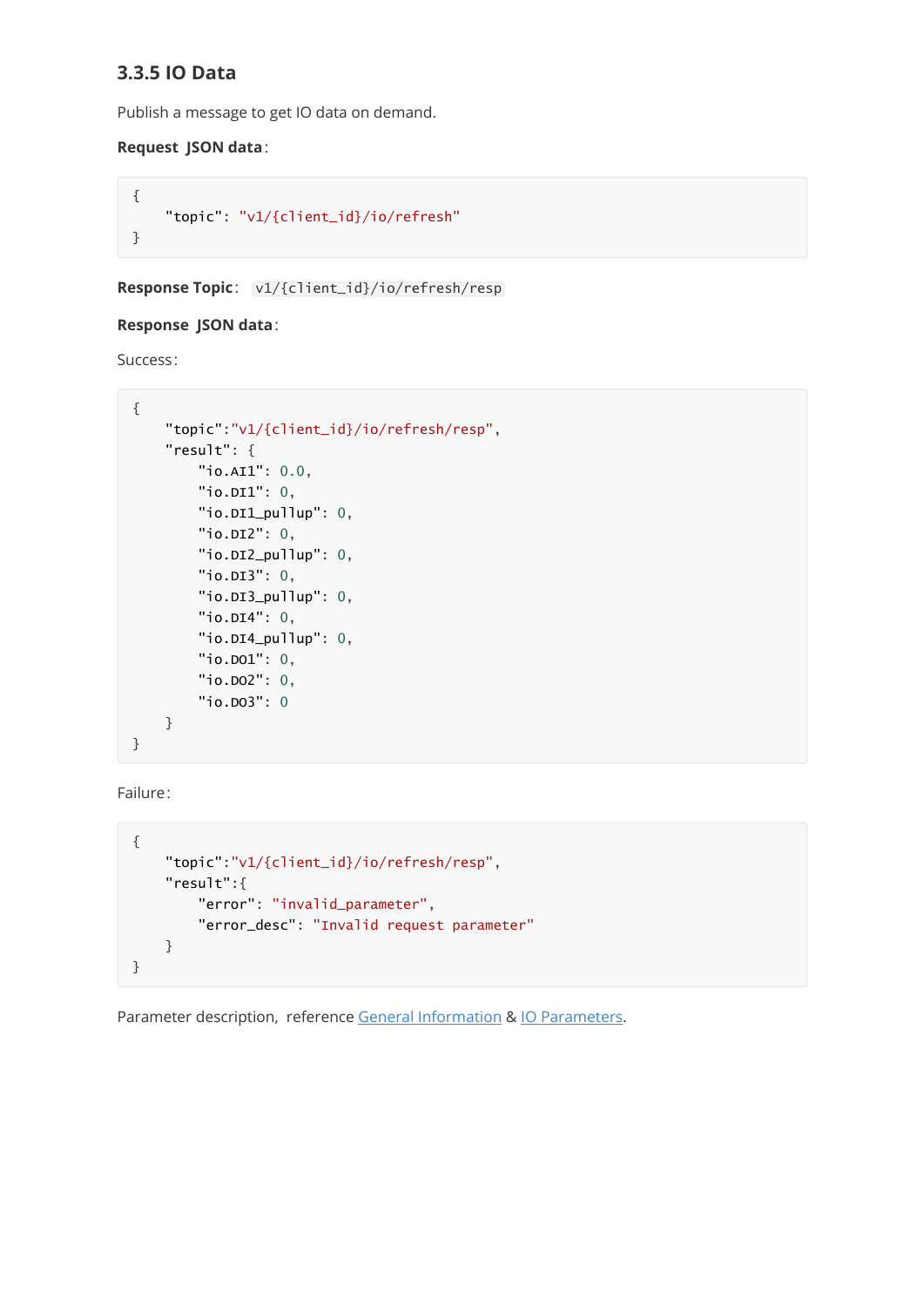## **3.3.6 Cellular1 Data**

Publish a message to get cellular data on demand.

#### **Request JSON data**:

```
{
    "topic": "v1/{client_id}/cellular1/refresh"
}
```
**Response Topic**: v1/{client\_id}/cellular1/refresh/resp

#### **Response JSON data**:

Success:

```
{
    "topic":"v1/{client_id}/cellular1/refresh/resp",
    "result": {
        "modem1.ts": 1598425245,
        "modem1.imei": "862104021247207",
        "modem1.imsi": "460013231603009",
        "modem1.iccid": "89860118802836799717",
        "modem1.signal_lvl": 29,
        "modem1.reg_status": 1,
        "modem1.operator": "46001",
        "modem1.network": 3,
        "modem1.lac": "EA00",
        "modem1.cell_id": "71CF520",
        "cellular1.ts": 1598425316,
        "cellular1.status": 3,
        "cellular1.ip": "10.210.255.168",
        "cellular1.netmask": "255.255.255.255",
        "cellular1.gateway": "1.1.1.3",
        "cellular1.dns1": "119.7.7.7",
        "cellular1.up_at": 1598424985
    }
}
```
Failure:

```
{
    "topic":"v1/{client_id}/cellular1/refresh/resp",
    "result":{
        "error": "invalid_parameter",
        "error_desc": "Invalid request parameter"
    }
}
```
Parameter description, reference [General Information](#page-4-1) & [Cellular Parameters](#page-43-0).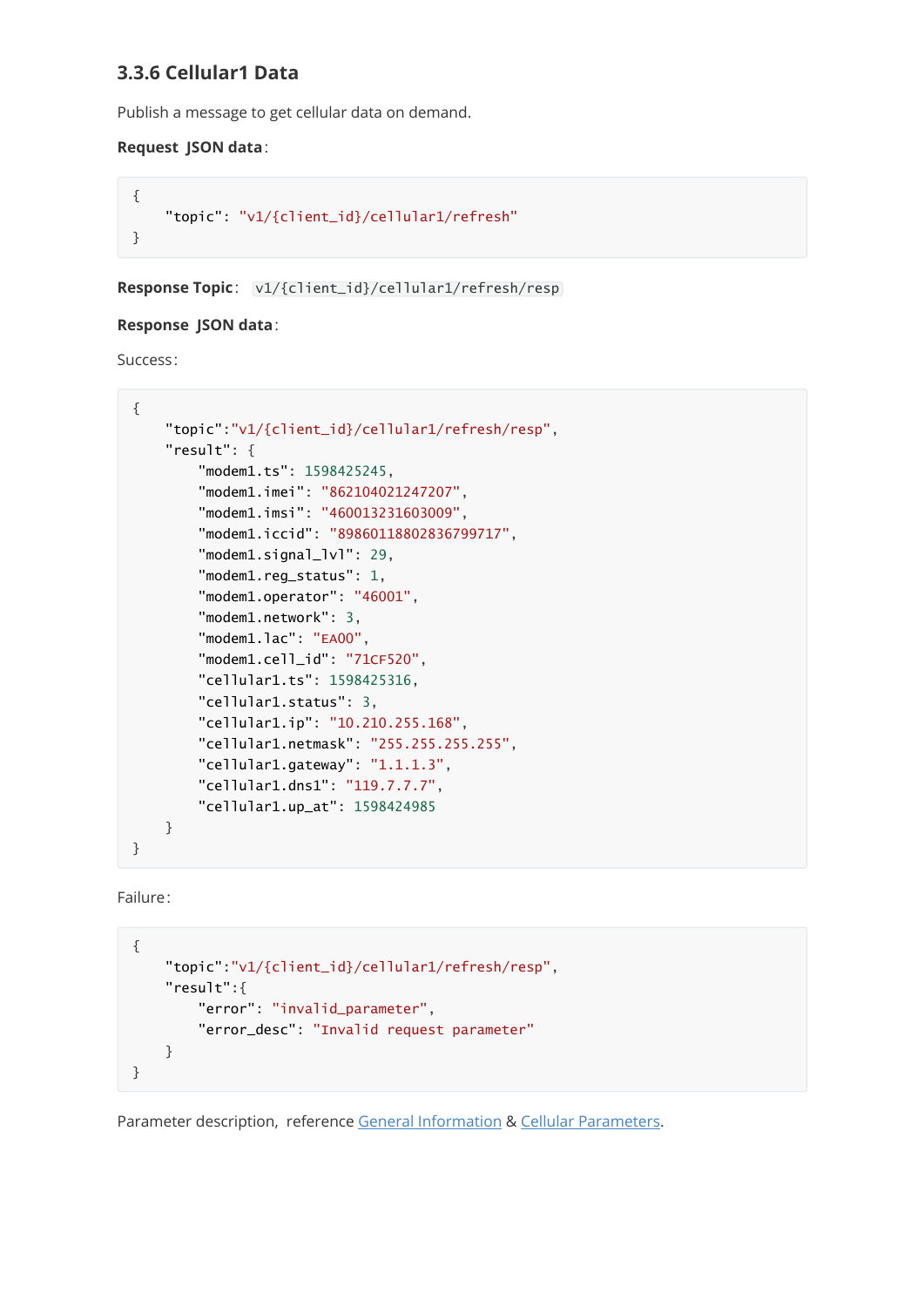## **3.3.7 System Info**

Publish a message to get system info on demand.

### **Request JSON data**:

```
{
    "topic": "v1/{client_id}/sysinfo/refresh"
}
```
### **Response JSON data**:

Success:

```
{
    "topic":"v1/{client_id}/sysinfo/refresh/resp",
    "result": {
        "sysinfo.ts": 1598424935,
        "sysinfo.model_name": "VT310",
        "sysinfo.oem_name": "inhand",
        "sysinfo.serial_number": "VF3102020122201",
        "sysinfo.firmware_version": "VT3_V1.0.22",
        "sysinfo.product_number": "FQ58",
        "sysinfo.description": "www.inhand.com.cn"
    }
}
```
Failure:

```
{
    "topic":"v1/{client_id}/sysinfo/refresh/resp",
   "result":{
        "error": "invalid_parameter",
        "error_desc": "Invalid request parameter"
   }
}
```
Parameter description, reference [General Information](#page-4-1) & [System Parameters.](#page-46-0)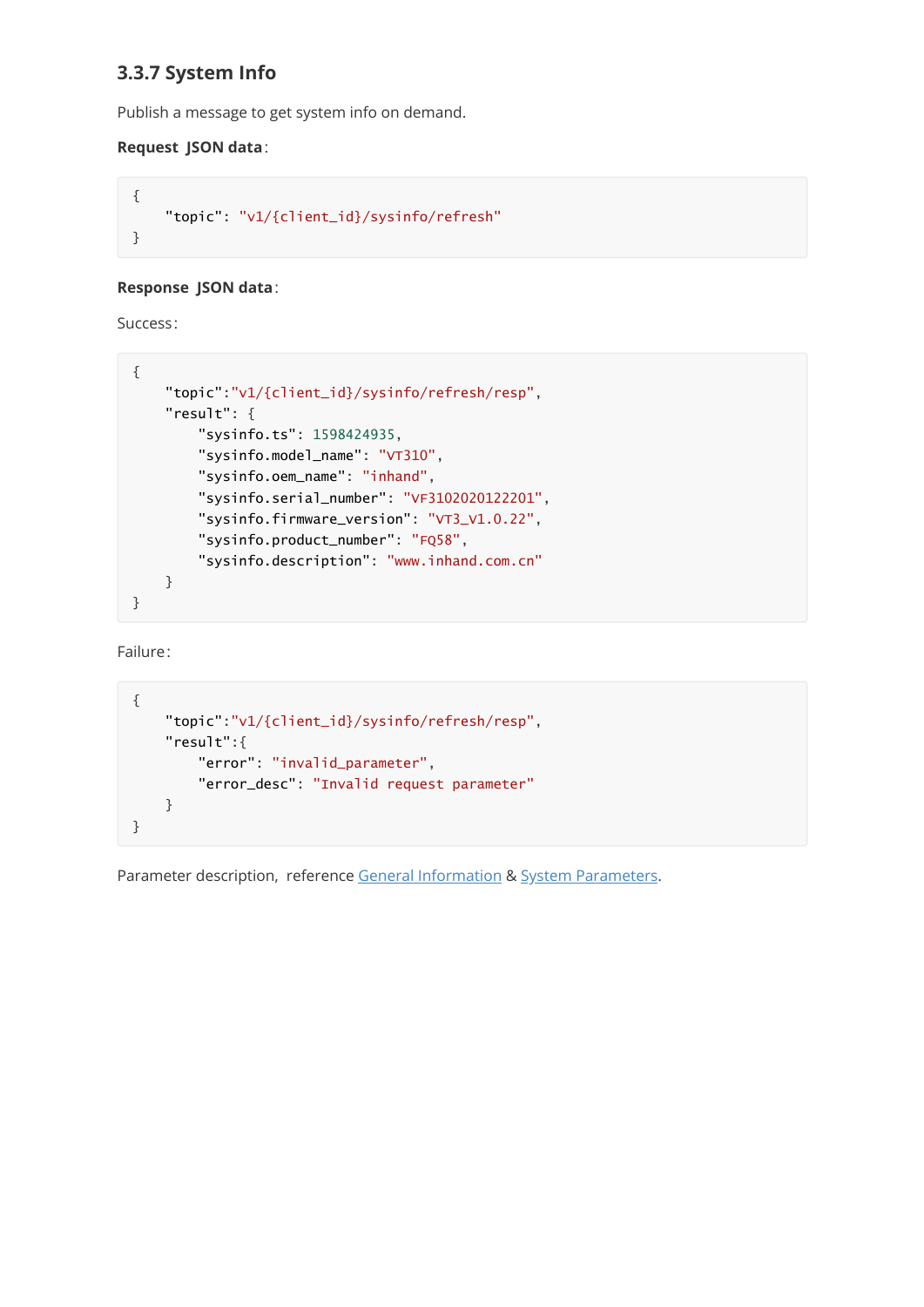## **3.4 Control Service**

## **3.4.1 IO Control**

Publish a message to this topic to turn on/off the digital output.

### **Request JSON data**:

```
{
    "topic": "v1/{client_id}/io/control",
    "payload":{
        "io.DO1": 0,
        "io.DO2": 0,
        "io.DO3": 0
   }
}
```
**Response JSON data**:

Success:

```
{
    "topic":"v1/{client_id}/io/control/resp",
    "result": {
        "io.DO1": 0,
        "io.DO2": 0,
        "io.DO3": 0
    }
}
```
Failure:

```
{
    "topic":"v1/{client_id}/io/control/resp",
    "result":{
        "error": "invalid_parameter",
        "error_desc": "Invalid request parameter"
    }
}
```
Parameter description, see [General Information](#page-4-1) & [IO Parameters](#page-39-0) digital output part.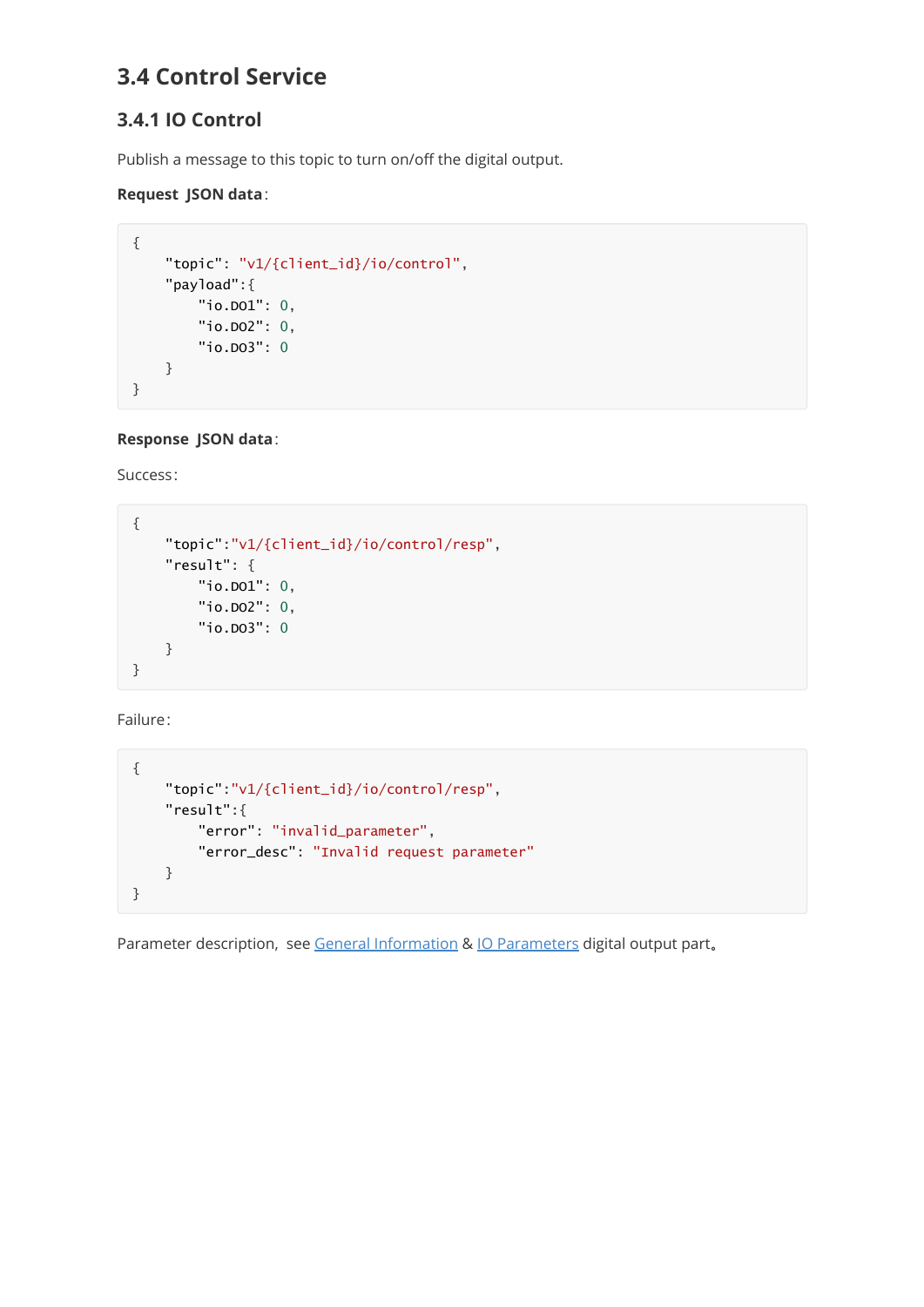## <span id="page-27-0"></span>**4. Advanced Usage**

## **4.1 Custom Group Settings**

## **4.1.1 Create/Update Custom Group**

Use the following topics to define your interested groups and set their uploading intervals.

For interval and interest parameters, there are four use cases. See [General settings.](#page-11-0)

**Request Topic**: v1/{client\_id}/group/set

### **Request JSON data**:

```
{
    "topic": "v1/{client_id}/group/set",
    "payload":{
        "settings": [{
            "group_name": "group1",
            "interval": 60,
            "interest": {"gnss.latitude": "lat","gnss.longitude":
"lon","gnss.altitude": "alt","obd.speed": "speed","obd.odo":
"odo","userdata.custom_key":"custom_key"}
        },{
            "group_name": "group2",
            "interval": 30,
            "interest": {"io.DI1": "DI1","io.DI2": "DI2","io.DI3":
"DI3","io.DI4": "DI4","io.DO1": "DO1","io.DO2": "DO2","io.DO3": "DO3"}
        }
        ]
    }
}
```
**Response Topic**: v1/{client\_id}/group/set/resp

## **Response JSON data**:

Success:

```
{
   "topic":"v1/{client_id}/group/set/resp",
    "result": [{
            "group_name": "group1",
            "interval": 60,
            "interest": {"gnss.latitude": "lat","gnss.longitude":
"lon","gnss.altitude": "alt","obd.speed": "speed","obd.odo":
"odo","userdata.custom_key":"custom_key"}
        },{
            "group_name": "group2",
            "interval": 30,
            "interest": {"io.DI1": "DI1","io.DI2": "DI2","io.DI3":
"DI3","io.DI4": "DI4","io.DO1": "DO1","io.DO2": "DO2","io.DO3": "DO3"}
        }
    ]
}
```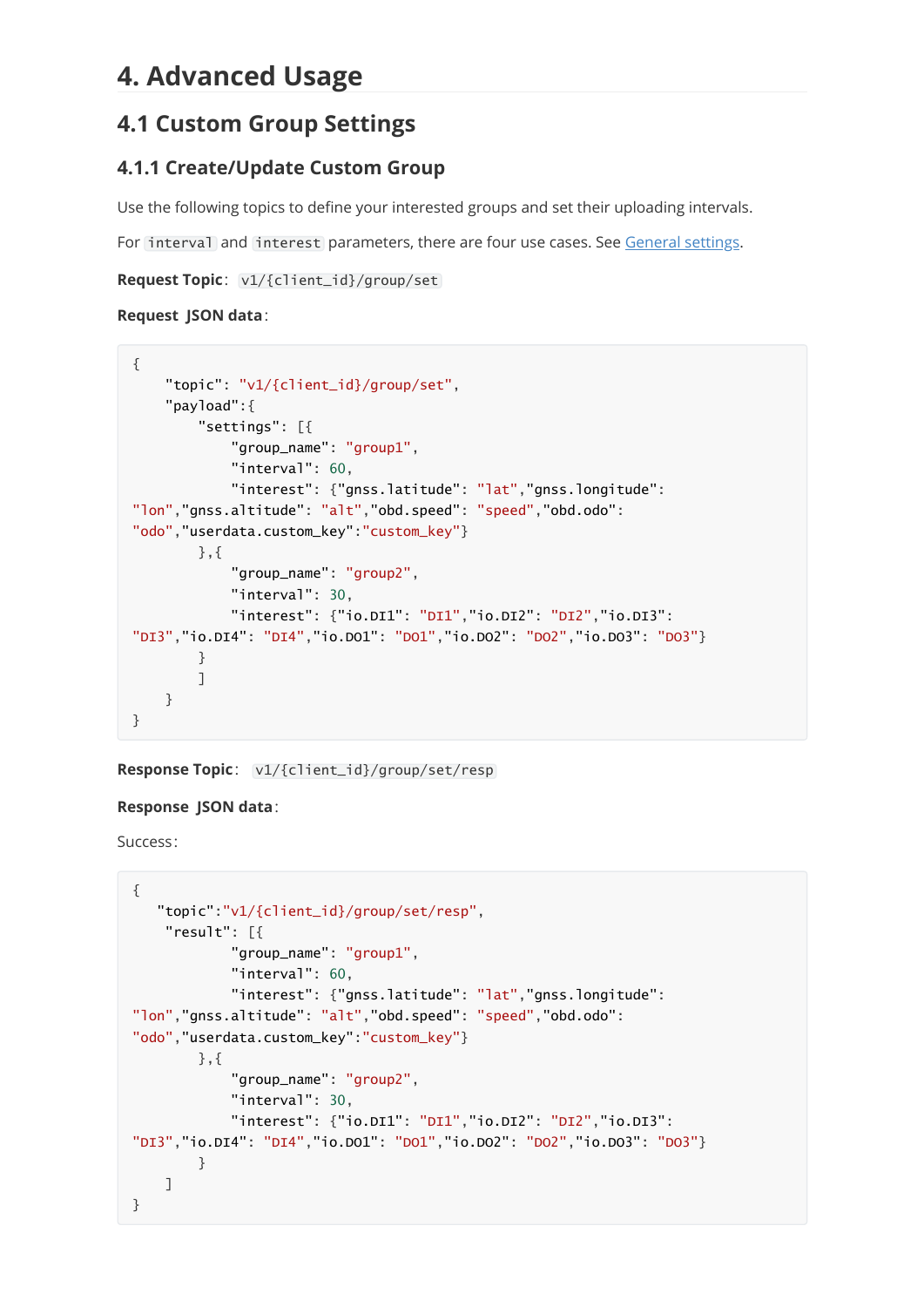Failure:

```
{
   "topic":"v1/{client_id}/group/set/resp",
    "result":{
        "error": "invalid_parameter",
        "error_desc": "Invalid request parameter"
    }
}
```
Parameter description, see [General Information](#page-4-1) & [General settings.](#page-11-0)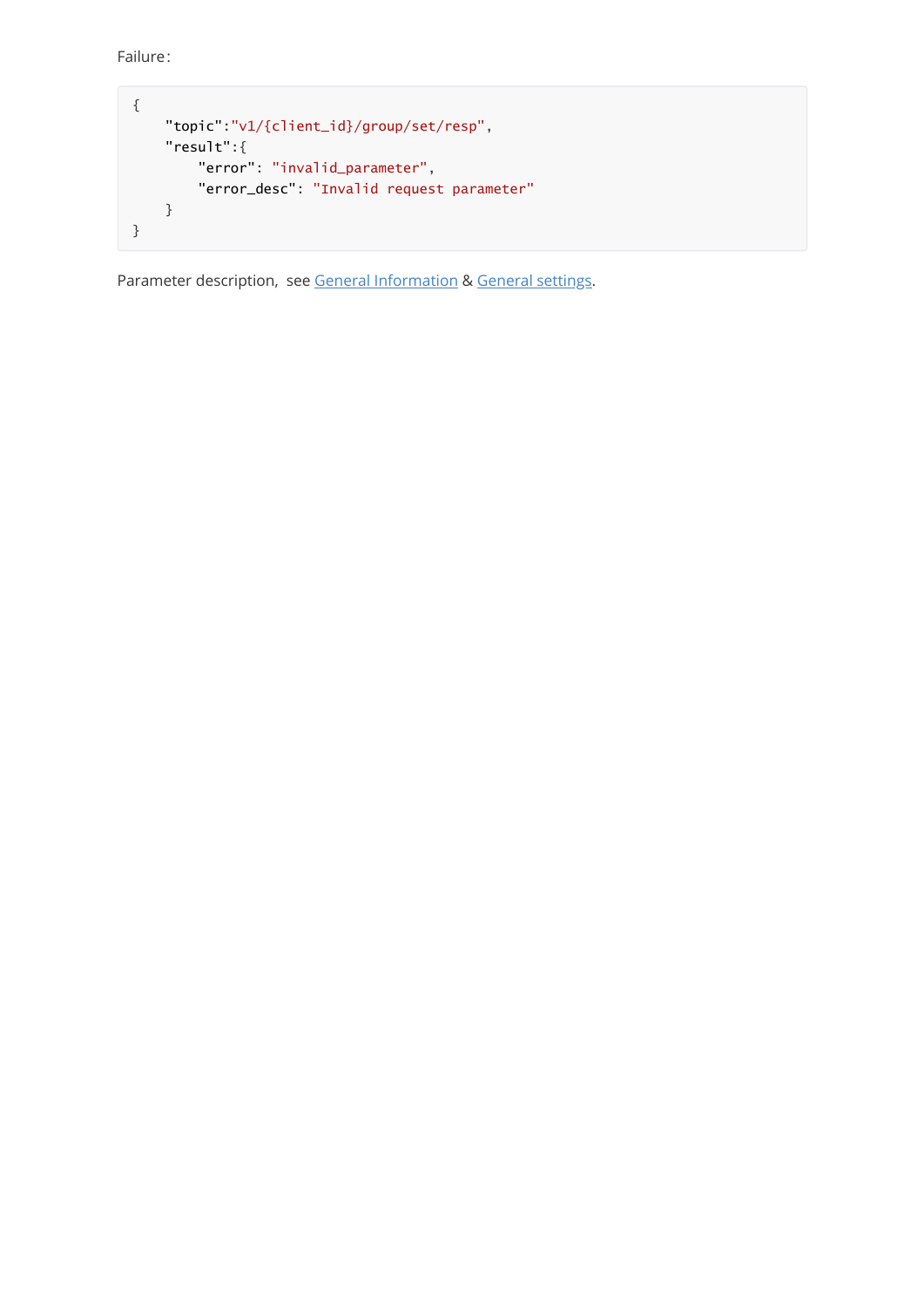## **4.1.2 Get Custom Group Settings**

Use the following topics to get custom group settings.

#### **Request JSON data**:

```
{
    "topic": "v1/{client_id}/group/get"
}
```
#### **Response JSON data**:

Success:

```
{
    "topic":"v1/{client_id}/group/get/resp",
   "result": [{
        "group_name": "group1",
        "interval": 60,
        "interest": {"gnss.latitude": "lat","gnss.longitude":
"lon","gnss.altitude": "alt","obd.speed": "speed","obd.odo":
"odo","userdata.custom_key":"custom_key"}
   },{
        "group_name": "group2",
        "interval": 30,
        "interest": {"io.DI1": "DI1","io.DI2": "DI2","io.DI3": "DI3","io.DI4":
"DI4","io.DO1": "DO1","io.DO2": "DO2","io.DO3": "DO3"}
   }]
}
```
Failure:

```
{
    "topic":"v1/{client_id}/group/get/resp",
   "result":{
        "error": "invalid_parameter",
        "error_desc": "Invalid request parameter"
   }
}
```
Parameter description, see [General Information](#page-4-1) & [General settings.](#page-11-0)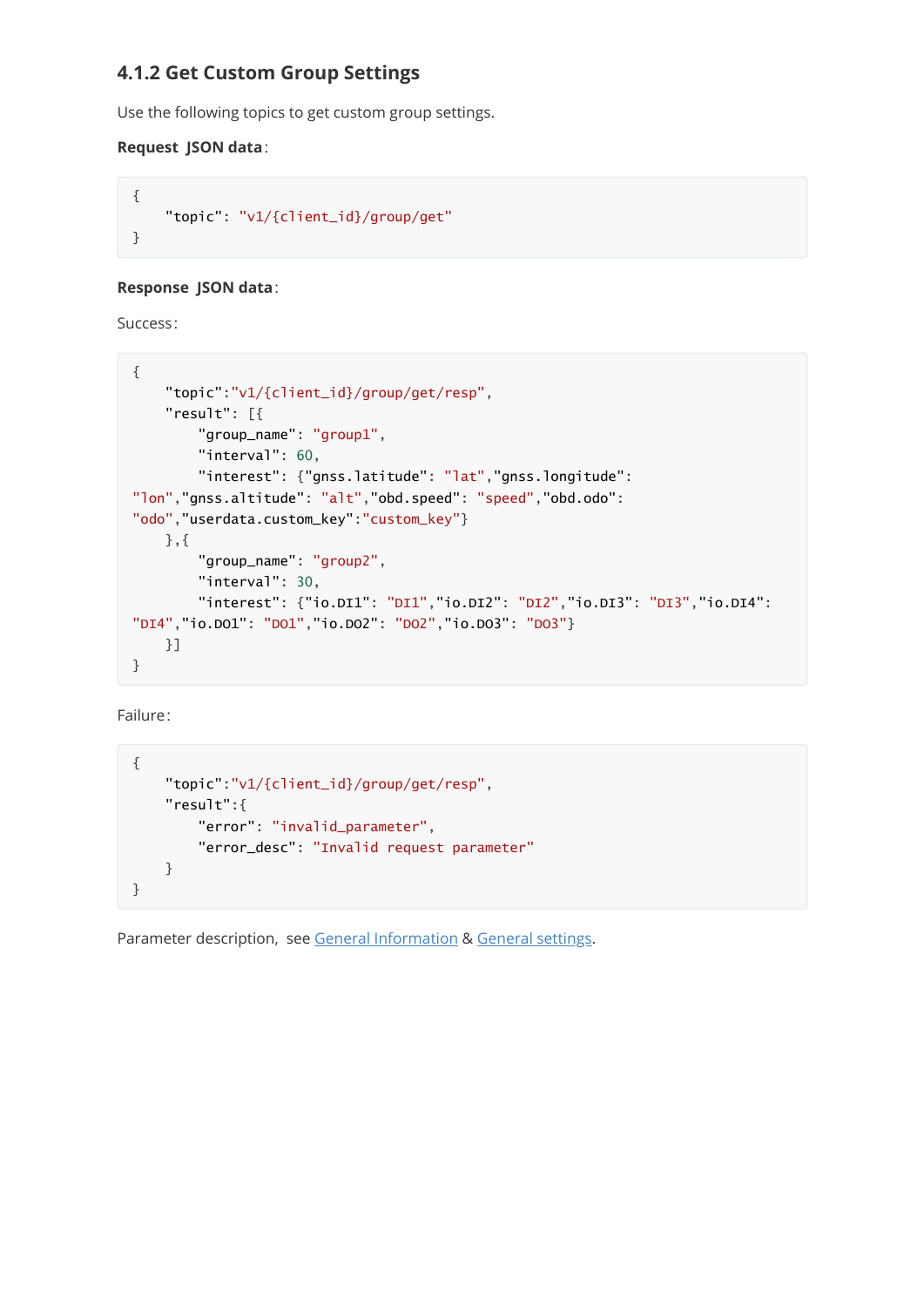## **4.2 Timer Triggered Custom Group Data Get**

Once you have subscribed to this topic, you will periodically receive the related data.

**Topic**: v1/{client\_id}/{group\_name}/info

### **JSON data**:

```
{
    "topic":"v1/{client_id}/{group_name}/info",
   "payload":{
        "lat": 40.232213,
        "ai1": 1.0,
        "obd.speed": 50,
        "userdata.custom_key":"custom_value"
   }
}
```
Parameter description, see [General Information](#page-4-1) & [FlexAPI supported Parameters](#page-37-0).

## **4.3 On Demand Custom Group Data Get**

Publish a message to get group\_name data on demand.

### **Request JSON data**:

```
{
   "topic": "v1/{client_id}/{group_name}/refresh"
}
```
## **Response JSON data**:

Success:

```
{
    "topic":"v1/{client_id}/{group_name}/refresh/resp",
    "result": {
        "lat": 40.232213,
        "ai1": 1.0,
        "obd.speed": 50,
        "userdata.custom_key":"custom_value"
    }
}
```
Failure:

```
{
    "topic":"v1/{client_id}/{group_name}/refresh/resp",
   "result":{
       "error": "invalid_parameter",
       "error_desc": "Invalid request parameter"
   }
}
```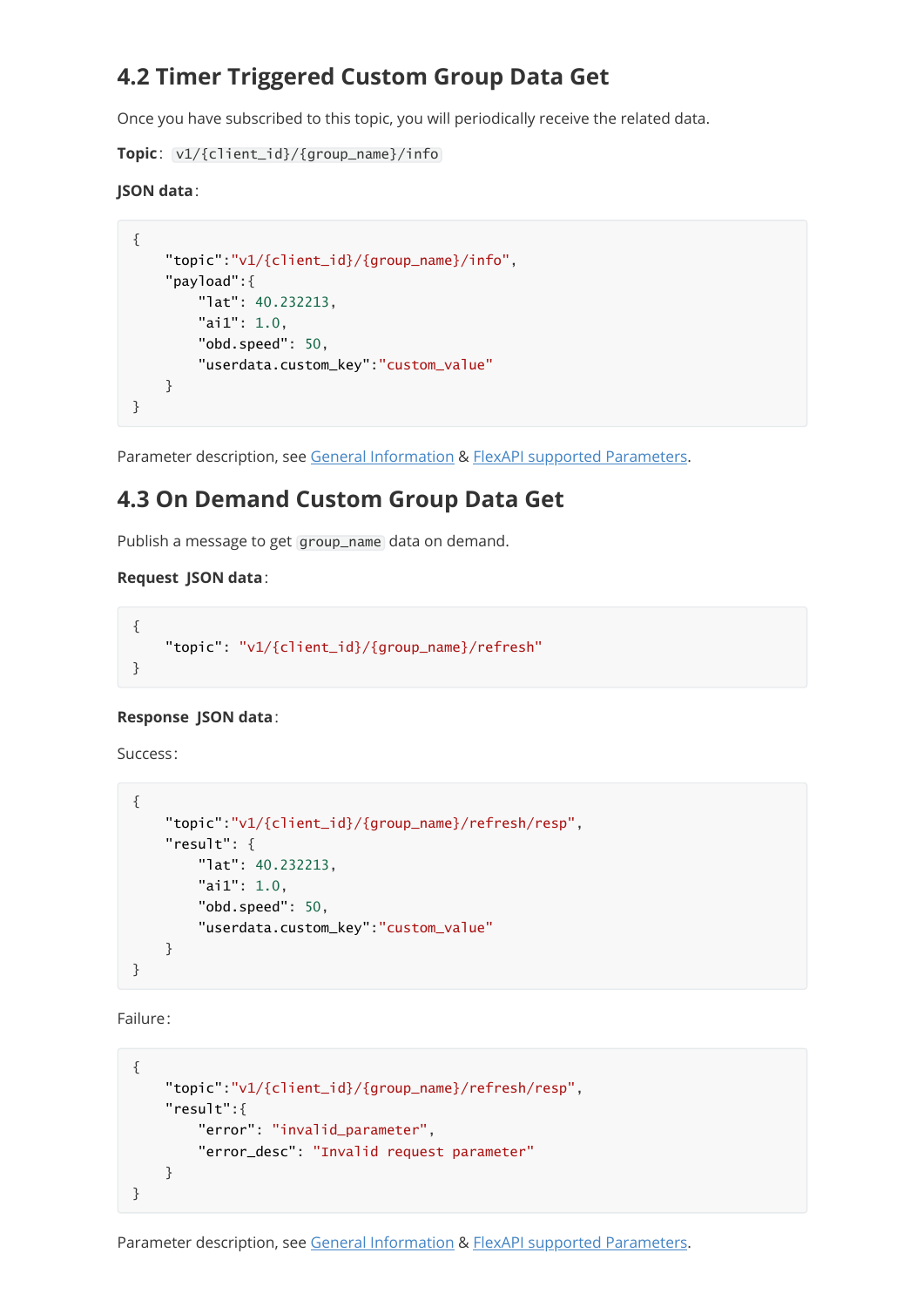# **5. Event Service**

## **5.1 Event Level**

<span id="page-31-1"></span>

| <b>Level Name</b> | Value          | <b>Description</b>                |
|-------------------|----------------|-----------------------------------|
| Emergency         | 5              | System is unusable.               |
| Alert             | $\overline{4}$ | Action must be taken immediately. |
| Frror             | 3              | Error conditions.                 |
| Warning           | 2              | Warning conditions.               |
| <b>Notice</b>     |                | Normal but significant condition. |

## <span id="page-31-0"></span>**5.2 Event Types**

## **5.2.1 General event Types**

| Event<br><b>Name</b> | Event<br><b>Type</b> | <b>Description</b>                                       | Level       | <b>Note</b> |
|----------------------|----------------------|----------------------------------------------------------|-------------|-------------|
| Ignition<br>On       | <b>IGON</b>          | The ignition input has transitioned from low<br>to high. | $\mathbf 1$ |             |
| Ignition<br>Off      | <b>IGOFF</b>         | The ignition input has transitioned from<br>high to low. | 1           |             |

## **5.2.2 DTC event Types**

| Event<br><b>Name</b> | <b>Event Type</b> | <b>Description</b>                      | Level         | <b>Note</b>                                                      |
|----------------------|-------------------|-----------------------------------------|---------------|------------------------------------------------------------------|
| <b>OBDII</b><br>DTC  | OBDII_DTC_{dtc}   | OBDII diagnostic<br>trouble code event. | $\mathcal{P}$ | dtc: diagnostic trouble<br>code string. see OBD-II<br><b>DTC</b> |
| J1939<br>DTC         | J1939_DTC_{spn}   | J1939 diagnostic<br>trouble code event. | $\mathcal{P}$ | spn: see J1939 DTC                                               |

## <span id="page-31-2"></span>**5.3 Event parameters**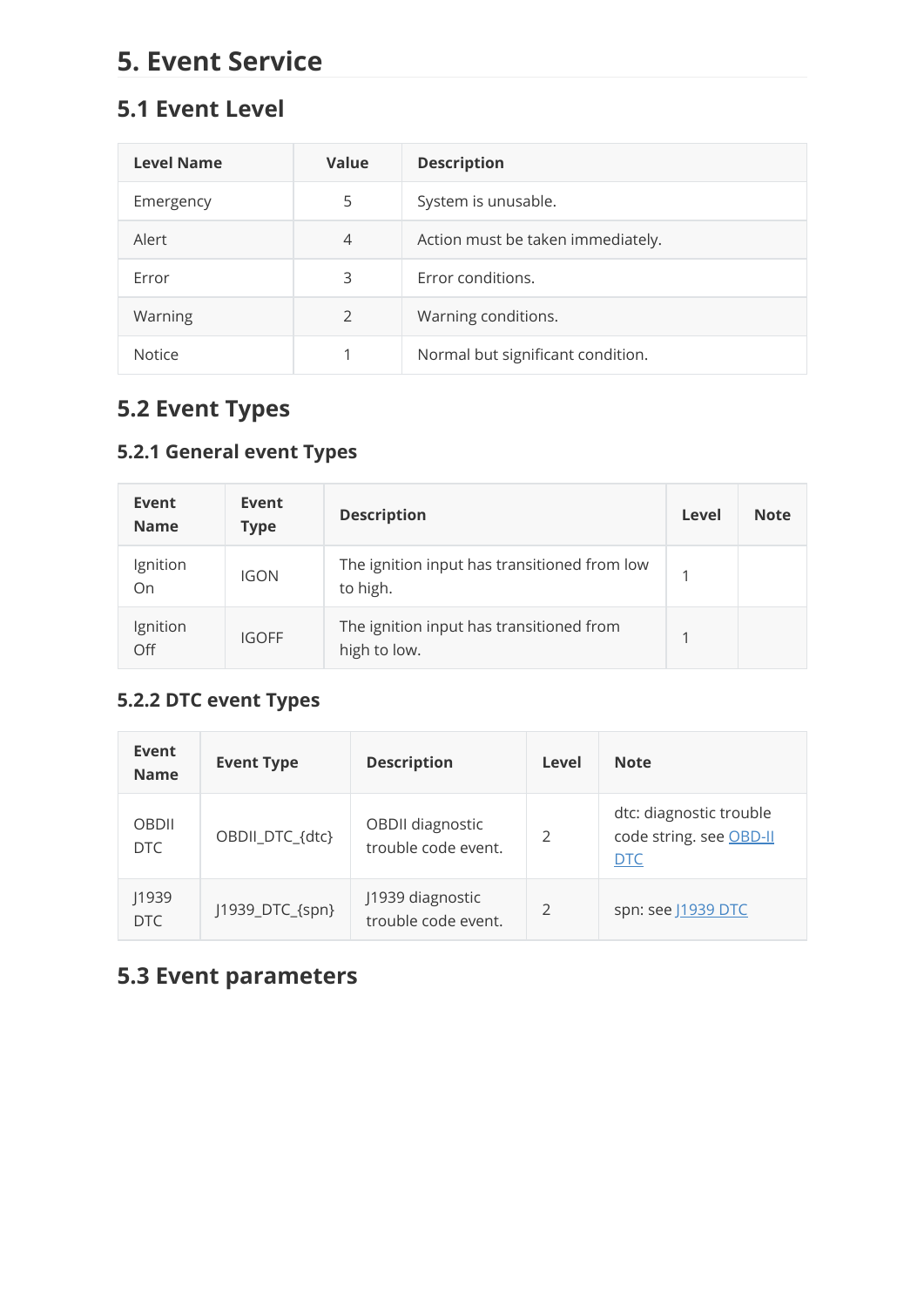| <b>Parameter</b><br><b>Name</b> | <b>Description</b>                         | <b>Type</b> | Range         | <b>Units</b> | <b>Optional</b> | <b>Note</b>                                                                                                                                          |
|---------------------------------|--------------------------------------------|-------------|---------------|--------------|-----------------|------------------------------------------------------------------------------------------------------------------------------------------------------|
| starts_at                       | Event start time                           | number      |               | S            |                 | <b>UNIX</b><br>timestamp,<br>in seconds<br>since the<br>epoch                                                                                        |
| ends_at                         | Event end time                             | number      |               | $\mathsf S$  | Optional        | <b>UNIX</b><br>timestamp,<br>in seconds<br>since the<br>epoch.<br>When the<br>event is<br>cleared, it is<br>added to the<br>event<br>message<br>body |
| status                          | Event status                               | string      | raise   clear |              |                 | raise: event<br>occur<br>clear: event<br>recovery                                                                                                    |
| type                            | Event type                                 | string      |               |              |                 | see Event<br><b>Types</b>                                                                                                                            |
| level                           | Event level                                | number      |               |              |                 | see Event<br>Level                                                                                                                                   |
| gnss.xxx                        | Additional location<br>information(if any) |             |               |              | Optional        | Location<br>information<br>associated<br>with the<br>event. see<br><b>GNSS</b><br><b>Parameters</b>                                                  |
| motion.xxx                      | Additional motion<br>information(if any)   |             |               |              | Optional        | Motion<br>information<br>associated<br>with the<br>event. see<br><b>Motion</b><br><b>Parameters</b>                                                  |
| obd.xxx                         | Additional obd<br>information(if any)      |             |               |              | Optional        | OBD<br>information<br>associated<br>with the<br>event. see<br>OBD<br><b>Parameters</b>                                                               |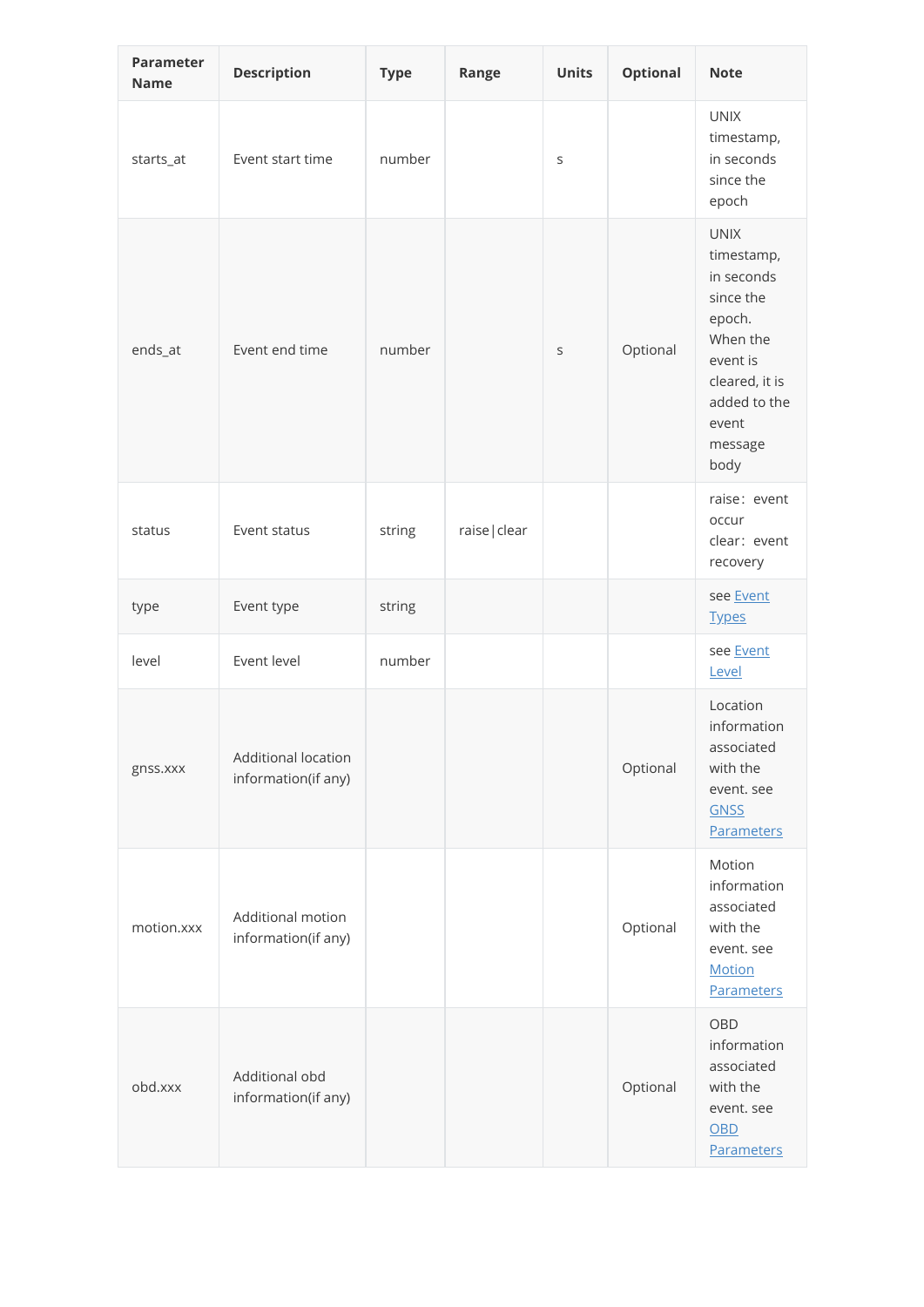## **5.4 Event examples**

## **5.4.1 General event**

Once you have subscribed to this topic, you will receive the related event information.

### **JSON data**:

```
{
    "topic": "v1/{client_id}/event/notice",
    "payload":{
        "starts_at": 1609901560,
        "status": "raise",
        "type": "IGON",
        "level": 1,
        "gnss.longitude": -111.33,
        "gnss.latitude": 38.2222,
        "gnss.altitude": 230,
        "gnss.heading": 42.5,
        "gnss.speed": 0,
        "gnss.hdop": 2.1,
        "obd.speed": 0,
        "obd.f_lvl": 21,
        "obd.odo": 2000,
        "motion.ax": 0.0,
        "motion.ay": 0.0,
        "motion.az": 0.0,
        "motion.gx": 0.0,
        "motion.gy": 0.0,
        "motion.gz": 0.0
    }
}
```
Parameter description, See [Event parameters](#page-31-2) & [FlexAPI supported Parameters.](#page-37-0)

## **5.4.3 DTC event**

Once you have subscribed to this topic, you will receive the related event information.

## <span id="page-33-0"></span>**5.4.3.1 OBD-II DTC**

## **Event occur**:

**JSON data**:

```
{
    "topic": "v1/{client_id}/event/notice",
    "payload":{
        "starts_at": 1609901565,
        "status": "raise",
        "type": "OBDII_DTC_P070F",
        "level": 2,
        "dtc": "P070F",
        "desc": "Transmission Fluid Level Too Low",
        "gnss.longitude": -111.33,
        "gnss.latitude": 38.2222,
        "gnss.altitude": 230,
        "gnss.heading": 42.5,
```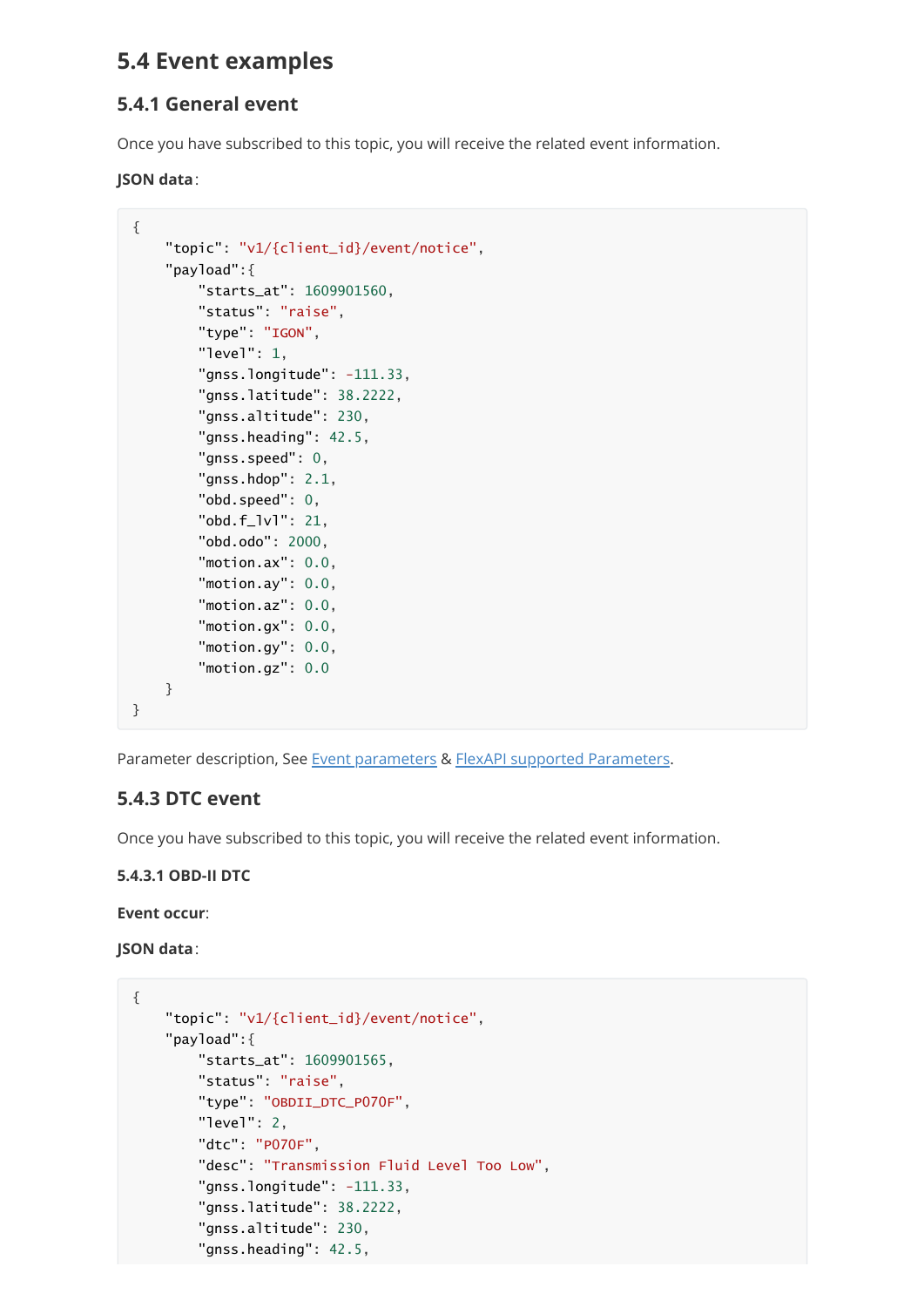```
"gnss.speed": 55,
        "gnss.hdop": 2.1,
        "obd.speed": 55,
        "obd.f_lvl": 21,
        "obd.odo": 2025,
        "motion.ax": 0.0,
        "motion.ay": 0.0,
        "motion.az": 0.0,
        "motion.gx": 0.0,
        "motion.gy": 0.0,
        "motion.gz": 0.0
    }
}
```
#### **Event recovery**:

**JSON data**:

```
{
    "topic": "v1/{client_id}/event/notice",
    "payload":{
        "starts_at": 1609901565,
        "ends_at": 1609901820,
        "status": "clear",
        "type": "OBDII_DTC_P070F",
        "level": 2,
        "dtc": "P070F",
        "desc": "Transmission Fluid Level Too Low",
        "gnss.longitude": -111.33,
        "gnss.latitude": 38.2222,
        "gnss.altitude": 230,
        "gnss.heading": 42.5,
        "gnss.speed": 0,
        "gnss.hdop": 2.1,
        "obd.speed": 0,
        "obd.f_lvl": 21,
        "obd.odo": 2025,
        "motion.ax": 0.0,
        "motion.ay": 0.0,
        "motion.az": 0.0,
        "motion.gx": 0.0,
        "motion.gy": 0.0,
        "motion.gz": 0.0
    }
}
```
#### **Parameter description:**

| <b>Parameter</b><br><b>Name</b> | <b>Description</b>                     | <b>Type</b> | Range | <b>Units</b> | <b>Optional</b> | <b>Note</b> |
|---------------------------------|----------------------------------------|-------------|-------|--------------|-----------------|-------------|
| dtc                             | Diagnostic trouble<br>code             | string      |       |              |                 |             |
| desc                            | Diagnostic trouble<br>code description | string      |       |              | optional        |             |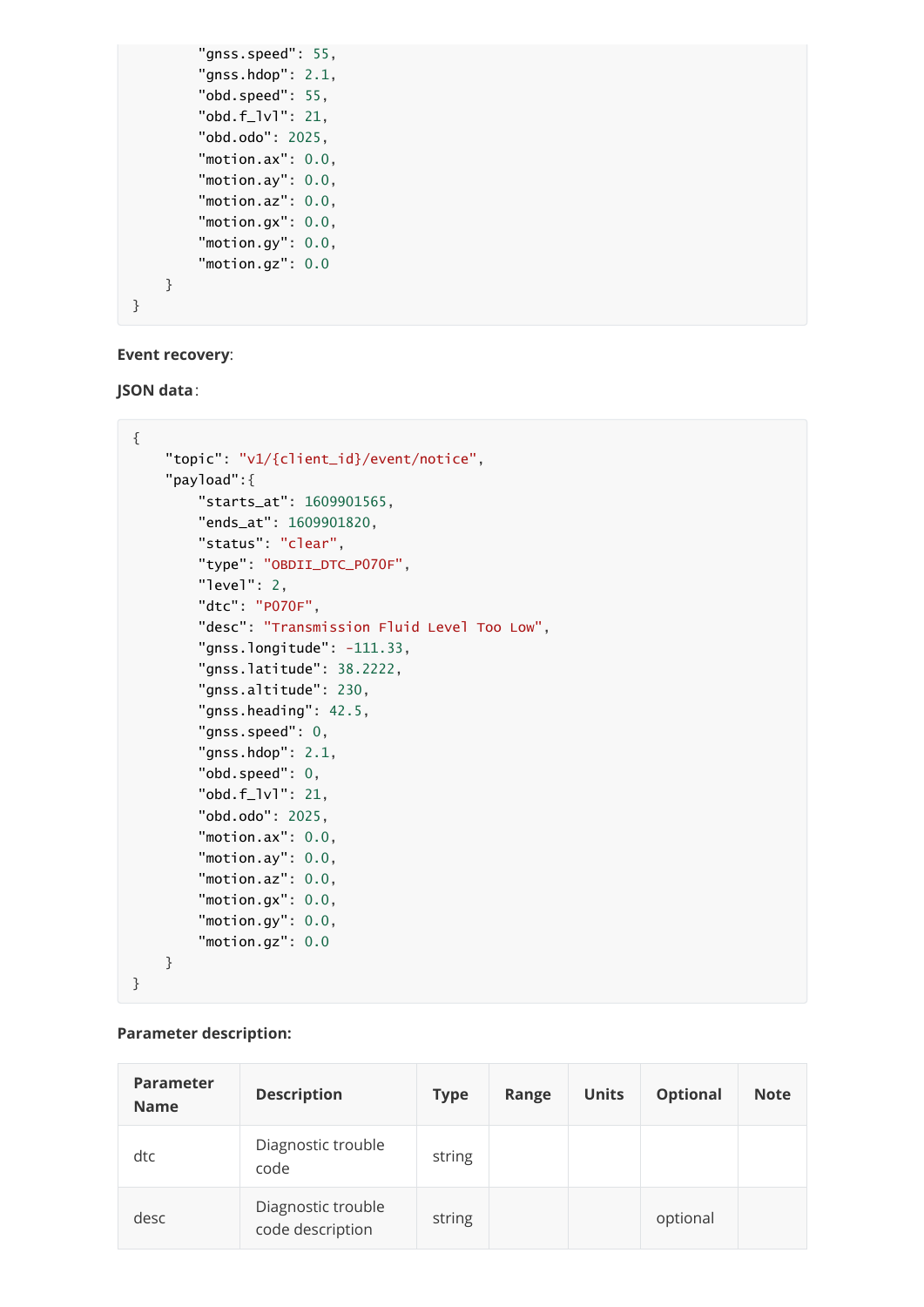More parameter description, See [Event parameters](#page-31-2) & [FlexAPI supported Parameters.](#page-37-0)

#### <span id="page-35-0"></span>**5.4.3.2 J1939 DTC**

#### **Event occur**:

#### **JSON data**:

```
{
    "topic": "v1/{client_id}/event/notice",
    "payload":{
        "starts_at": 1609901565,
        "status": "raise",
        "type": "J1939_DTC_173",
        "level": 2,
        "src_addr": 0,
        "fmi": 3,
        "oc": 1,
        "spn": 173,
        "gnss.longitude": -111.33,
        "gnss.latitude": 38.2222,
        "gnss.altitude": 230,
        "gnss.heading": 42.5,
        "gnss.speed": 0,
        "gnss.hdop": 2.1,
        "obd.speed": 0,
        "obd.f_lvl": 21,
        "obd.odo": 2000,
        "motion.ax": 0.0,
        "motion.ay": 0.0,
        "motion.az": 0.0,
        "motion.gx": 0.0,
        "motion.gy": 0.0,
        "motion.gz": 0.0
    }
}
```
#### **Event recovery**:

#### **JSON data**:

```
{
    "topic": "v1/{client_id}/event/notice",
    "payload":{
        "starts_at": 1609901565,
        "ends_at": 1609901820,
        "status": "clear",
        "type": "J1939_DTC_173",
        "level": 2,
        "src_addr": 0,
        "fmi": 3,
        "oc": 1,
        "spn": 173,
        "gnss.longitude": -111.33,
        "gnss.latitude": 38.2222,
        "gnss.altitude": 230,
        "gnss.heading": 42.5,
        "gnss.speed": 0,
```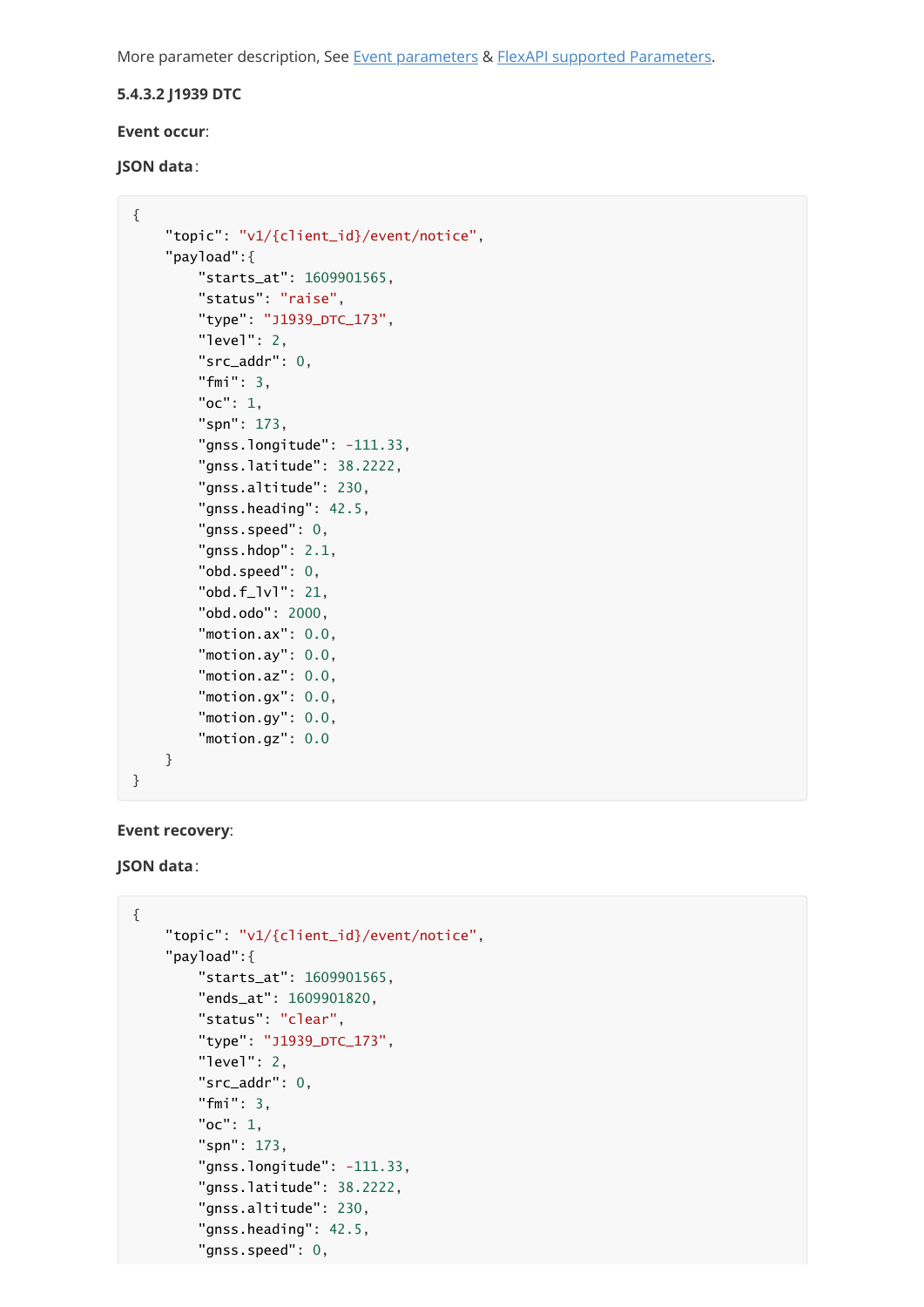```
"gnss.hdop": 2.1,
        "obd.speed": 0,
        "obd.f_lvl": 21,
        "obd.odo": 2000,
        "motion.ax": 0.0,
        "motion.ay": 0.0,
        "motion.az": 0.0,
        "motion.gx": 0.0,
       "motion.gy": 0.0,
       "motion.gz": 0.0
   }
}
```
## **Parameter description:**

| <b>Parameter</b><br><b>Name</b> | <b>Description</b>                 | <b>Type</b> | Range | <b>Units</b> | <b>Optional</b> | <b>Note</b> |
|---------------------------------|------------------------------------|-------------|-------|--------------|-----------------|-------------|
| src_addr                        | Source Address                     | int         |       |              |                 |             |
| fmi                             | Failure Mode<br>Indicator          | int         |       |              |                 |             |
| <b>OC</b>                       | Occurrence Count                   | int         |       |              |                 |             |
| spn                             | <b>Suspect Parameter</b><br>Number | int         |       |              |                 |             |

More parameter description, See [Event parameters](#page-31-2) & [FlexAPI supported Parameters.](#page-37-0)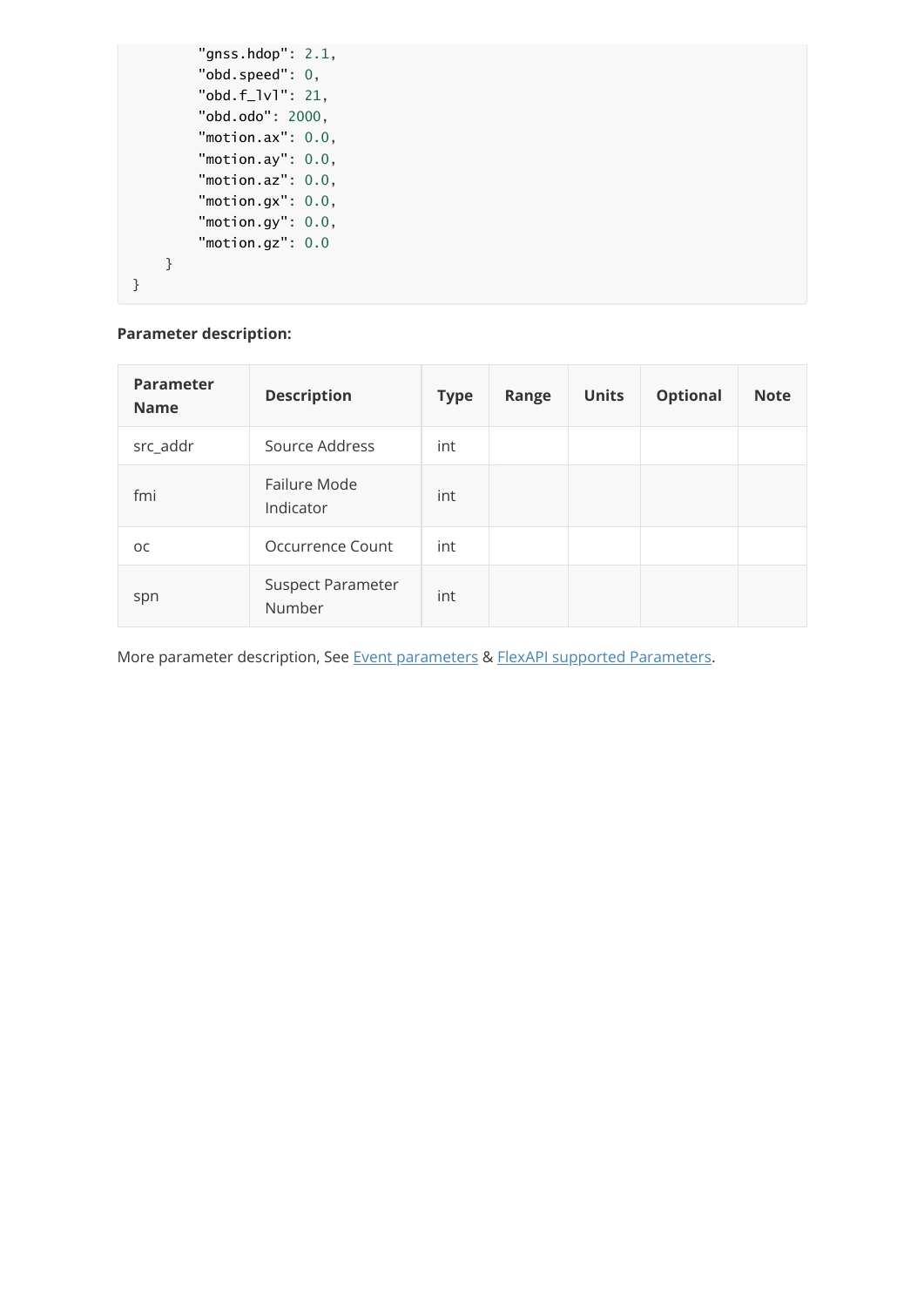# <span id="page-37-0"></span>**Appendix A. FlexAPI Supported Parameters**

## <span id="page-37-1"></span>**A.1 GNSS Parameters**

| <b>Parameter</b><br><b>Name</b> | <b>Description</b>                            | <b>Type</b> | Range                                                                           | <b>Units</b> | <b>Optional</b> | <b>Note</b>                                                   |
|---------------------------------|-----------------------------------------------|-------------|---------------------------------------------------------------------------------|--------------|-----------------|---------------------------------------------------------------|
| gnss.ts                         | The last time the<br>GNSS info was<br>updated | int         |                                                                                 | S            |                 | <b>UNIX</b><br>timestamp,<br>in seconds<br>since the<br>epoch |
| gnss.latitude                   | latitude                                      | float       |                                                                                 | deg          | mandatory       |                                                               |
| gnss.longitude                  | longitude                                     | float       |                                                                                 | deg          | mandatory       |                                                               |
| gnss.altitude                   | altitude                                      | float       |                                                                                 | deg          | mandatory       |                                                               |
| gnss.speed                      | speed                                         | float       |                                                                                 | km/h         | mandatory       |                                                               |
| gnss.heading                    | heading                                       | float       | [0.0, 360.0]                                                                    | $\circ$      |                 |                                                               |
| gnss.hdop                       | Horizontal DOP                                | float       |                                                                                 |              |                 |                                                               |
| gnss.fix                        | <b>GNSS fix status</b>                        | int         | 0: NoFix; 1:<br>DR Only<br>2: 2D; 3:<br>3D<br>4:<br>GNSS+DR;<br>5: Time<br>Only |              |                 |                                                               |
| gnss.num_sv                     | number of<br>satellites used                  | int         | [0, 12]                                                                         |              |                 |                                                               |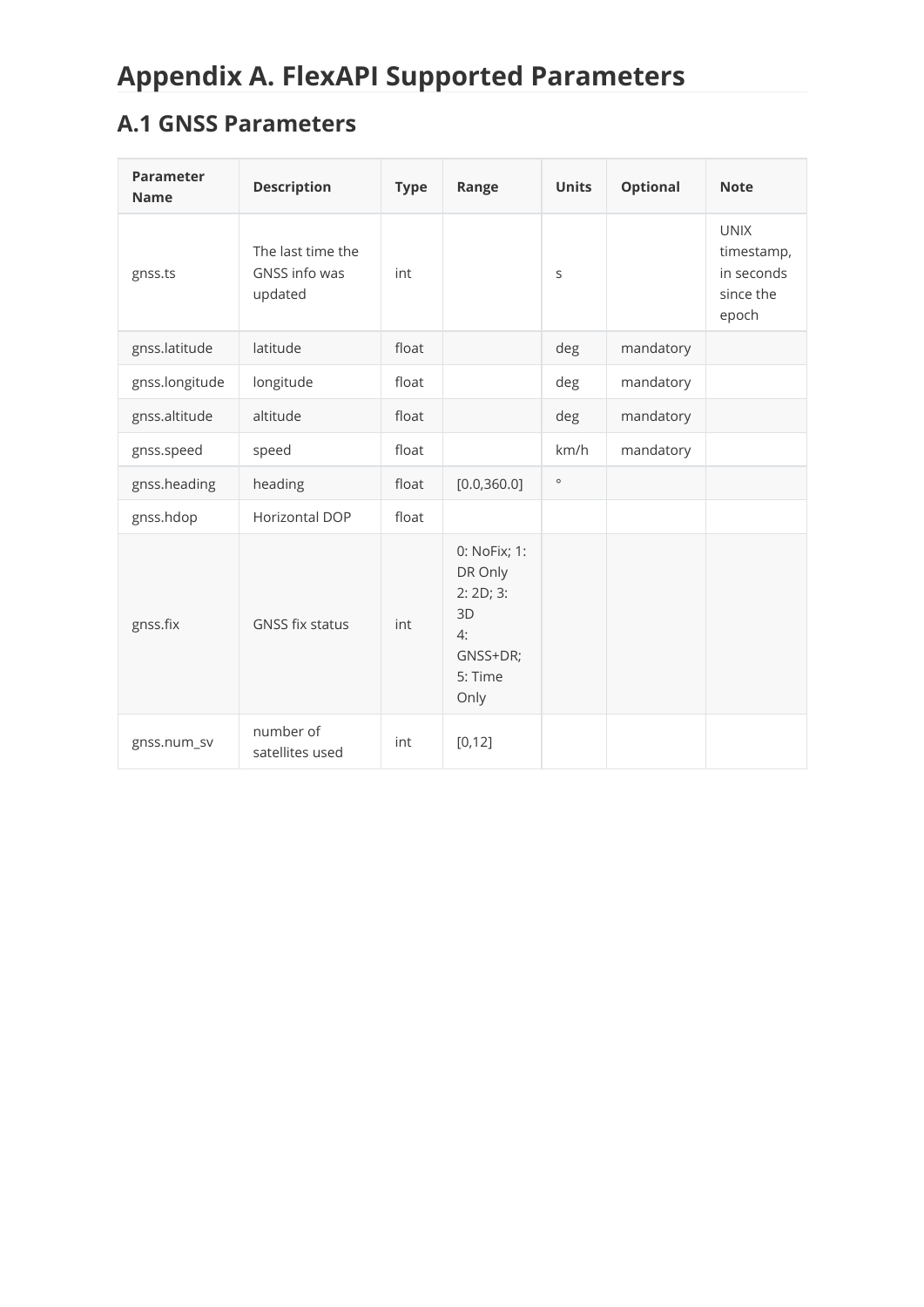## **A.2 Motion Parameters**

<span id="page-38-0"></span>

| <b>Parameter</b><br><b>Name</b> | <b>Description</b>                              | <b>Type</b> | Range | <b>Units</b> | <b>Optional</b> | <b>Note</b>                                                |
|---------------------------------|-------------------------------------------------|-------------|-------|--------------|-----------------|------------------------------------------------------------|
| motion.ts                       | The last time the<br>Motion info was<br>updated | int         |       | S            |                 | <b>UNIX</b><br>timestamp, in<br>seconds since<br>the epoch |
| motion.ax                       | x-axis<br>accelerometer                         | float       |       | g            | mandatory       | accelerometer                                              |
| motion.ay                       | y-axis<br>accelerometer                         | float       |       | g            | mandatory       | accelerometer                                              |
| motion.az                       | z-axis<br>accelerometer                         | float       |       | g            | mandatory       | accelerometer                                              |
| motion.gx                       | x-axis gyroscope                                | float       |       | deg/s        | mandatory       | gyroscope                                                  |
| motion.gy                       | y-axis gyroscope                                | float       |       | deg/s        | mandatory       | gyroscope                                                  |
| motion.gz                       | z-axis gyroscope                                | float       |       | deg/s        | mandatory       | gyroscope                                                  |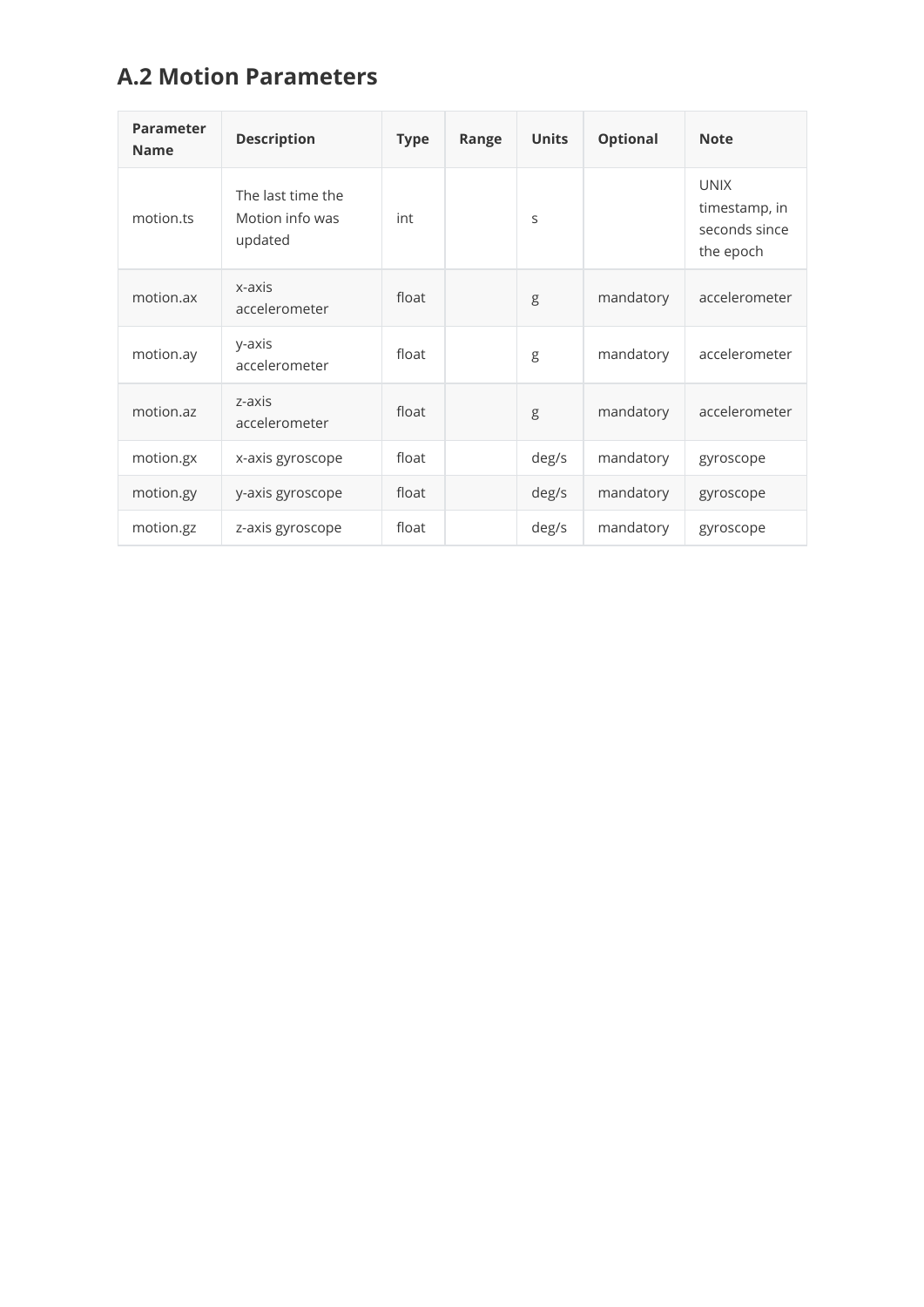## **A.3 IO Parameters**

<span id="page-39-0"></span>

| <b>Parameter</b><br><b>Name</b> | <b>Description</b>                          | <b>Type</b> | Range                                  | <b>Units</b> | <b>Optional</b> | <b>Note</b>                                                   |
|---------------------------------|---------------------------------------------|-------------|----------------------------------------|--------------|-----------------|---------------------------------------------------------------|
| jo.ts                           | The last time the<br>IO info was<br>updated | int         |                                        | S            |                 | <b>UNIX</b><br>timestamp,<br>in seconds<br>since the<br>epoch |
| io.Al{n}                        | Analog Input n                              | float       | [0, 36.0]<br>null:<br>invalid          | $\vee$       | mandatory       | n: [1,1]                                                      |
| io.DI{n}                        | Digital Input n                             | int         | 0: low<br>1: high<br>null:<br>invalid  |              | mandatory       | n: [1,4]                                                      |
| io.DI{n}_pullup                 | Digital Input<br>pullup n                   | int         | 0:<br>down<br>1:up<br>null:<br>invalid |              | mandatory       | n: [1,4]                                                      |
| io.DO{n}                        | Digital Output n                            | int         | 0: low<br>1: high<br>null:<br>invalid  |              | mandatory       | n: [1,3]                                                      |
| io.IGT                          | Digital Input for<br>ignition signal        | int         | 0: low<br>1: high<br>null:<br>invalid  |              |                 |                                                               |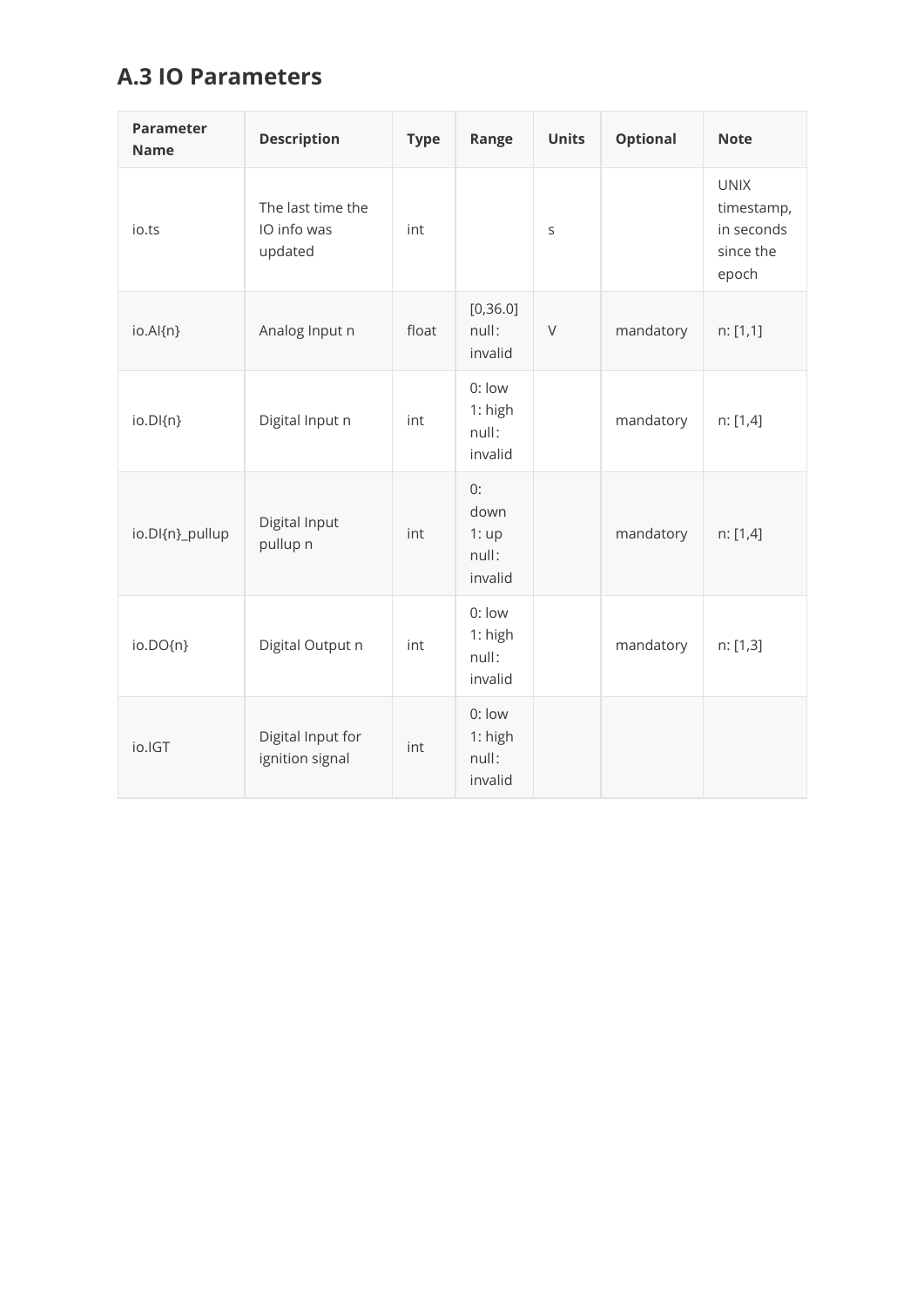## <span id="page-40-0"></span>**A.4 OBD Parameters**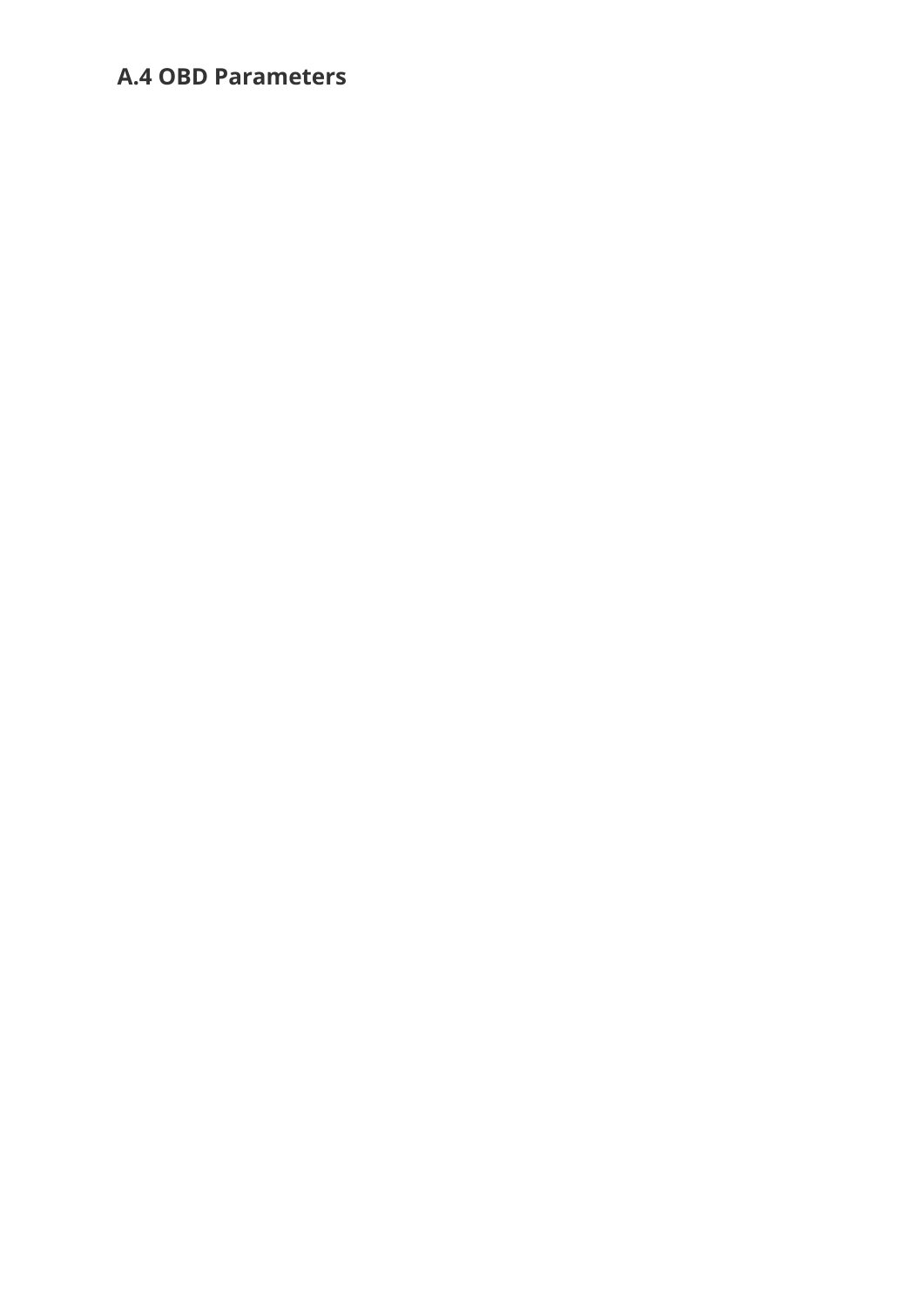| <b>Parameter Name</b> | Description                                  | <b>PGN:SPN</b><br>of J1939 | Type    | Range                                                | <b>Units</b> | Optional | Note                                                          |
|-----------------------|----------------------------------------------|----------------------------|---------|------------------------------------------------------|--------------|----------|---------------------------------------------------------------|
| obd.ts                | The last time the OBD<br>info was updated    | N/A                        | int     |                                                      | $\sf S$      |          | <b>UNIX</b><br>timestamp,<br>in seconds<br>since the<br>epoch |
| obd.vin               | Vehicle Identification<br>Number             | 65260:237                  | string  |                                                      |              |          |                                                               |
| obd.e_load            | Engine Load                                  | 61443:92                   | double  | $[0,250.00]$ 0:<br>stopped >0: started               | %            |          |                                                               |
| obd.c_temp            | Engine Coolant Temp                          | 65262:110                  | int     | $[-40, 215]$                                         | °C           |          |                                                               |
| obd.rpm               | <b>Engine Speed</b>                          | 61444:190                  | double  | [0, 16383.75]                                        | <b>RPM</b>   |          |                                                               |
| obd.speed             | Vehicle Speed                                | 65265:84                   | int     | [0, 255]                                             | km/h         |          |                                                               |
| obd.f_lvl             | Fuel Level                                   | 65276:96                   | double  | [0,100.00]                                           | %            |          |                                                               |
| obd.f_rate            | <b>Fuel Rate</b>                             | 65266:183                  | double  | [0,3276.75]                                          | 1/h          |          |                                                               |
| obd.dtcs              | DTC Count                                    | N/A                        | int     | [0,250]                                              |              |          |                                                               |
| obd.mil               | <b>MIL Status</b>                            | 65227:1213                 | boolean | 0:off 1:on                                           |              |          |                                                               |
| obd.b_volt            | <b>Battery Voltage</b>                       | 65271:168                  | double  | [0,3212.75]                                          | $\vee$       |          |                                                               |
| obd.a_temp            | Ambient Air Temp                             | 65269:171                  | int     | $[-273, 1734]$                                       | °C           |          |                                                               |
| obd.o_temp            | Engine Oil Temp                              | 65262:175                  | int     | $[-273, 1734]$                                       | °C           |          |                                                               |
| obd.up_time           | <b>Engine Start Time</b>                     | 94952:3310                 | int     | [0,65535]                                            | sec          |          |                                                               |
| obd.m_dist            | Distance traveled<br>while MIL is Activated  | 49408:3069                 | int     | [0,65535]                                            | km           |          |                                                               |
| obd.d_dist            | Distance traveled<br>since DTCs cleared      | 49408:3294                 | int     | [0,65535]                                            | km           |          |                                                               |
| obd.m_time            | Engine run time while<br>MIL activated       | 49408:3295                 | int     | [0,65535]                                            | min          |          |                                                               |
| obd.d_time            | Engine run time since<br><b>DTCs cleared</b> | 49408:3296                 | int     | [0,65535]                                            | min          |          |                                                               |
| obd.f_press           | Fuel Pressure                                | 64929:3480                 | int     | [0,6425]                                             | kPa          |          |                                                               |
| obd.t_pos             | <b>Throttle Position</b>                     | 65266:51                   | double  | [0,100.00]                                           | %            |          |                                                               |
| obd.brake             | <b>Brake Switch Status</b>                   | 65265:597                  | boolean | 0:brake pedal<br>released 1:brake<br>pedal depressed |              |          |                                                               |
| obd.parking           | Parking Brake Switch<br><b>Status</b>        | 65265:70                   | boolean | 0:parking brake not<br>set 1:parking brake<br>set    |              |          |                                                               |
| obd.s_w_angle         | <b>Steering Wheel Angle</b>                  | 61449:1807                 | double  | $[-31.374, 31.374]$                                  | rad          |          |                                                               |
| obd.f_econ            | Fuel Economy                                 | 65266:185                  | double  | [0, 125.50]                                          | km/L         |          |                                                               |
| obd.odo               | Odometer                                     | 65248:245                  | double  | [0,526385151.875]                                    | km           |          |                                                               |
| obd.a_pos             | <b>Accelerator Pedal</b><br>Position         | 61443:91                   | double  | [0,100.00]                                           | $\%$         |          |                                                               |
| obd.t_dist            | trip distance                                | 65248:244                  | double  | [0,526385151.875]                                    | km           |          |                                                               |
| obd.i_temp            | Intake Manifold Temp                         | 65270:102                  | int     | $[-40, 215]$                                         | °C           |          |                                                               |
| obd.i_press           | Intake Manifold<br>Pressure                  | 65270:105                  | int     | [0, 255]                                             | kPa          |          |                                                               |
| obd.b_press           | <b>Barometirc Pressure</b>                   | 65269:108                  | int     | [0, 255]                                             | kPa          |          |                                                               |
| obd.f_r_press         | <b>Fuel Rail Pressure</b>                    | 64765:5313                 | int     | [0,65530]                                            | kPa          |          |                                                               |
| obd.r_torque          | Engine reference<br>Torque                   | 65251:544                  | int     | [0,64255]                                            | Nm           |          |                                                               |
| obd.f_torque          | Engine friction Torque                       | 65247:514                  | float   | $[-125.00, 125.00]$                                  | $\%$         |          |                                                               |
| obd.max_avl_torque    | Engine Maximum<br>Available Torque           | 61443:3357                 | float   | [0,100.00]                                           | %            |          |                                                               |
| obd.a_torque          | Engine actual Torque                         | 61444:513                  | float   | $[-125.00, 125.00]$                                  | %            |          |                                                               |
| obd.d_e_f_vol         | Diesel Exhaust Fluid<br>Volume               | 65110:1761                 | float   | [0,100.00]                                           | $\%$         |          |                                                               |
| obd.mf_mon            | Misfire Monitor Status                       | 65230:1221                 | int     | 0:not completed<br>1:completed                       |              |          |                                                               |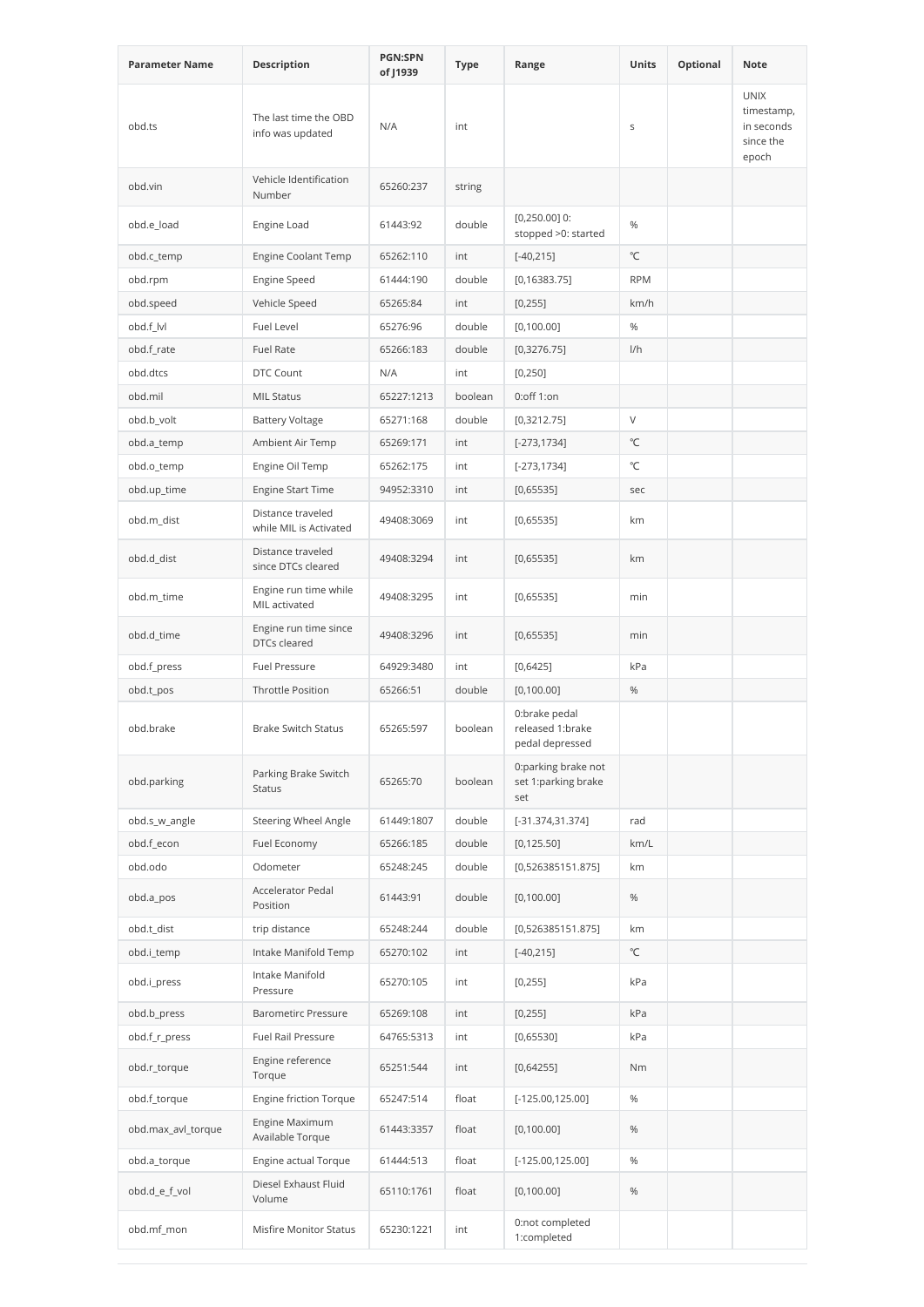| <b>Parameter Name</b> | <b>Description</b>                                               | <b>PGN:SPN</b><br>of J1939 | Type  | Range                          | <b>Units</b> | Optional | <b>Note</b> |
|-----------------------|------------------------------------------------------------------|----------------------------|-------|--------------------------------|--------------|----------|-------------|
| obd.f_s_mon           | Fuel System Monitor<br><b>Status</b>                             | 65230:1221                 | int   | 0:not completed<br>1:completed |              |          |             |
| obd.c_c_mon           | Comprehensive<br>Component Monitor<br><b>Status</b>              | 65230:1221                 | int   | 0:not completed<br>1:completed |              |          |             |
| obd.c_mon             | Catalyst Monitor<br><b>Status</b>                                | 65230:1222                 | int   | 0:not completed<br>1:completed |              |          |             |
| obd.h_c_mon           | <b>Heated Catalyst</b><br><b>Monitor Status</b>                  | 65230:1222                 | int   | 0:not completed<br>1:completed |              |          |             |
| obd.e_s_mon           | Evaporative System<br><b>Monitor Status</b>                      | 65230:1222                 | int   | 0:not completed<br>1:completed |              |          |             |
| obd.s_a_s_mon         | Secondary Air System<br><b>Monitor Status</b>                    | 65230:1222                 | int   | 0:not completed<br>1:completed |              |          |             |
| obd.a_s_r_mon         | A/C System<br>Refrigerant Monitor<br><b>Status</b>               | 65230:1222                 | int   | 0:not completed<br>1:completed |              |          |             |
| obd.e_g_s_mon         | Exhaust Gas Sensor<br><b>Monitor Status</b>                      | 65230:1222                 | int   | 0:not completed<br>1:completed |              |          |             |
| obd.e_g_s_h_mon       | <b>Exhaust Gas Sensor</b><br>heater Monitor Status               | 65230:1222                 | int   | 0:not completed<br>1:completed |              |          |             |
| obd.e_v_s_mon         | EGR/VVT System<br><b>Monitor Status</b>                          | 65230:1222                 | int   | 0:not completed<br>1:completed |              |          |             |
| obd.c_s_a_s_mon       | Cold Start Aid System<br><b>Monitor Status</b>                   | 65230:1222                 | int   | 0:not completed<br>1:completed |              |          |             |
| obd.b_p_c_s_mon       | <b>Boost Pressure</b><br>Control System<br><b>Monitor Status</b> | 65230:1222                 | int   | 0:not completed<br>1:completed |              |          |             |
| obd.dpf_mon           | <b>DPF Monitor Status</b>                                        | 65230:1222                 | int   | 0:not completed<br>1:completed |              |          |             |
| obd.n_c_mon           | NOx Catalyst Monitor<br>Status                                   | 65230:1222                 | int   | 0:not completed<br>1:completed |              |          |             |
| obd.nmhc_mon          | <b>NMHC Catalyst</b><br><b>Monitor Status</b>                    | 65230:1222                 | int   | 0:not completed<br>1:completed |              |          |             |
| obd.o_s_mon           | Oxygen Sensor<br><b>Monitor Status</b>                           | Not<br>supported           | int   | 0:not completed<br>1:completed |              |          |             |
| obd.o_s_h_mon         | Oxygen Sensor heater<br><b>Monitor Status</b>                    | Not<br>supported           | int   | 0:not completed<br>1:completed |              |          |             |
| obd.pf_mon            | PF Monitor Status                                                | Not<br>supported           | int   | 0:not completed<br>1:completed |              |          |             |
| obd.brake_prim_press  | <b>Brake Primary</b><br>Pressure                                 | Not<br>supported           | float |                                | kPa          |          | unavailable |
| obd.brake_sec_press   | <b>Brake Secondary</b><br>Pressure                               | Not<br>supported           | float |                                | kPa          |          | unavailable |
| obd.e hours           | "Engine Total Hours of<br>Operation                              | 65253:247                  | int   |                                | h            |          |             |
| obd.ab_level          | Aftertreatment 1<br>Diesel Exhaust Fluid<br>Tank Volume          | 65110:1761                 | float |                                | $\%$         |          |             |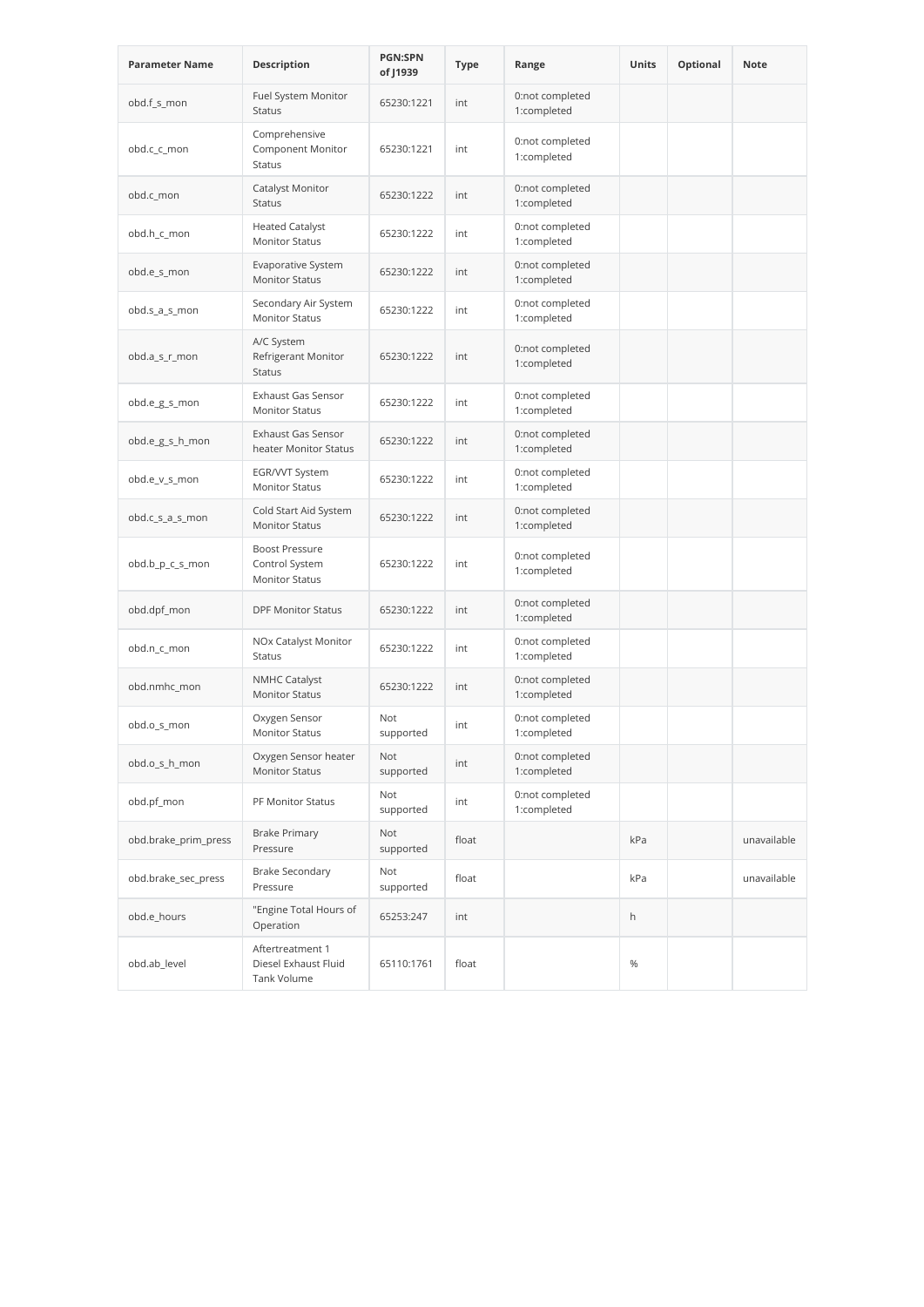## <span id="page-43-0"></span>**A.5 Cellular Parameters**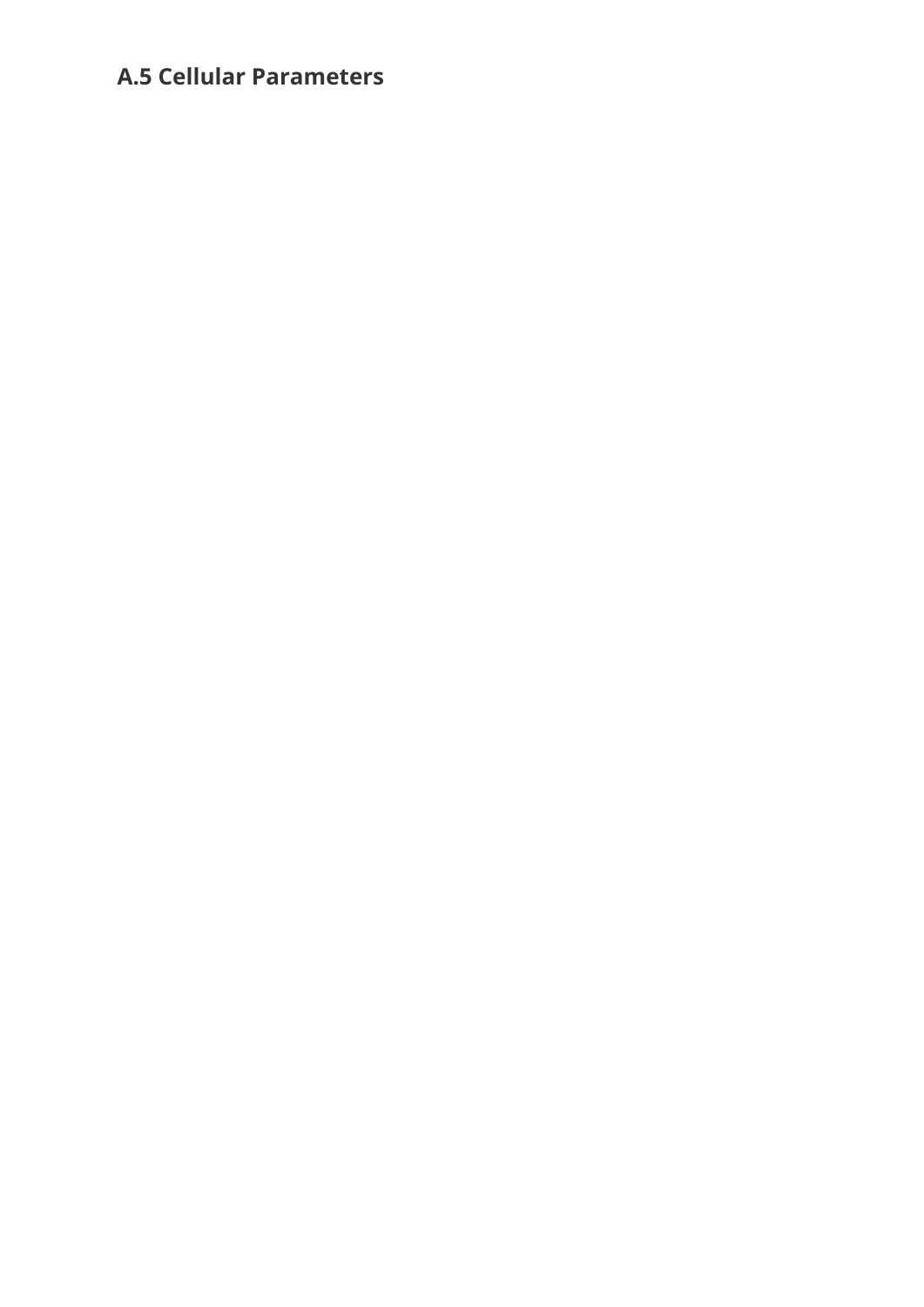| <b>Parameter Name</b> | <b>Description</b>                                    | <b>Type</b> | Range | <b>Units</b> | <b>Optional</b> | <b>Note</b>                                                                                                                                                                                                                                                                                                                                               |
|-----------------------|-------------------------------------------------------|-------------|-------|--------------|-----------------|-----------------------------------------------------------------------------------------------------------------------------------------------------------------------------------------------------------------------------------------------------------------------------------------------------------------------------------------------------------|
| modem1.ts             | The last time the<br>modem1 info was<br>updated       | int         |       | $\mathsf S$  |                 | UNIX timestamp,<br>in seconds since<br>the epoch                                                                                                                                                                                                                                                                                                          |
| modem1.imei           | IMEI code                                             | string      |       |              |                 |                                                                                                                                                                                                                                                                                                                                                           |
| modem1.imsi           | IMSI code                                             | string      |       |              |                 |                                                                                                                                                                                                                                                                                                                                                           |
| modem1.iccid          | <b>ICCID</b> code                                     | string      |       |              |                 |                                                                                                                                                                                                                                                                                                                                                           |
| modem1.phone_num      | phone number                                          | string      |       |              |                 |                                                                                                                                                                                                                                                                                                                                                           |
| modem1.signal_lvl     | signal level                                          | number      |       | asu          |                 |                                                                                                                                                                                                                                                                                                                                                           |
| modem1.reg_status     | register status                                       | number      | [0,6] |              |                 | 0: Not registered,<br>ME is not<br>currently<br>searching an<br>operator to<br>register to<br>1: Registered,<br>home network<br>2: Not registered,<br>but ME is<br>currently trying<br>to attach or<br>searching an<br>operator to<br>register to<br>3: Registration<br>denied<br>4: Unknown, e.g.<br>out of LTE<br>coverage<br>5: Registered,<br>roaming |
| modem1.operator       | operator                                              | string      |       |              |                 |                                                                                                                                                                                                                                                                                                                                                           |
| modem1.network        | network type                                          | number      | [0,3] |              |                 | 0: NA, 1: 2G, 2:<br>3G, 3:4G                                                                                                                                                                                                                                                                                                                              |
| modem1.lac            | <b>LAC</b>                                            | string      |       |              |                 | hexadecimal                                                                                                                                                                                                                                                                                                                                               |
| modem1.cell_id        | Cell ID                                               | string      |       |              |                 | hexadecimal                                                                                                                                                                                                                                                                                                                                               |
| modem1.rssi           | RSSI(Received<br>Signal Strength<br>Indication)       | number      |       | dBm          |                 |                                                                                                                                                                                                                                                                                                                                                           |
| modem1.rsrp           | RSRP(Reference<br>Signal Receiving<br>Power)          | number      |       | dBm          |                 |                                                                                                                                                                                                                                                                                                                                                           |
| modem1.rsrq           | RSRQ(Reference<br><b>Signal Receiving</b><br>Quality) | number      |       | dB           |                 |                                                                                                                                                                                                                                                                                                                                                           |
| modem1.sinr           | SINR(Signal to<br>Interference plus<br>Noise Ratio)   | number      |       | dB           |                 |                                                                                                                                                                                                                                                                                                                                                           |
| cellular1.status      | cellular1 network<br>status                           | number      | [0,3] |              |                 | 0: destroy<br>1: create<br>2: down<br>3:up                                                                                                                                                                                                                                                                                                                |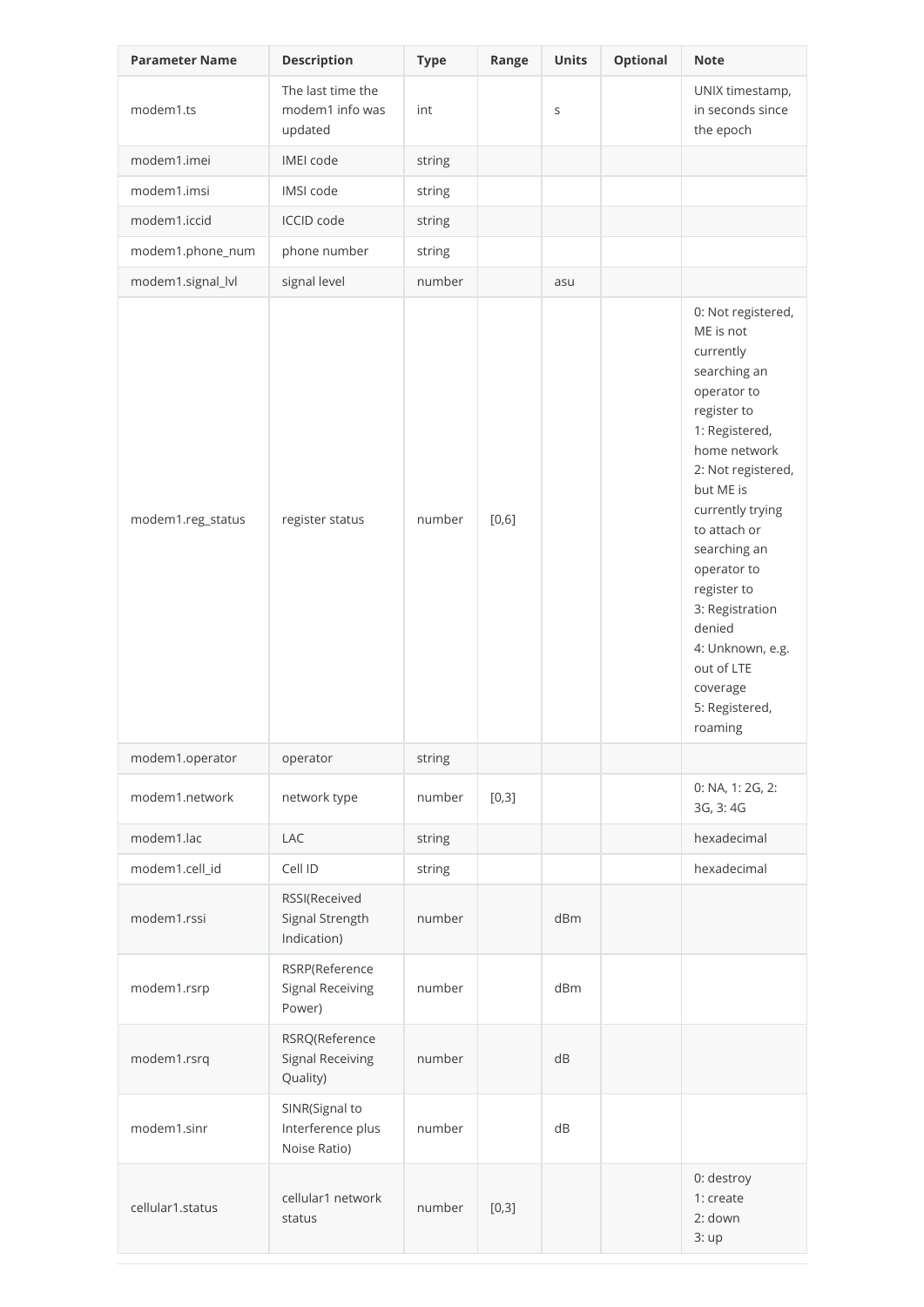| <b>Parameter Name</b> | <b>Description</b>          | <b>Type</b> | Range | <b>Units</b> | <b>Optional</b> | <b>Note</b> |
|-----------------------|-----------------------------|-------------|-------|--------------|-----------------|-------------|
| cellular1.ip          | cellular1 ip<br>address     | string      |       |              |                 |             |
| cellular1.netmask     | cellular1 netmask           | string      |       |              |                 |             |
| cellular1.gateway     | cellular1 gateway           | string      |       |              |                 |             |
| cellular1.dns1        | cellular1 dns1              | string      |       |              |                 |             |
| cellular1.up_at       | cellular1<br>connected time | number      |       | S            |                 |             |